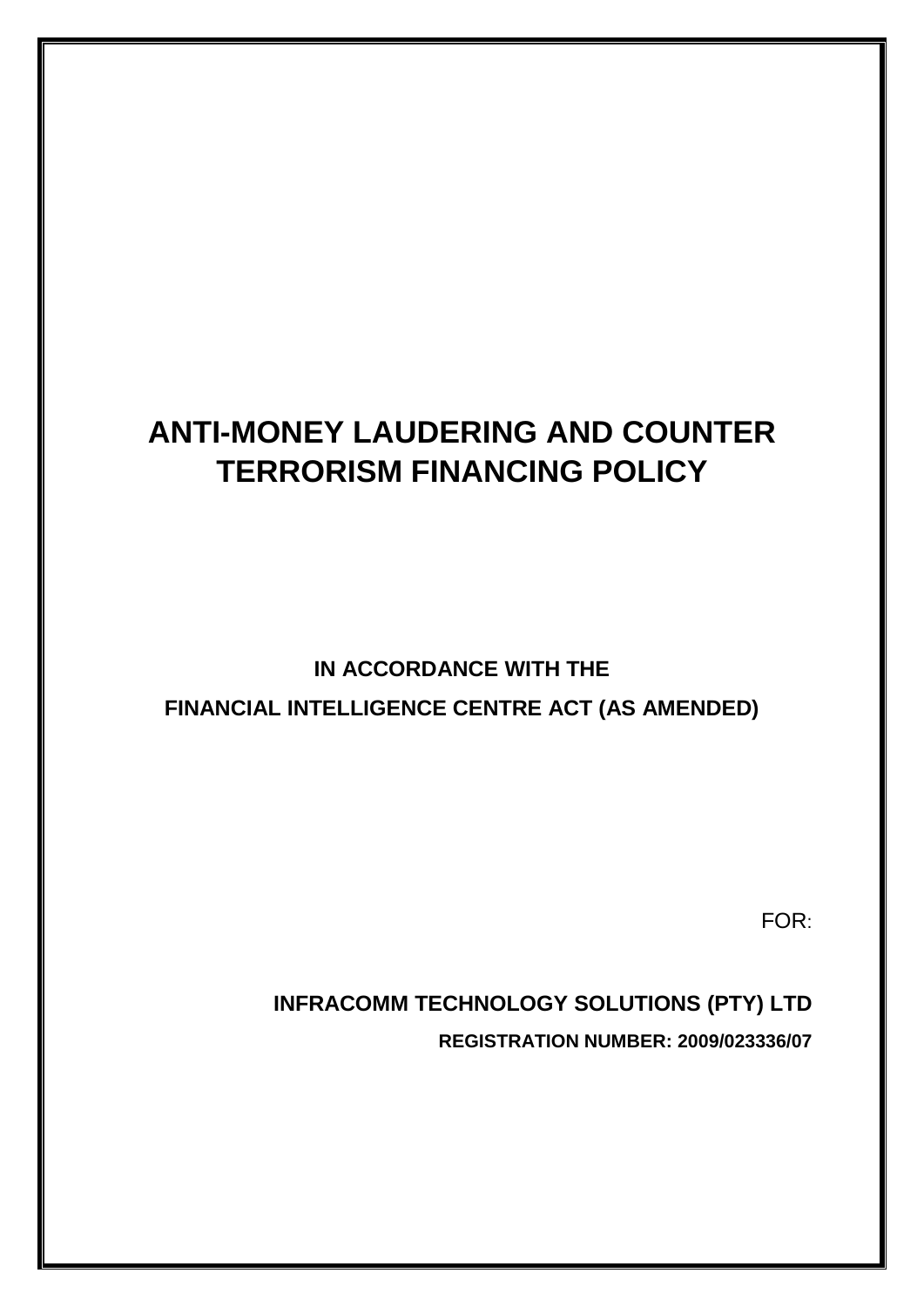# **INDEX**

| <b>DESCRIPTION</b>                               | <b>PAGE</b> |
|--------------------------------------------------|-------------|
|                                                  |             |
|                                                  | 1           |
|                                                  | 11          |
|                                                  | 12          |
|                                                  | 13          |
|                                                  | 13          |
|                                                  | 15          |
|                                                  | 15          |
|                                                  | 17          |
| ENHANCED CUSTOMER DUE DILIGENCE ON HIGH RISK     |             |
|                                                  | 19          |
| COMPLIANCE POST INVESTMENT MONITORING /          |             |
|                                                  | 20          |
|                                                  | 20          |
| DECLINING OR TERMINATING A BUSINESS RELATIONSHIP |             |
|                                                  | 20          |
|                                                  | 20          |
|                                                  | 21          |
|                                                  | 23          |
|                                                  | 24          |
|                                                  | 25          |
|                                                  | 25          |
|                                                  |             |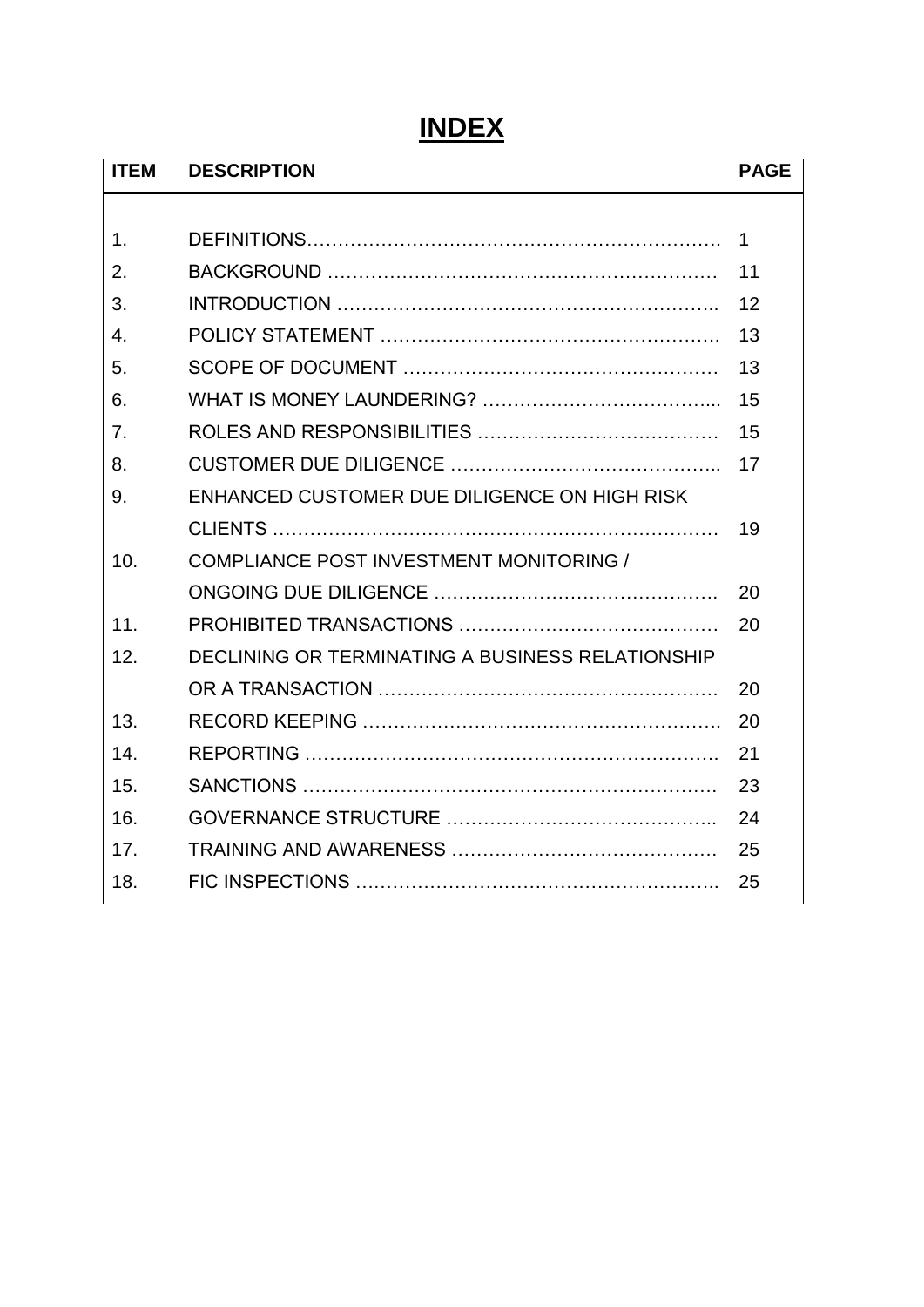|   | <b>ANNEX DESCRIPTION</b>                                |
|---|---------------------------------------------------------|
| A | Checklist: Natural Persons - SA Citizen/Residents       |
| В | Checklist: Natural Persons - Foreign Nationals          |
| C | <b>Checklist: Close Corporations &amp; SA Companies</b> |
| D | <b>Checklist: Foreign Companies</b>                     |
| Е | <b>Checklist: Other Legal Persons</b>                   |
| F | <b>Checklist: Trusts</b>                                |
| G | <b>Checklist: Partnerships</b>                          |
| н | <b>FICA Risk Rating Checklist</b>                       |
|   | <b>FICA Checklist: Politically Exposed People</b>       |
| J | <b>FICA Recordkeeping Checklist</b>                     |
| Κ | <b>Indicators of Suspicious Transactions</b>            |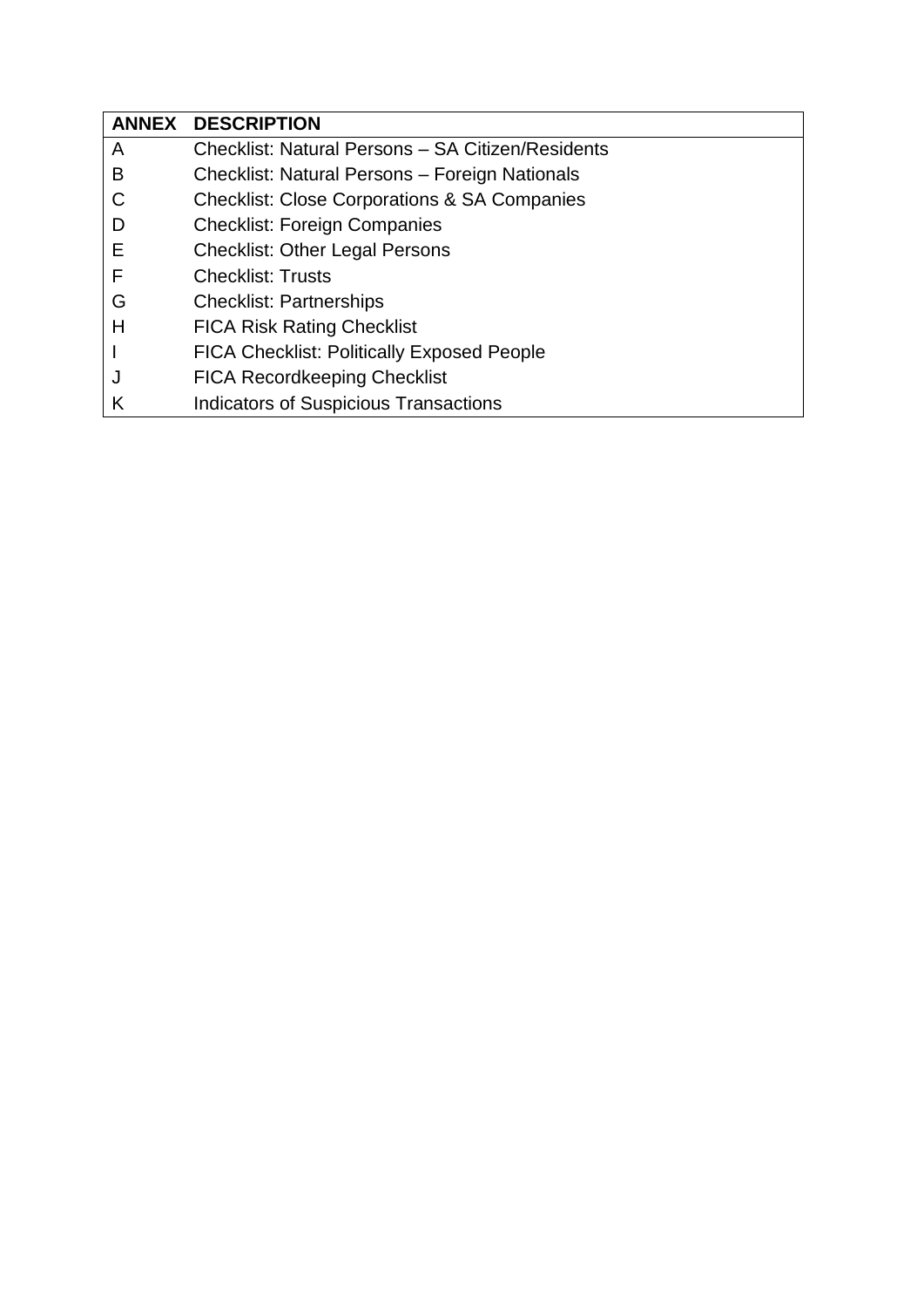## **1. DEFINITIONS**

#### 1.1. **Accountable Institutions**

Is defined as a person referred to in Schedule 1 of the Financial Intelligence Act No38 of 2001 (FIC Act). Thus, a person or organisation that carries on the business of any entity listed in Schedule 1 of the Act would be regarded as an accountable institution.

#### 1.2. **Affidavit**

Is a written sworn statement of fact voluntarily made by a deponent under an oath or affirmation administered by a person authorised to do so by law.

#### 1.3. **Anonymous**

Refers to an unknown or unacknowledged name.

## 1.4. **Anti-Money Laundering Control**

A set of procedures, laws or regulations requiring an institution to perform due diligence on potential clients to ensure that it is not aiding in a money laundering scheme.

#### 1.5. **Anti-Money Laundering Legislation**

Refers to Acts and legislation which governs Anti-Money Laundering Control, the South African Legislation comprises of the FIC Act, Regulations to the FIC Act, PRECCA, POCA and POCDATARA.

#### 1.6. **Beneficial Owner**

A natural person(s) who ultimately owns or controls a client and/or the person on whose behalf the transaction is being conducted. It also incorporates those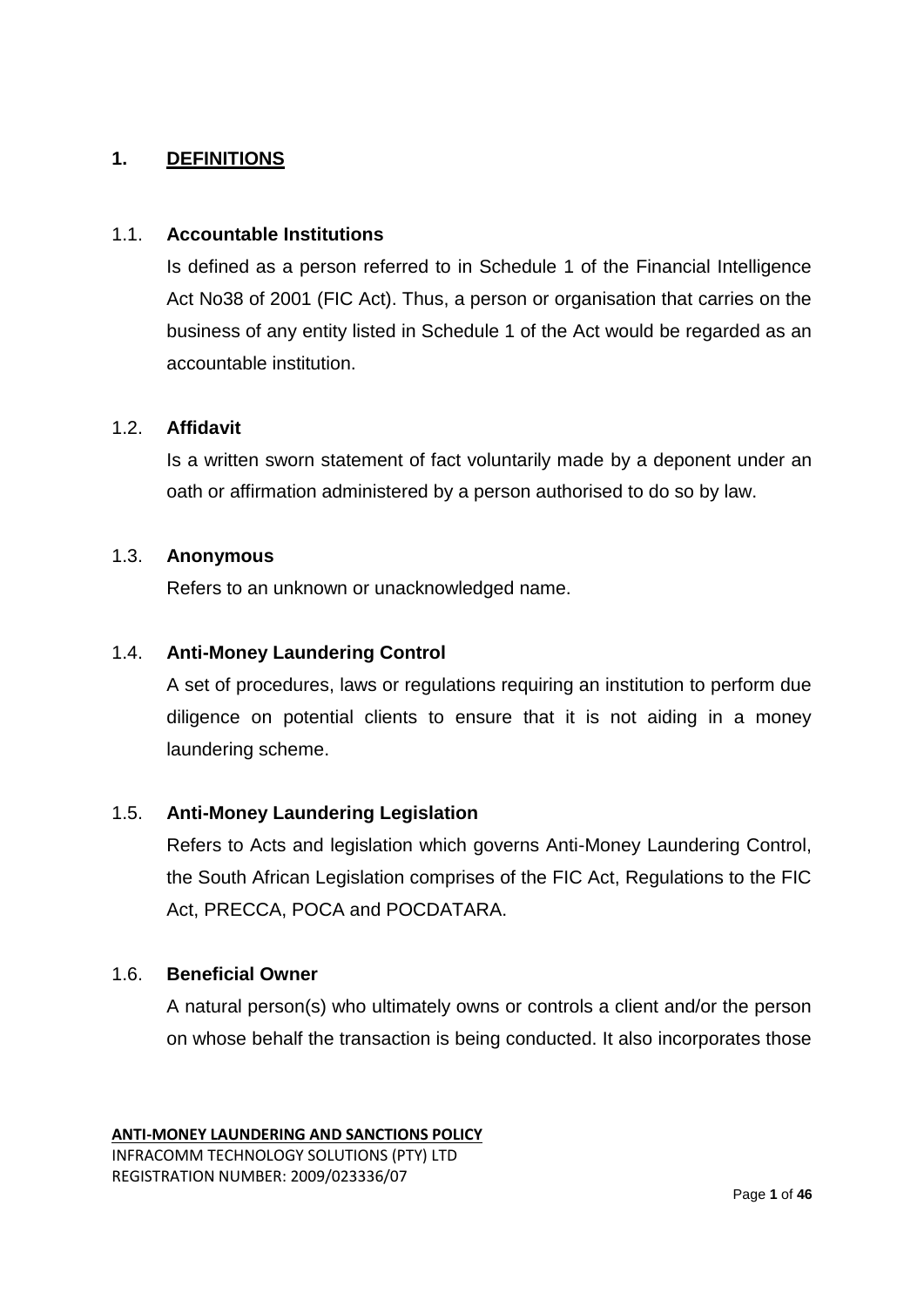persons who exercise ultimate effective control over a legal person or arrangement,

#### 1.7. **Business Relationship**

An arrangement between a client and an Accountable Institution for the purposes of concluding transactions on a regular basis.

#### 1.8. **Cash**

Coin and paper money of the Republic of South or of another country that is designated as a legal tender and that circulates as, and is customarily used and accepted as, a medium of exchange in the country of issue and travellers' cheques.

#### 1.9. **Cash Deposit**

Refers to money that is injected into a cheque, money market or savings account, either via money transfer, ATM machine or through a bank teller.

#### 1.10. **Cash Threshold Report**

Cash Threshold Report submitted (in terms of section 28 of the FIC Act) to the Financial Intelligence Centre when a cash transaction concluded with a client is in excess of the prescribed amount (R24 999.99).

#### 1.11. **Centre**

The Financial Intelligence Centre established in terms of section 2 of the FIC Act (as amended).

#### 1.12. **Close Association**

Refers to individuals who are closely connected to a Domestic Prominent Influential Person, either socially or professionally. The category of closely connected persons should include close business associates/partners (especially those that share beneficial ownership of legal entities with the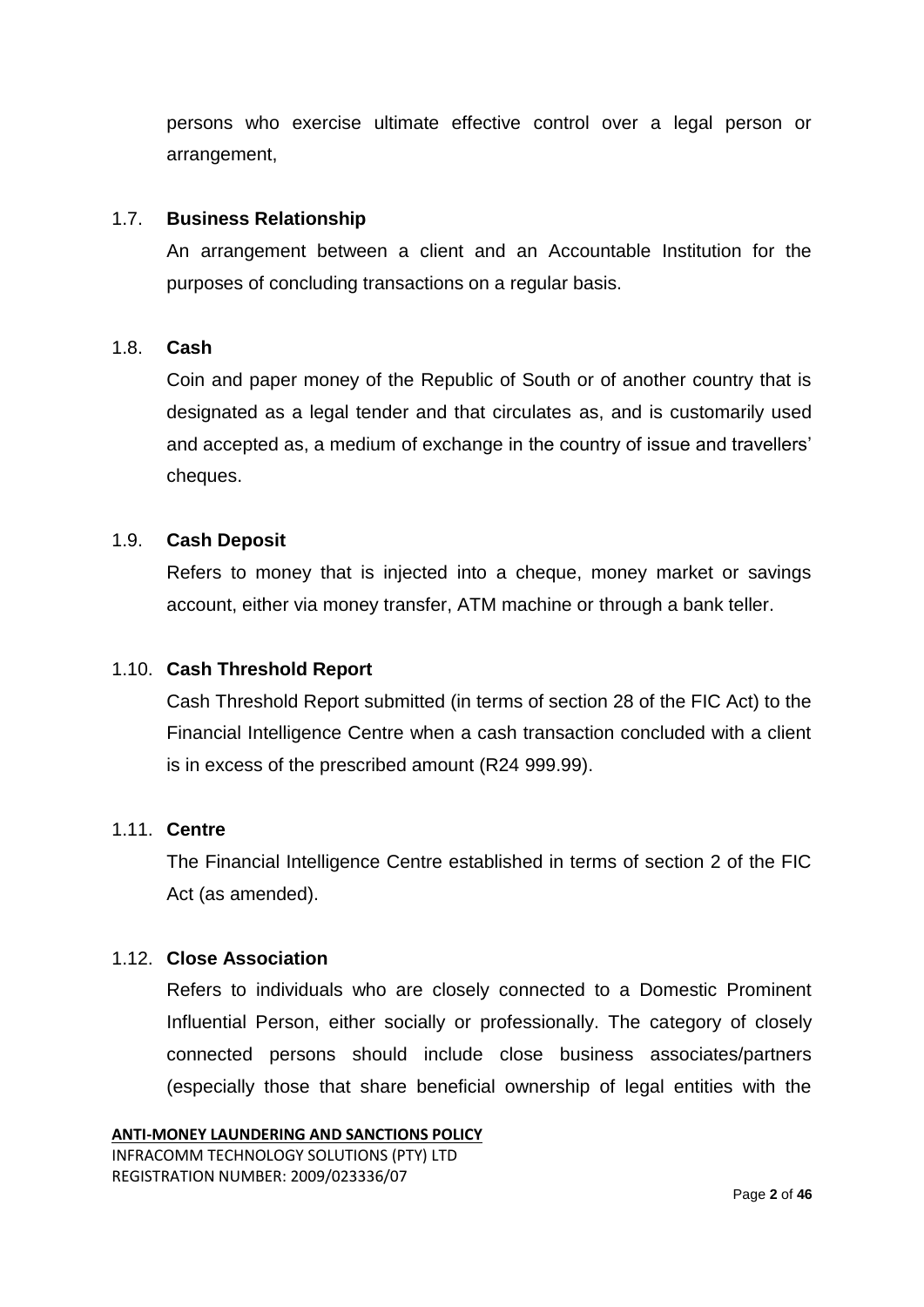Domestic Prominent Influential Person or who are otherwise connected e.g. through joint membership of a company board), and personal/ financial advisors/ consultants or persons acting in a fiduciary capacity to the politically Influential person, as well as, any other person(s) who benefit significantly as a result of being close with such a person.

#### 1.13. **Coercive Practice**

It is the impairing or harming, or threatening to impair or harm, directly or indirectly, any person or the property of the person with the view to influence the actions of a person in an improper manner.

#### 1.14. **Collusive Practice**

Is an arrangement between two or more persons designed to achieve an improper purpose, including to influence the actions of another person in an improper manner.

#### 1.15. **Compliance Officer**

The Compliance Officer as appointed in terms of section 43B (1) of the FIC Act (as amended) is responsible for coordinating the day-to-day compliance of the AML and Sanctions program and has the authority to administer it.

#### 1.16. **Corrupt Practice**

It is the promising, offering, giving, making, insisting on, accepting or soliciting, directly or indirectly, of any illegal payment or undue advantage of any nature, to or by any person, with the intention of influencing the actions of any person or causing any person to refrain from any action.

#### 1.17. **Customer Due Diligence**

The process of establishing and verifying the Identity of the client, and if applicable, the person representing the client as well as any other person on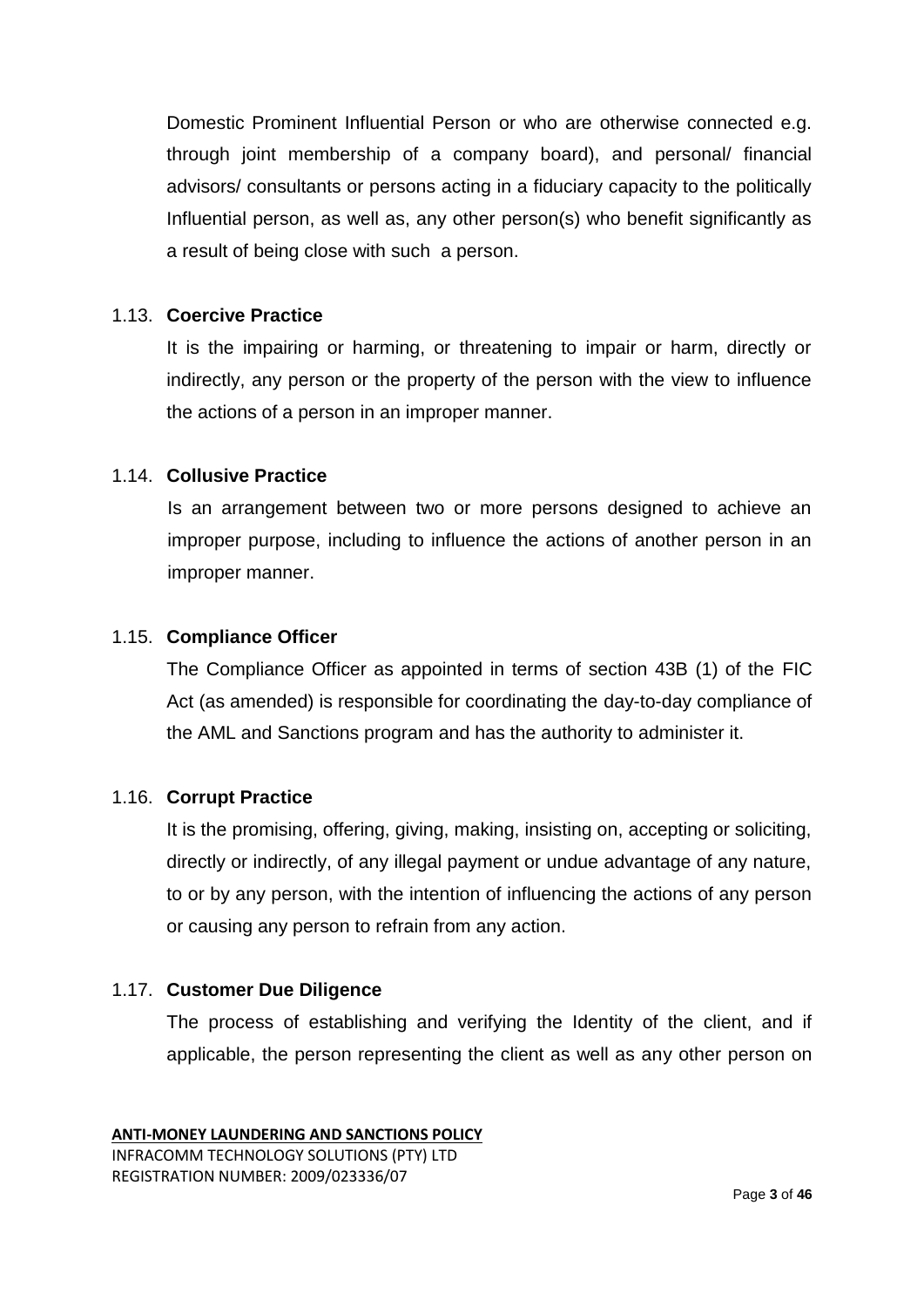whose behalf of the client is acting on the basis of documents, data or information obtained from a reliable and independent source.

#### 1.18. **Deal Maker / Account Manager**

Any person who is responsible for the development and maintenance of the client relationships, such as Account Managers, Post Investment Monitoring Department Associates and Managers, Workout and Restructuring Account Managers, CSI Officers, Procurement Officers and Sponsorship Managers.

## 1.19. **Designated Categories of Offences**

Categories of offences as defined by the Financial Action Task Force Recommendations and the respective interpretative note: participation in an organised criminal group and racketeering; terrorism, including financing of terrorism; trafficking in human beings and migrant smuggling; sexual exploitation, including sexual exploitation of children; illicit trafficking in narcotic drugs and psychotropic substances; illicit arms trafficking; illicit trafficking in stolen and other goods; corruption and bribery; fraud; counterfeiting currency; counterfeiting and piracy of products; environmental crime; murder; grievous bodily injury; kidnapping; illegal restraint and hostagetaking, robbery or theft; smuggling (including in relation to customs and excise duties and taxes); tax crimes (related to direct and indirect taxes); extortion; forgery; piracy; insider trading and market manipulation.

#### 1.20. **Electronic Transactions (EFT)**

An electronic fund transfer (EFT) initiated through an electronic terminal, telephone, computer, or magnetic tape that instructs a financial institution to either credit or debit a customer's asset account.

## 1.21. **Electronic Records**

Information captured through electronic means, and which may or may not have paper record to back it up. Electronic records are also considered to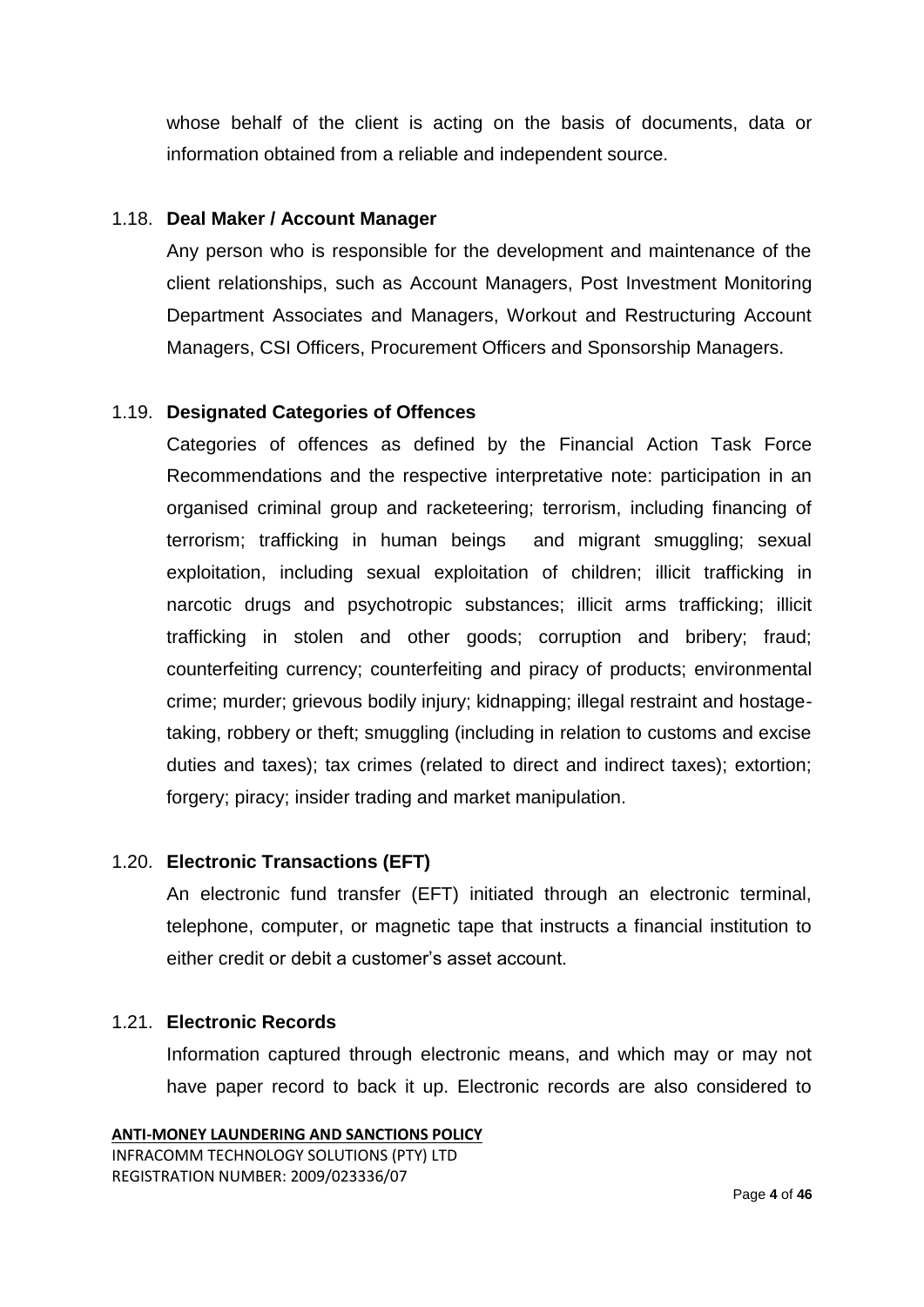include all components of an electronic information system, namely: electronic media, as well as, related items, such as input documents, printouts, programmes and metadata (background and technical information regarding the information stored both electronically and in hardcopy).

#### 1.22. **Employee**

In this content, the word employee refers to any staff member, director (executive and non-executive), temporary (either full or part time) staff member or contract worker who receives compensation from INFRACOMM TECHNOLOGY SOLUTIONS (PTY) LTD.

#### 1.23. **Enhanced Customer Due Diligence**

Is required where the prospective client/ or existing client, its directors, shareholders, or any of its associates, in some exceptional cases their customers and their subsidiaries, its beneficial owner(s), geographic location and product/ service or a combination of these factors is considered to be a greater risk for possible money laundering, sanctions or terror financing. This higher level of due diligence is required to mitigate the increased risk. A highrisk situation generally occurs where there is an increased opportunity of money laundering or terror financing through the services and products that INFRACOMM TECHNOLOGY SOLUTIONS (PTY) LTD is providing to its clients.

#### 1.24. **Financial Action Task Force (FATF)**

Is an intergovernmental body established for the development and promotion of international policies and standards to combat money laundering and the financing of terrorism.

#### 1.25. **Financial Action Task Force Recommendations**

Are set out comprehensive and consistent framework measures which countries should implement in order to combat money laundering and terrorist

```
ANTI-MONEY LAUNDERING AND SANCTIONS POLICY
INFRACOMM TECHNOLOGY SOLUTIONS (PTY) LTD
REGISTRATION NUMBER: 2009/023336/07
```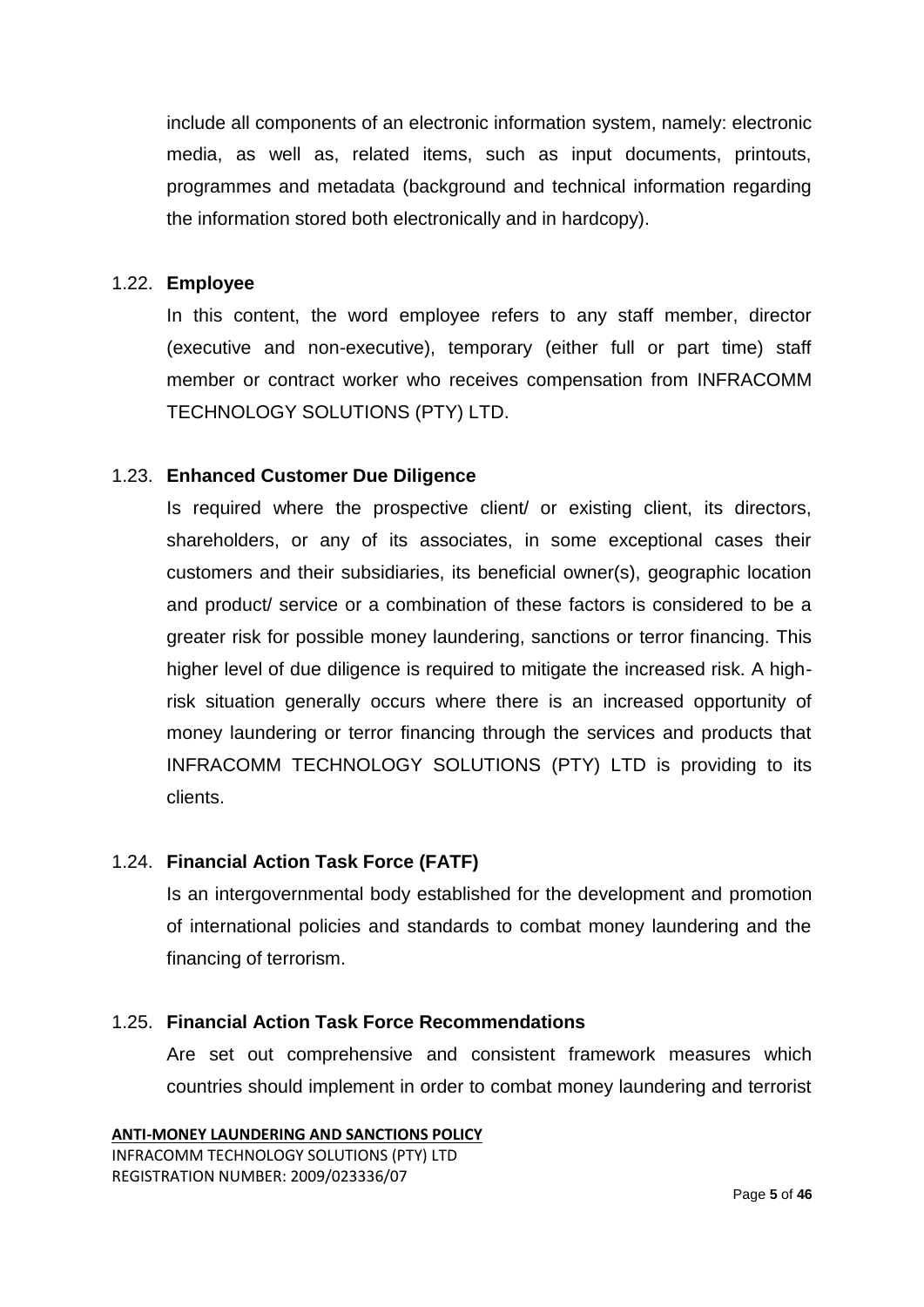financing, as well as the financing of proliferation of weapons of mass destruction.

#### 1.26. **FICA**

Financial Intelligence Centre Act 38 of 2001 (as amended). The FIC Act is introduced to fight financial crime, such as money laundering, tax evasion, and terrorist financing activities.

#### 1.27. **Identity**

Set of attributes which together uniquely identify a natural or legal person.

#### 1.28. **Money Laundering Control Officer (MLCO)**

An appointed person in terms of section 43B (1) of the Act with the necessary authority to ensure compliance by INFRACOMM TECHNOLOGY SOLUTIONS (PTY) LTD and its employees with money laundering control legislation, agreed standards and related internal policies.

#### 1.29. **Management**

In this context, the word management refers to any Administrator, Supervisor, Manager, Head, Account Manager, Executive, Director, or Consultant or any other individual who manages or supervises funds, clients, accounts, employees, or other resources, including human capital.

#### 1.30. **Money Laundering**

Refers to an activity which has or likely to have the effect of concealing or disguising the nature, source, location, disposition or movement of the proceeds of unlawful activities or any interest which anyone has in such proceeds and includes any activity which constitutes an offence in terms of section 64 of FICA or sections 4, 5 or 6 of the Prevention of Organised Crime Act 121 of 1998.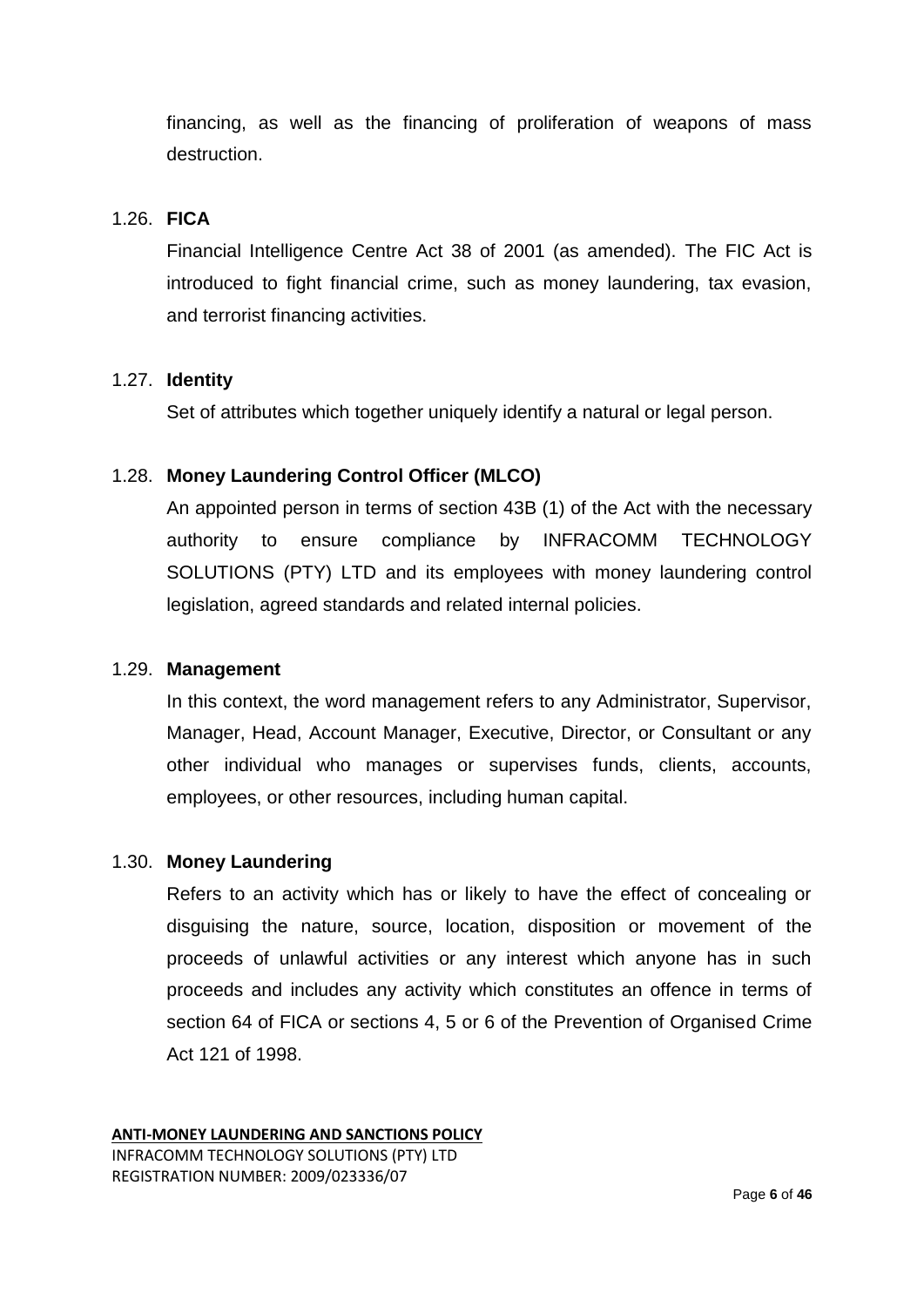#### 1.31. **Domestic Prominent Influential Person**

Means an individual who holds, including in an acting position, for a period exceeding 6 months or has held at any time in the preceding 12 months a prominent public function in South Africa.

## 1.32. **Foreign Prominent Public Officer**

Means an individual who holds or has held at any time in the preceding 12 months a prominent public function in any foreign country.

#### 1.33. **Immediate Family Members of a prominent Person**

Refers to current and/or previous spouse, civil and life partners, children and stepchildren, their spouses, civil and life partners, parents, and siblings including step siblings and their spouses, civil and life partners.

#### 1.34. **Ineligible Person**

Refers to any person who:

- 1.35.1. Is threatened with or the subject of litigation, arbitration or administrative proceedings before any court, arbitral body or agency, which allege the violation of any laws, breach any contractual obligation which, if adversely determined, might reasonably be expected to have a material adverse effect on the business operations, condition (financial or otherwise), aggregate properties or aggregate assets of such person, or result in any material liability on the part of such person; or
- 1.35.2. Has a judgement entered against it or any of its directors or officers which remain unsatisfied; or
- 1.35.3. Has, or any of whose directors, shareholders or officers have been charged with or found guilty of any act of dishonesty;
- 1.35.4. Has committed or is engaged in (i) any Sanctionable Practice, (ii) Money Laundering or acted in breach of any applicable law relating to Money Laundering, (iii) Financing of Terrorism, or (iv) any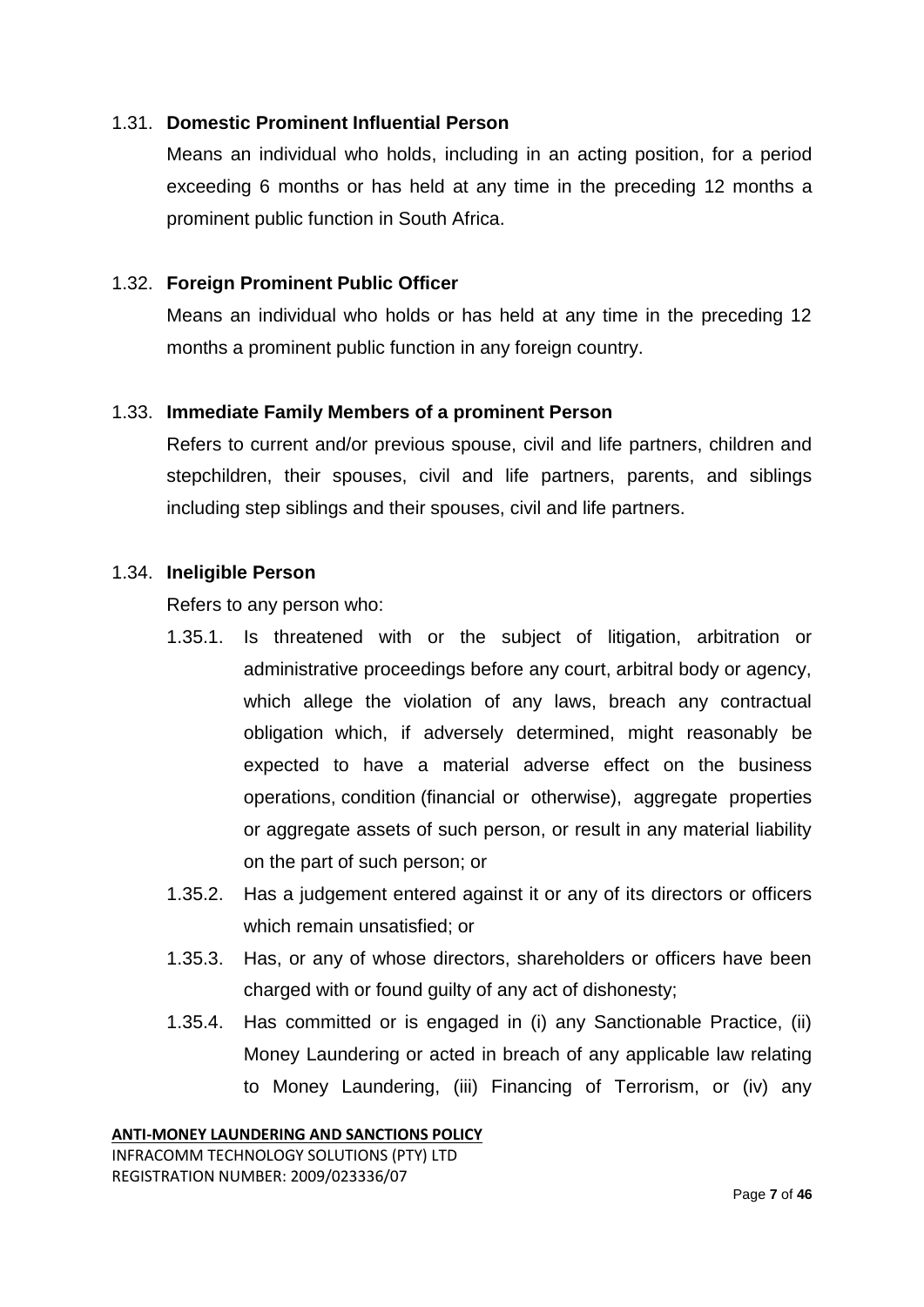activities in violation of core international labour standards or South African labour laws such as child labour or other forms of forced labour.

#### 1.35. **Close Association of a Prominent Person**

Refers to individuals who are closely connected to a prominent person, either socially or professionally.

#### 1.36. **POCA**

Prevention of Organised Crime Act 121 of 1998 – South African legislation which creates the main money laundering offences and provides for the forfeiture of the proceeds of crime.

### 1.37. **POCDATARA**

Protection of Constitutional Democracy Against Terrorist and Related Activities 33 of 2004 – South African legislation that imposes the duty to report any terrorist or terrorist related activities.

#### 1.38. **PRECCA**

Prevention and Combating of Corrupt Activities Act 12 of 2004, is an Act that aims to provide for:

- 1.39.1. Strengthening of measures to prevent and combat corruption and corruption activities;
- 1.39.2. The offence of corruption and offences relating to corrupt activities;
- 1.39.3. Investigative measures in respect of corruption and related corrupt activities;
- 1.39.4. The established of a register in order to place certain restrictions on persons and enterprises convicted of corrupt activities relating to tenders and contracts;
- 1.39.5. The placement of a duty on certain persons holding a position of authority to report certain corrupt transaction;

#### **ANTI-MONEY LAUNDERING AND SANCTIONS POLICY**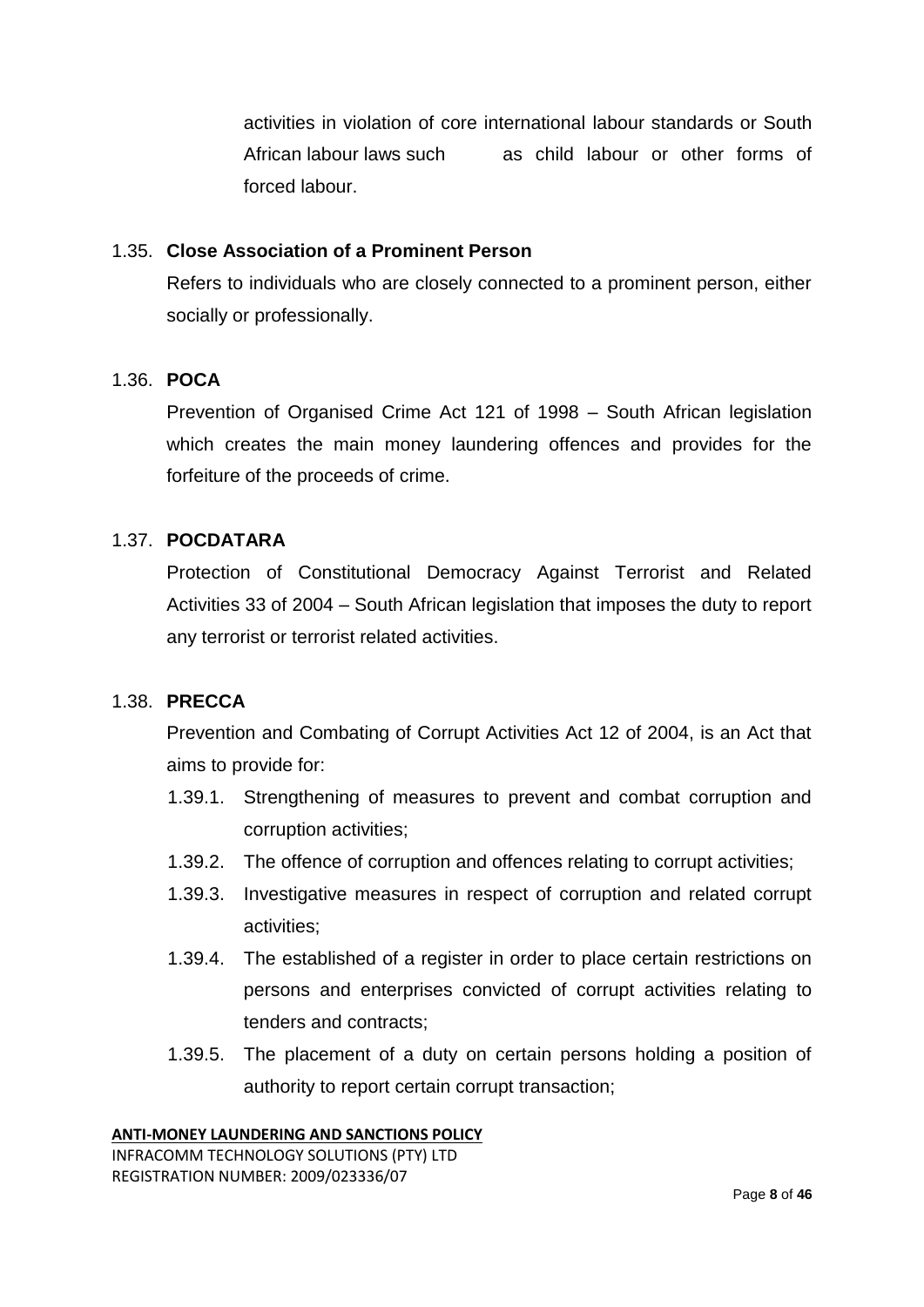1.39.6. Extraterritorial jurisdiction in respect of the offences relating to corrupt activities.

#### 1.39. **Property**

Is defined as cash or any other object of value, which includes rights, claim and privileges or any interest pertaining to such an object.

#### 1.40. **Pseudonym Accounts**

Refers to an account opened under a false name or in a state of disguised identity.

#### 1.41. **Records**

In terms of the National Archives of South Africa Act 43 of 1996, means recorded information regardless of form or medium. Examples of form are correspondence, files, maps, plans, register, etc. Examples of media are paper, microfilm or electronic formats.

#### 1.42. **Regulations**

Are rules or directives made and maintained y an authority or the action or process of regulating or being regulated or a rule or order issued to an agency of a government and having the force of law.

#### 1.43. **Risk Based Approach**

In the context of money laundering and terrorist financing, a risk-based approach (RBA) is a process that encompasses the following:

- 1.44.1. The risk assessment of your business activities using certain factors;
- 1.44.2. The risk-mitigation to implement controls to handle identified risks;
- 1.44.3. Keeping customer identification and, if required for your sector, beneficial ownership information up to date; and
- 1.44.4. The ongoing monitoring of financial transactions that pose higher risks.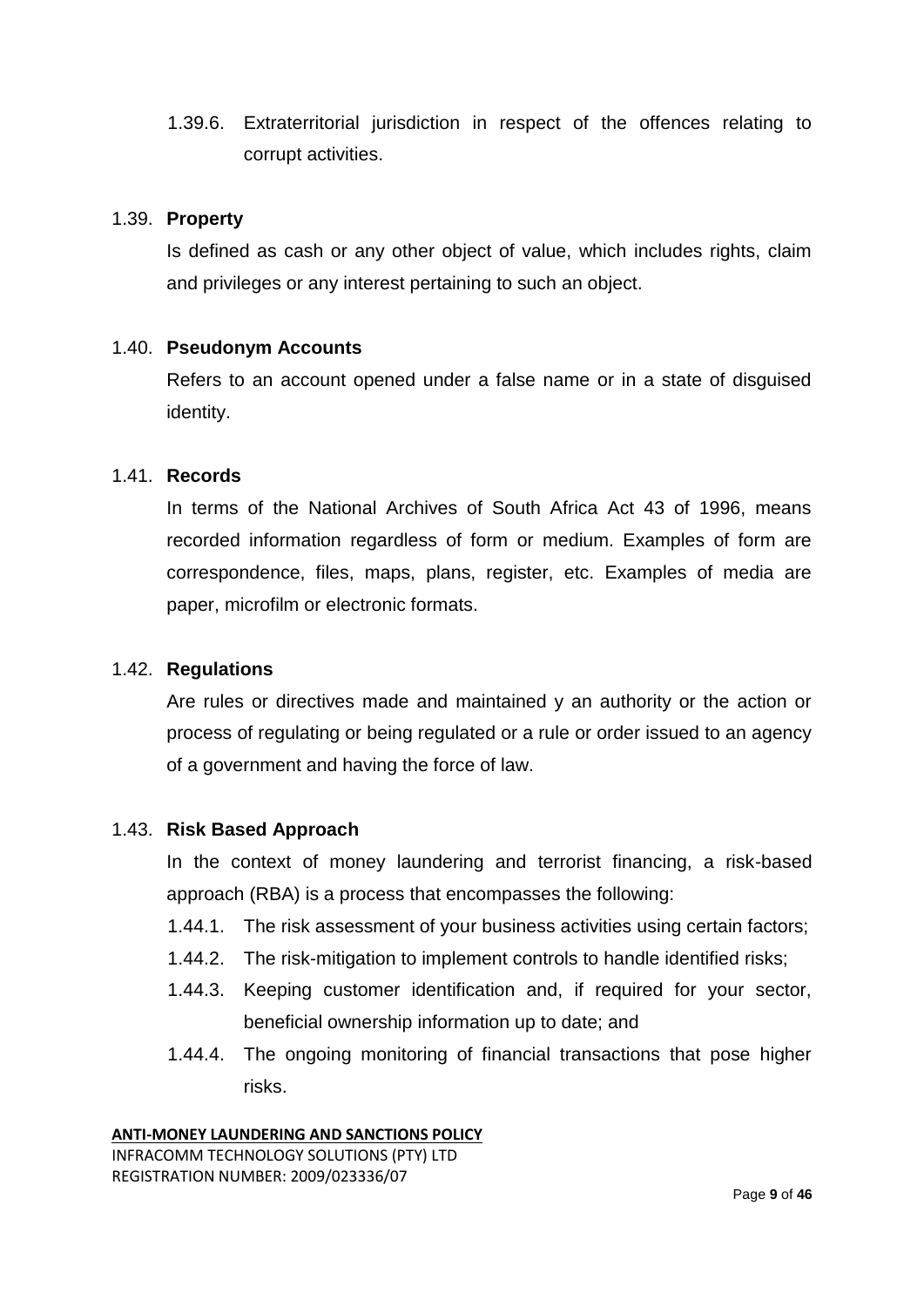#### 1.44. **Sanctions**

An economic and military coercive measure adopted usually by several nations in concert for forcing a national violation international law to desist or yield to adjudication. An action is taken, or an order is given to force a country to obey international laws by mainly limiting or stopping trade with that country or by not allowing economic aid for that country.

#### 1.45. **Shell Company**

Is a company which serves as a vehicle for business transactions without itself having any significant assets or operations.

#### 1.46. **Suspicious and Unusual Transactions**

Is a transaction that is inconsistent with a client's known legitimate/normal business or activities.

#### 1.47. **Terrorism**

In its broadest sense, terrorism is any act designed to cause terror, using violence and threats to intimidate or coerce a country or state, especially for political purposes.

#### 1.48. **Terrorist Activity**

Any act (which includes an omission) committed in or outside South Africa, which:

- 1.50.1. Involves the use of violence;
- 1.50.2. The release of any dangerous or harmful substance into the environment;
- 1.50.3. Endangers the life of a person(s);
- 1.50.4. Causes risk to safety or health of the public;
- 1.50.5. Causes destruction / substantial damage to any Property;
- 1.50.6. Is designed to cause serious disruption of any essential service/ facility/ system, whether private or public, such as an information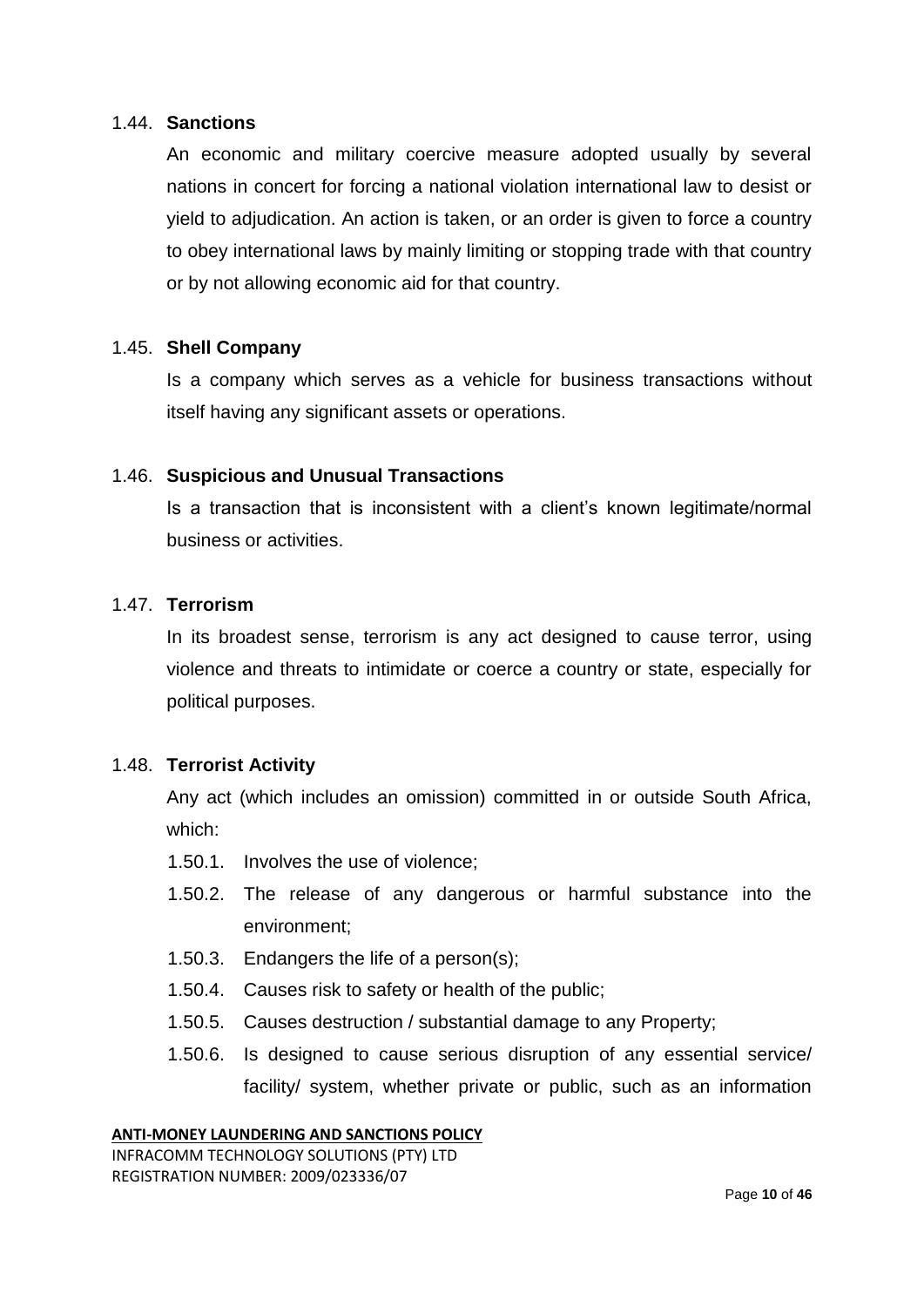system, telecommunication system, banking or financial service/ system, transport system etc.;

1.50.7. Causes major economic loss; or creates a serious public emergency, and which is intended, or be regarded as being intended, to threaten the unity/ integrity of country; or intimidate the public in general or a specific person; and committed for the purpose of advancement of an individual or collective political/ religious/ philosophical motive.

#### 1.49. **Transaction**

Refers to any activity of a financial nature (or the under of other non-financial instruments such as property) concluded between a client and an accountable institution in accordance with the type of business carried on by that institution.

## 1.50. **Tipping Off**

Refer to a warning, hint and/or useful advanced information given confidentially and is based on inside information.

#### 1.51. **Undue Influence**

Is defined as person power that induces another person to give consideration or to act on any basis other than the merits of the matter.

#### 1.52. **Unlawful Activity**

Refers to a conduct which constitutes a crime, or which contravenes any law, whether such conduct occurred before or after the commencement of POCA or whether such conduct occurred in the Republic or elsewhere.

#### **2. BACKGROUND**

2.1. South Africa is a member of the Financial Action Task Force (FATF), an international organisation focusing on curbing money laundering and terror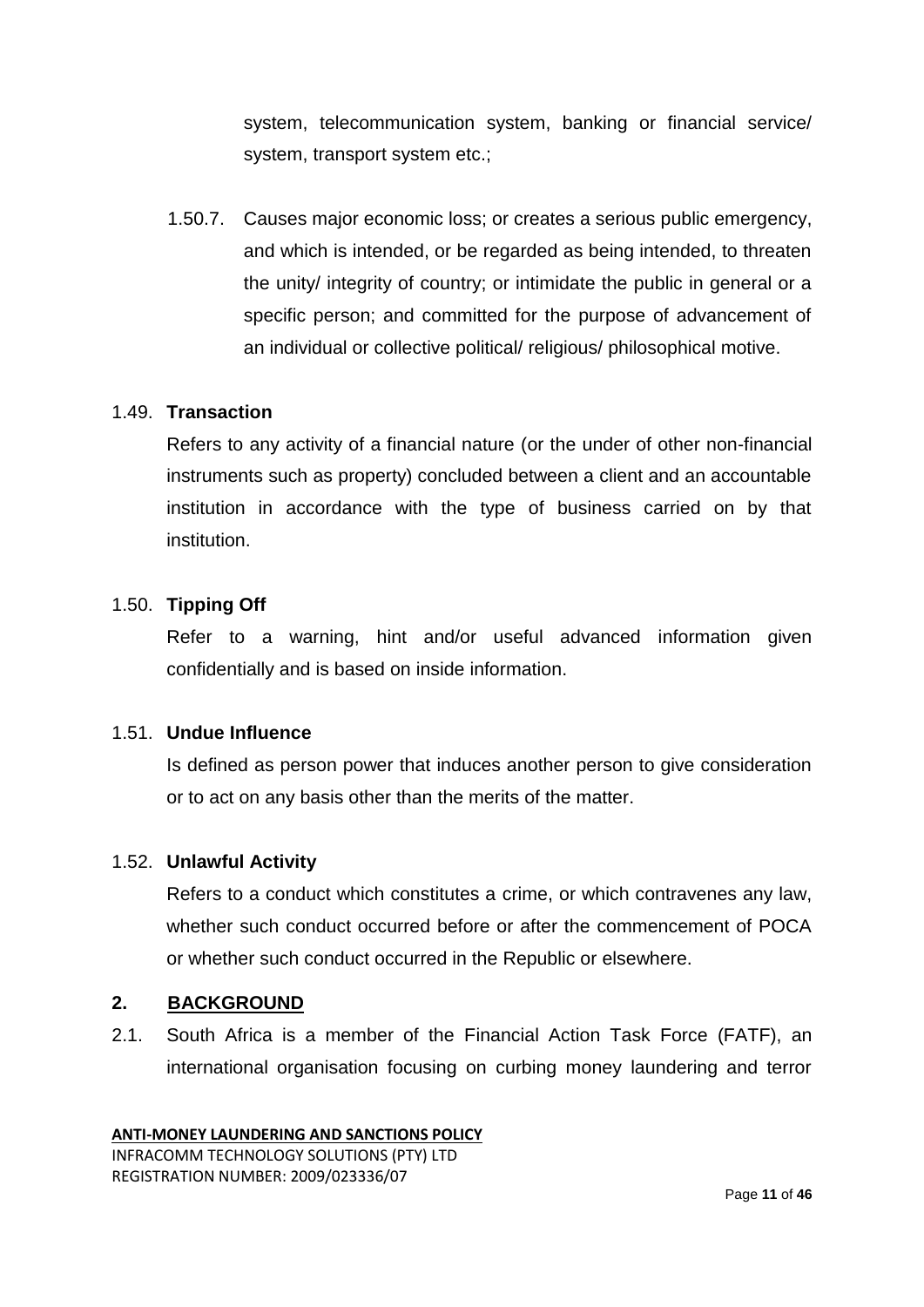financing activities. Consequently, South Africa is expected to provide visible and concrete commitment in curbing money laundering and terror financing. Just like the Republic of South Africa (RSA), INFRACOMM TECHNOLOGY SOLUTIONS (PTY) LTD supports global efforts to combat money laundering and terror financing activities.

- 2.2. INFRACOMM TECHNOLOGY SOLUTIONS (PTY) LTD is committed to putting measure in place to combat money laundering and terrorist financing (ML/ TF). To this end, every employee must guard against crime and unlawful practices, and report alleged or attempted crimes and unlawful or unethical activities to persons in authority without protecting anyone involved.
- 2.3. It is INFRACOMM TECHNOLOGY SOLUTIONS (PTY) LTD objective not to be used for activities such as money laundering and terrorist financing. To this end, INFRACOMM TECHNOLOGY SOLUTIONS (PTY) LTD has developed and implemented policies and procedures.

## **3.** I**NTRODUCTION**

- 3.1. In providing an environment conductive to effectively combat money laundering, terrorist financing and corruption, South Africa has enacted the following pieces of legislation:
	- 1.1.1. The Prevention of Organised Crime Act 121 if 1998 (POCA);
	- 1.1.2. The Financial intelligence Centre Act 38 of 2001 as amended by the FIC Act, 11 of 2008 (FICA);
	- 1.1.3. The Protection of Constitutional Democracy Against Terrorist and Related Activates Act 33 of 2004 (POCDATARA); and
	- 1.1.4. Prevention and Combating of Corrupt Activities Act 12 of 2004 (PRECCA).
- 3.2. This document will provide policy directives on how INFRACOMM TECHNOLOGY SOLUTIONS (PTY) LTD will comply with AML and Sanctions-related legislation (POCA, FICA, POCDATARA and PRECCA).
- 3.3. INFRACOMM TECHNOLOGY SOLUTIONS (PTY) LTD will introduce and maintain the necessary policies and procedures to ensure compliance with all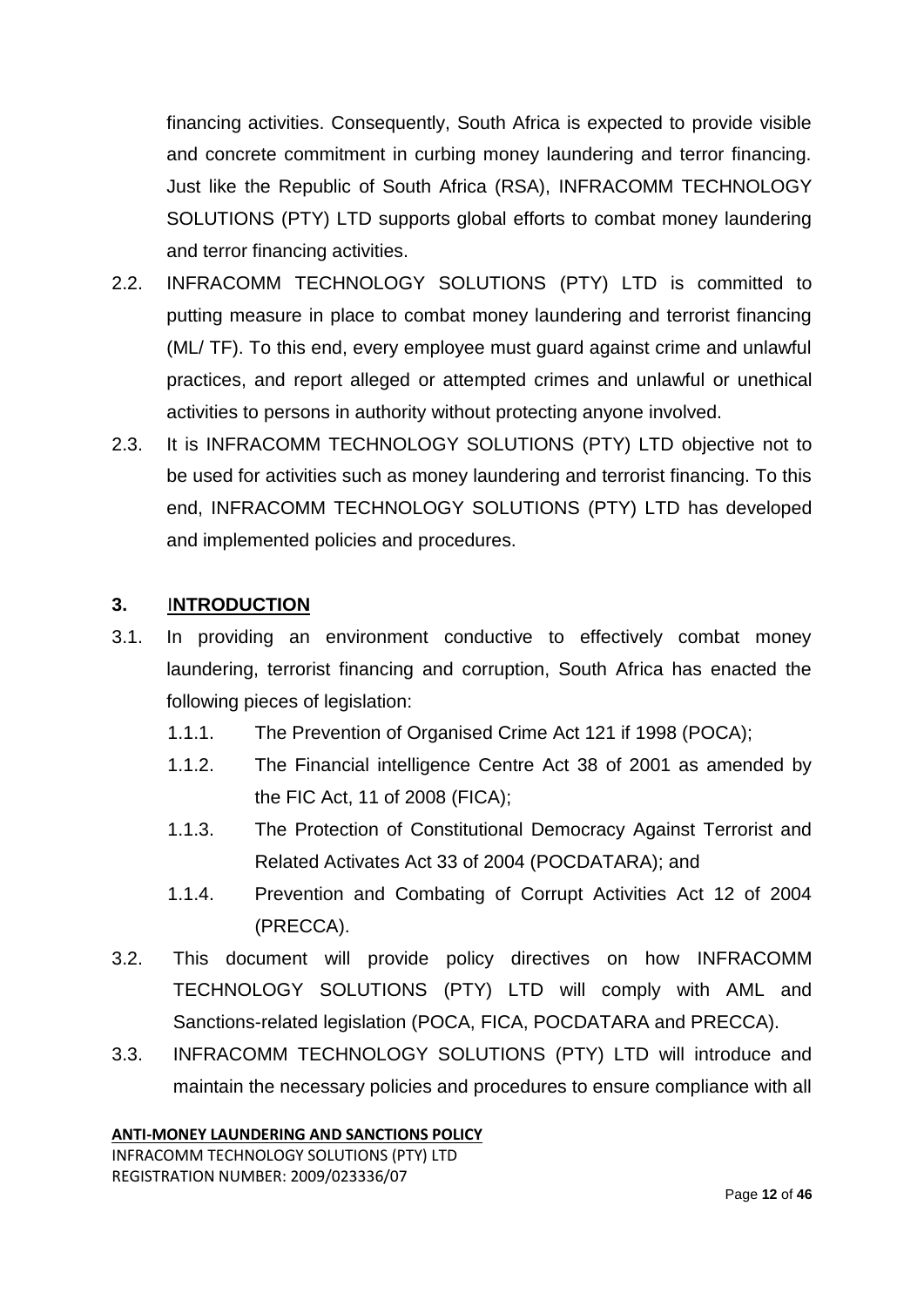statutory and regulatory obligati9ons relating to the combating of money laundering and financing of terrorist and related activities.

## **4. POLICY STATEMENT**

- 4.1. The business of INFRACOMM TECHNOLOGY SOLUTIONS (PTY) LTD is built on the values of trust and integrity and as such our stakeholders, mainly our clients, shareholders and regulators require INFRACOMM TECHNOLOGY SOLUTIONS (PTY) LTD to maintain such values and embedded them in its policies and/ or procedures and business operations.
- 4.2. INFRACOMM TECHNOLOGY SOLUTIONS (PTY) LTD supports global efforts to combat ML/ TF and is committed to establishing and maintaining appropriate policies and procedures to assist it in complying with the Anti-Money Laundering and Combating the Financing of terrorism (AML/ CTF) control requirements in each jurisdiction in which it operates.
- 4.3. By adopting a risk-based approach, INFRACOMM TECHNOLOGY SOLUTIONS (PTY) LTD is in a position to provide a framework that can assist in identifying the degree of potential ML/ TF risks posed to it and consequently put into place appropriate control measures per client risk category, whether it be high, medium or low risk.
- 4.4. The reputation and integrity of INFRACOMM TECHNOLOGY SOLUTIONS (PTY) LTD is protected by taking all reasonable steps to prevent it from being used for Money Laundering/ Terror Finance (ML/ TF).
- 4.5. Customer Due Diligence principles should be endorsed by INFRACOMM TECHNOLOGY SOLUTIONS (PTY) LTD that will enable the detection, investigation and reporting of suspicious activities and all other reportable transactions to competent authorities.

## **5. SCOPE OF DOCUMENT**

5.1. This Policy sets out the framework that governs the Anti-Money Laundering principles for INFRACOMM TECHNOLOGY SOLUTIONS (PTY) LTD.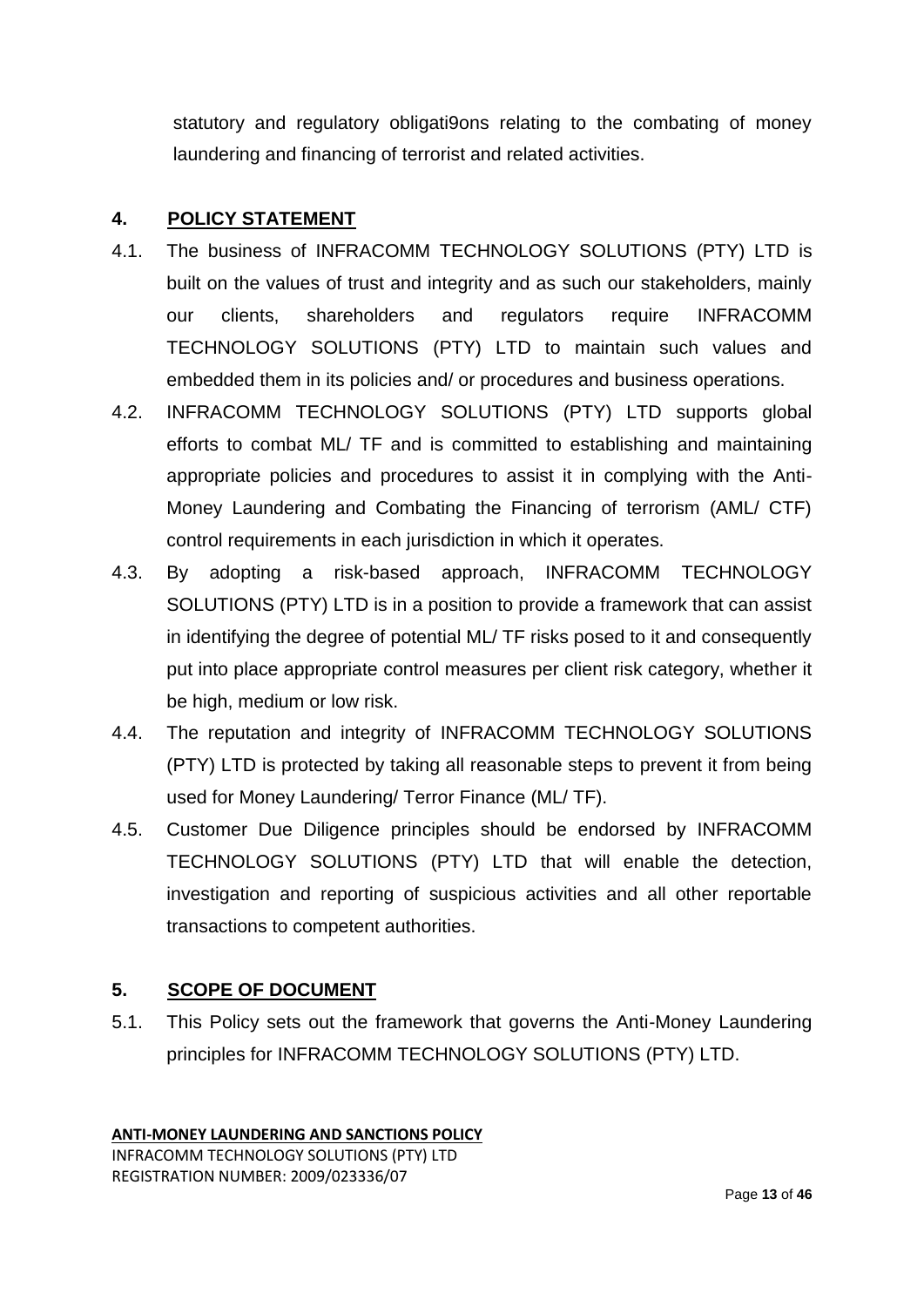- 5.2. The FIC Act (as amended) requires that an Accountable Institution must develop, document, maintain and implement a programme for Anti-Money Laundering and Counter-Terrorist Financing Risk Management and Compliance which must address the following:
	- 5.2.1. Enable INFRACOMM TECHNOLOGY SOLUTIONS (PTY) LTD to identify, assess, monitor, mitigate and manage the risk that the provision of products and/ or services may involve or facilitate money laundering activities or the financing of terrorist and related activities;
	- 5.2.2. Provide direction on how INFRACOMM TECHNOLOGY SOLUTIONS (PTY) LTD can determine whether a client is a prospective client or an existing client;
	- 5.2.3. Provide direction to prevent that INFRACOMM TECHNOLOGY SOLUTIONS (PTY) LTD enters into a business relationship or conclude a single transaction with an anonymous client or client with a false or fictitious name;
	- 5.2.4. Provide a way in which INFRACOMM TECHNOLOGY SOLUTIONS (PTY) LTD establishes and verifies the identities of clients;
	- 5.2.5. Provide the manner in which INFRACOMM TECHNOLOGY SOLUTIONS (PTY) LTD will monitor whether the transactions are consistent with the information provided by the client during onboarding and any subsequent due diligence;
	- 5.2.6. Provide the way in which INFRACOMM TECHNOLOGY SOLUTIONS (PTY) LTD will conduct additional due diligence in respect of legal persons, trusts and partnerships;
	- 5.2.7. Provide the manner and process in which ongoing due diligence and account monitoring is to be conducted;
	- 5.2.8. Provide ways for INFRACOMM TECHNOLOGY SOLUTIONS (PTY) LTD to deal with large, complex or unusual transactions which have no apparent business or lawful purpose;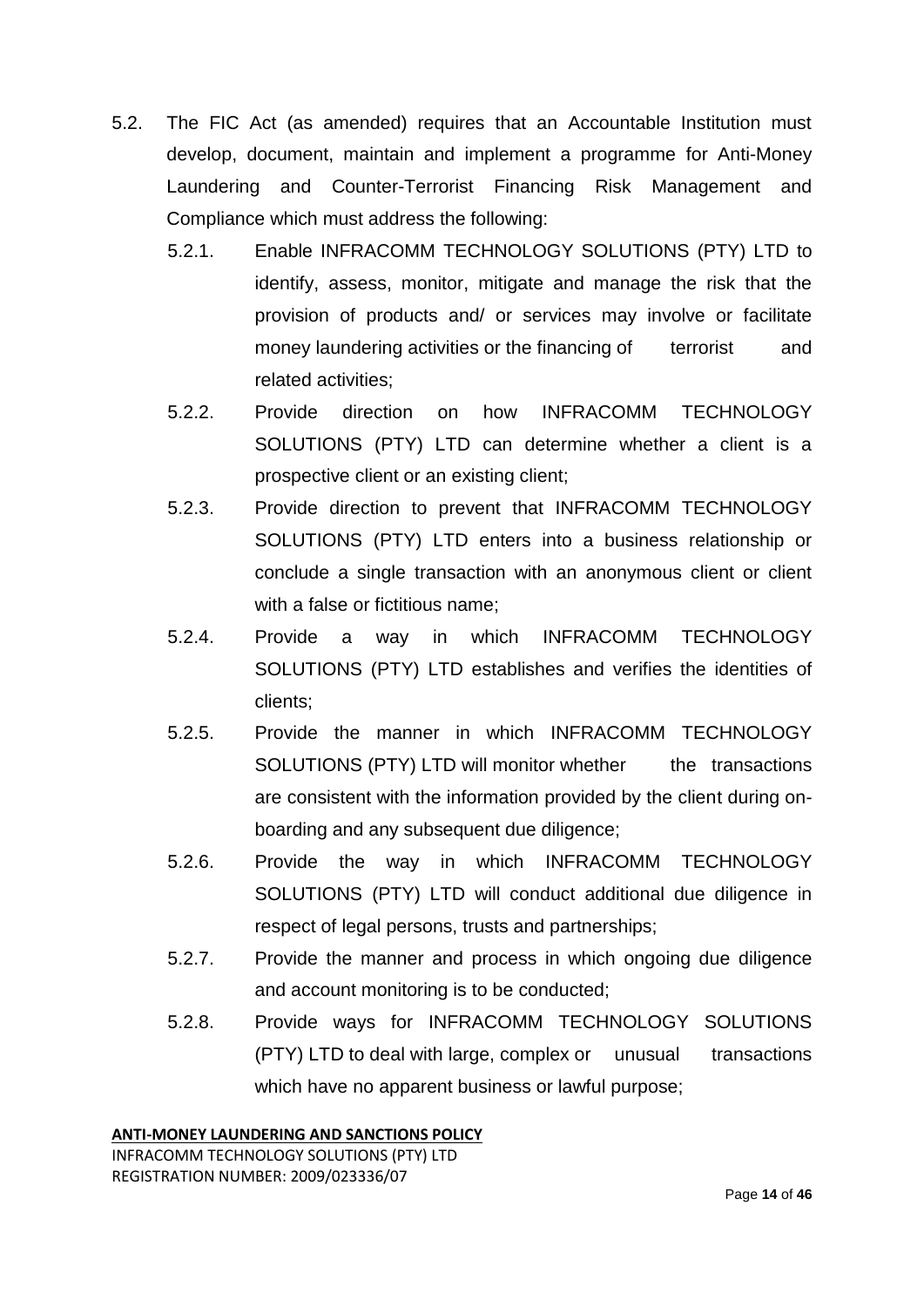- 5.2.9. Appointment of an Anti-Money Laundering Control Office/ Function and the Compliance Officer;
- 5.2.10. Keeping of clients and transactional records;
- 5.2.11. Reporting of certain transactions; and
- 5.2.12. AML and Sanctions Training.
- 5.3. The Policy must be available to all employees, being permanent or temporary employees, contract staff and outsourced employees.

## **6. WHAT IS MONEY LAUNDERING**

- 6.1. Money Laundering can be described as any activity which has or is likely to have the effect of concealing or disguising the nature, source, location, disposition or movement of the proceeds of the proceeds of unlawful activities or any interest which anyone has in such proceeds and it is criminalised under section 4 of POCA.
- 6.2. It is the process of obscuring the illicit nature of criminal proceeds so that they can afterward be spent without creating any suspicion.
- 6.3. It is not only the client, but the transaction that should give rise to a suspicion.
- 6.4. The proceeds of crime include any assets, whether in cash or otherwise, which is obtained through criminal activities. These activities include theft, robbery, fraud, abduction, extortion, dealing in drugs, evasion of tax, etc.

## **7. ROLES AND RESPONSIBILITIES**

#### 7.1. **The Board**

The Board is responsible for establishing Money Laundering and Terrorism control measures. This responsibility may be delegated but may not be relinquished to any other employee or committee.

7.1.1. The Board must approve the establishment of business relationships where the transactions are considered high risk.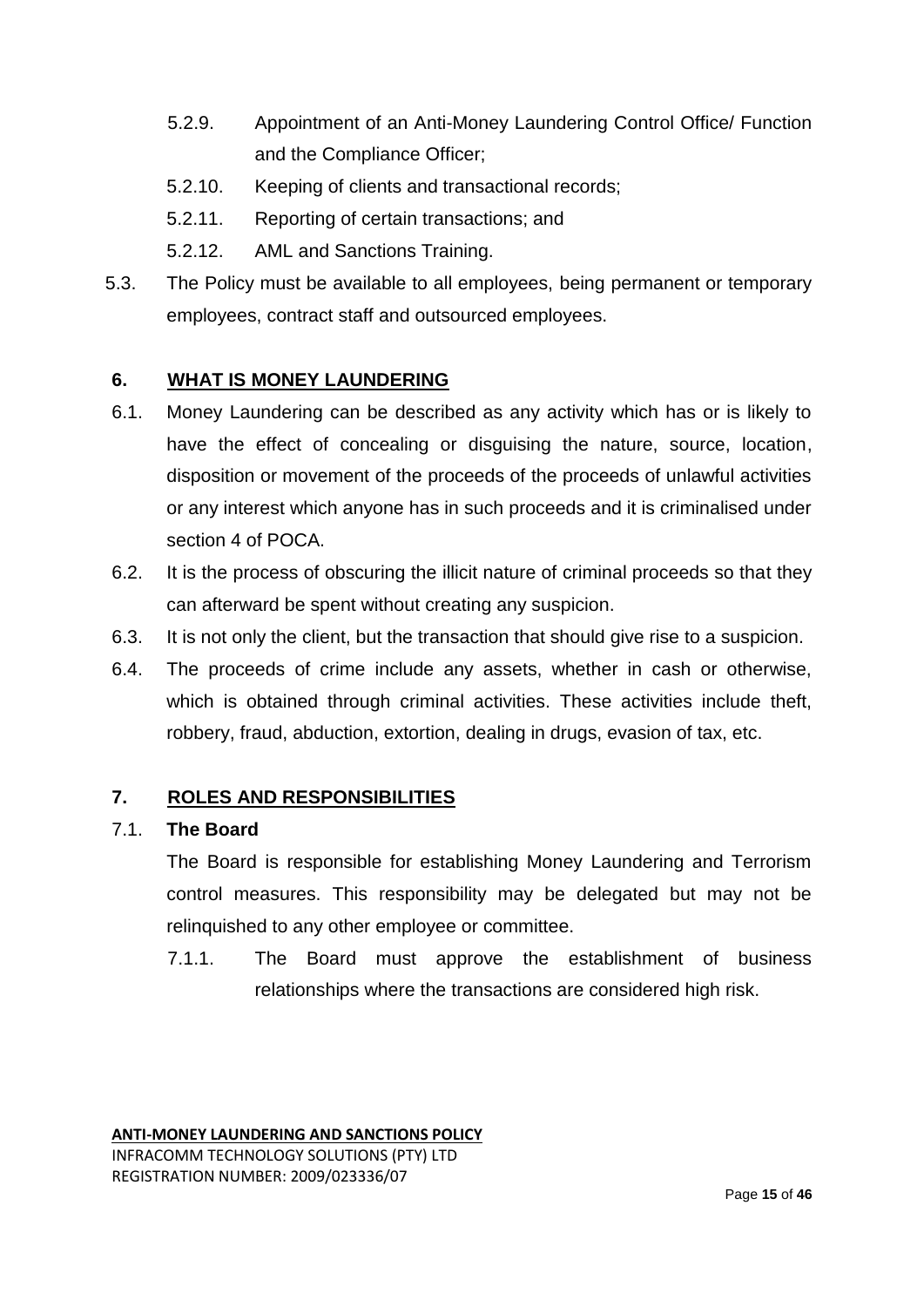## 7.2. **Chief Compliance Officer**

Has to ensure that all reasonable steps are taken to ensure that all employees adopt the rules and that an appropriate level of commitment by all employees are maintained in order for INFRACOMM TECHNOLOGY SOLUTIONS (PTY) LTD to combat Money Laundering and Terror Financing.

## 7.3. **Compliance Officer**

The Compliance Officer as appointed in terms of the FIC Act is responsible for coordinating the ever day compliance of the Anti-Money Laundering program and has the authority to administer it. The duties of the Compliance Officer, include, but are not limited to:

- 7.3.1. Policies and procedures are followed;
- 7.3.2. Proper compliance training and awareness is provided;
- 7.3.3. Reports are properly filed with the Authorities;
- 7.3.4. Proper recordkeeping;
- 7.3.5. A periodic review is conducted to verify the effectiveness of the Compliance Program;
- 7.3.6. Compliance with the applicable laws and regulations is maintained; and
- 7.3.7. Updating the compliance program as necessary due to changes in laws or regulations.

#### 7.4. **Management**

Management implements policies and procedures to address Money Laundering and Terrorist Financing risks and to ensure Compliance with applicable regulatory requirements and relevant policies.

#### 7.5. **Employees**

All employees are required to comply with INFRACOMM TECHNOLOGY SOLUTIONS (PTY) LTD policies and procedures, therefore, all employees must familiarise themselves and comply with this policy.

```
ANTI-MONEY LAUNDERING AND SANCTIONS POLICY
INFRACOMM TECHNOLOGY SOLUTIONS (PTY) LTD
REGISTRATION NUMBER: 2009/023336/07
```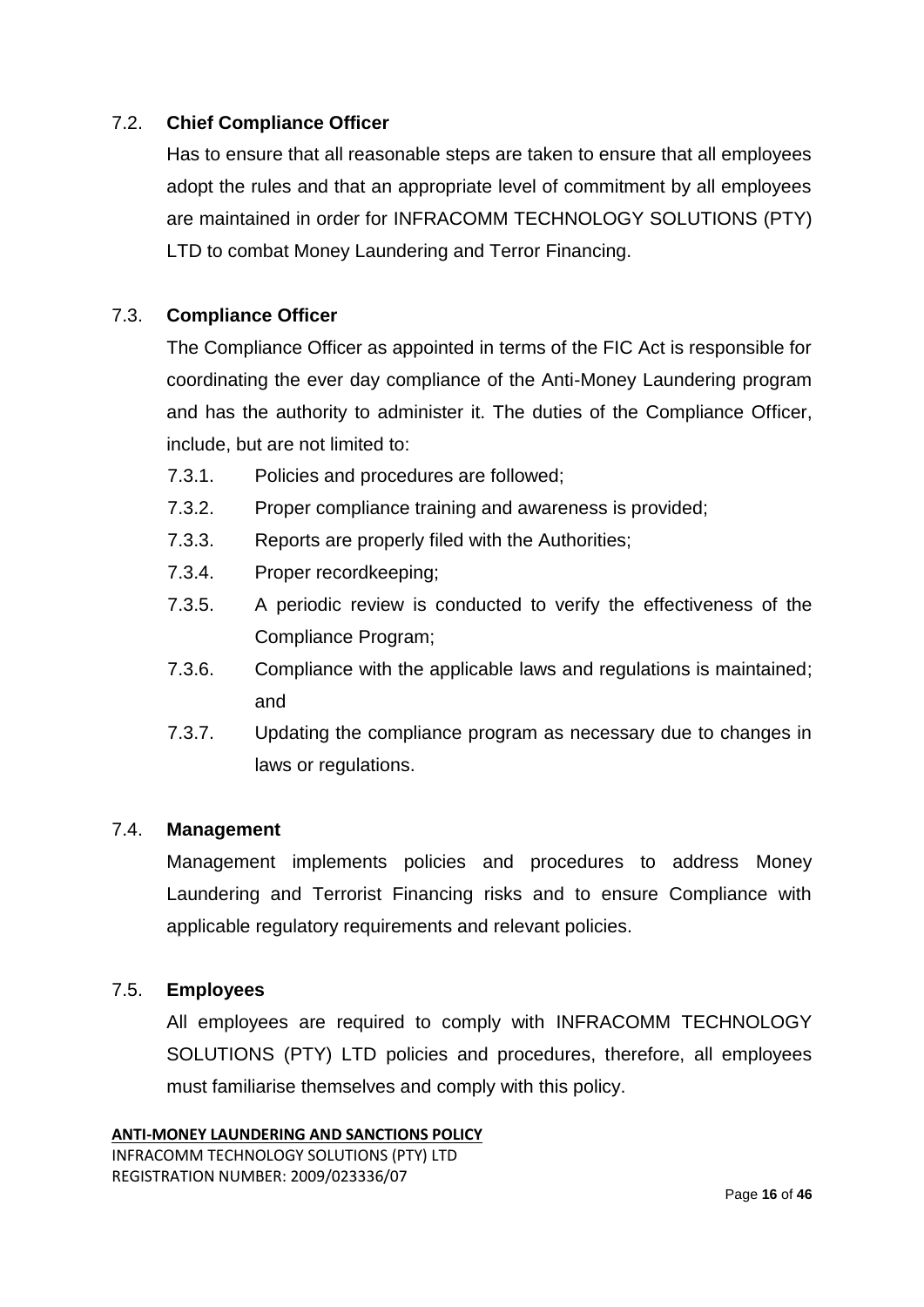## 7.6. **Anti-Money Laundering Reporting Officer**

The Money Laundering Reporting Officer, as appointed in terms of the FIC Act, has a responsibility to report cash transactions in excess of the prescribed amount of R24 999.99 and suspicious and unusual transactions to the Centre and other relevant Authorities.

## **8. CUSTOMER DUE DILIGENCE**

## 8.1. **Customer Due Diligence Process**

- 8.1.1. Customer Due Diligence will be performed on a risk-based approach and dictates which information is required to determine whether a business relationship may be established and/ or continued.
- 8.1.2. All clients must be categorised according to the ML/ TF risks they pose.
- 8.1.3. The identity of the client, the identity of a principal and/ or an agent acting on behalf of a client and the authority to act must be established and verified.
- 8.1.4. The identity of a Beneficial Owner of the client must be established and verified.
	- 8.1.4.1. For Close Corporations, every member will be regarded as a Beneficial Owner.
	- 8.1.4.2. For unlisted companies, a beneficial owner would be identified as a that natural person who holds 10% of them company's ordinary shares.
	- 8.1.4.3. For a trust, each named beneficiary.
	- 8.1.4.4. For a partnership, each partner and member, including silent partners.
- 8.1.5. Obtaining information which describes the nature of the business relationship, the intended purpose and source of funds with which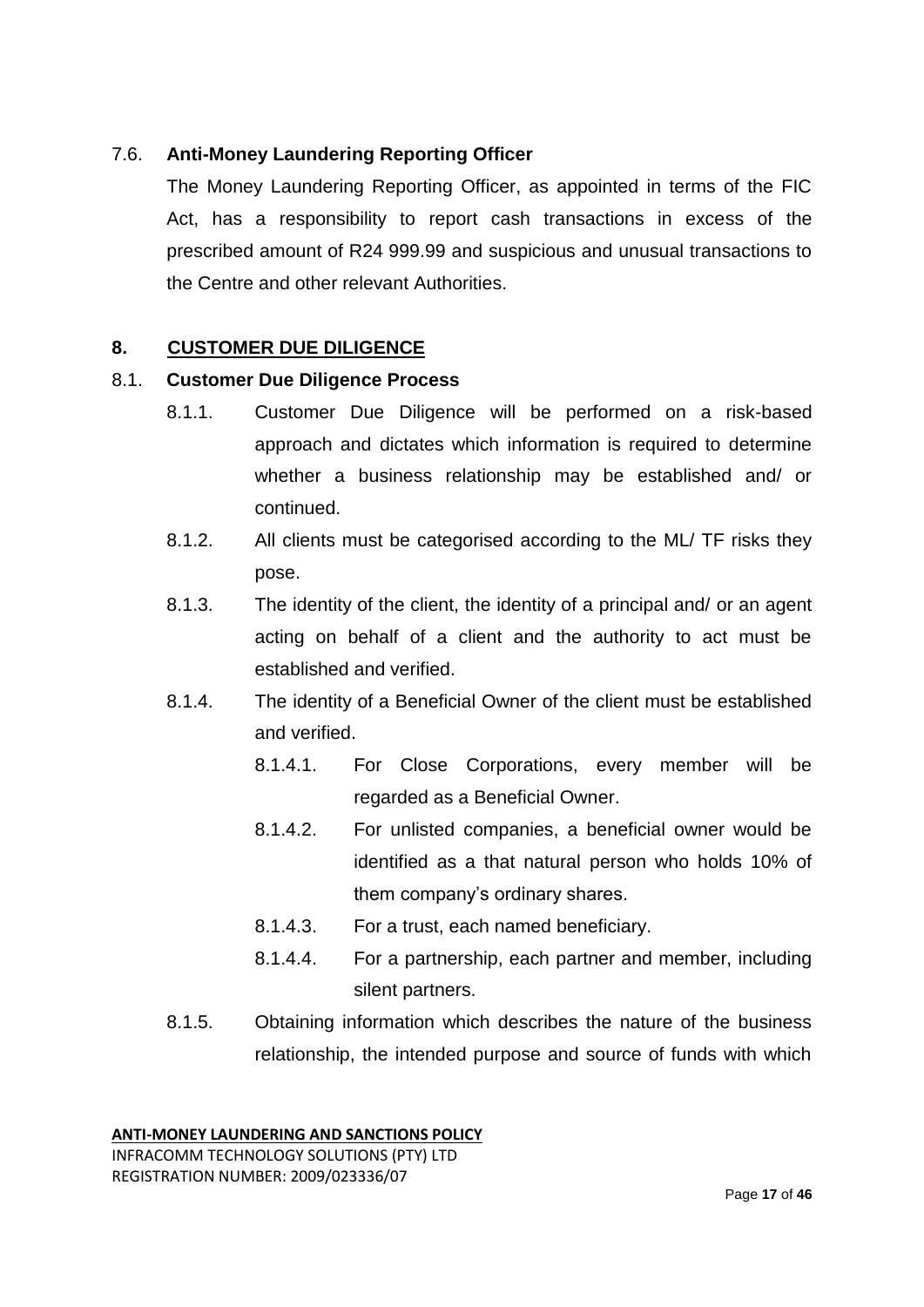the client expects to use in the process of conducting the business relationship or a single transaction.

- 8.1.6. Where there is doubt about the authenticity or adequacy of previously obtained information, the process of Customer Due Diligence must be done again as if the process was never done prior to the business relationship being entered into.
- 8.1.7. Existing business relationships with clients should be terminated or there should be refused to enter into a business relationship or single transaction where the Customer Due Diligence process cannot be conducted.

#### 8.2. **Client Due Diligence Process**

- 8.2.1. The quality and standard of documents required must be in line with the regulatory requirements of the relevant jurisdiction.
- 8.2.2. The Employees and/ or other persons responsible for facilitating business transactions must perform the identification and verification of the clients.
- 8.2.3. INFRACOMM TECHNOLOGY SOLUTIONS (PTY) LTD will be responsible for providing regulatory advisory services, perform background screening and all other searches on the clients.

#### 8.3. **Prospective Client Screening**

8.3.1. Client screening is a process that enables INFRACOMM TECHNOLOGY SOLUTIONS (PTY) LTD to collect all information relating to the identity of an existing or potential client in order to place INFRACOMM TECHNOLOGY SOLUTIONS (PTY) LTD in a better position to consider whether or not to enter into a business relationship or to conclude a single transaction.

## 8.4. **Client Risk Assessment**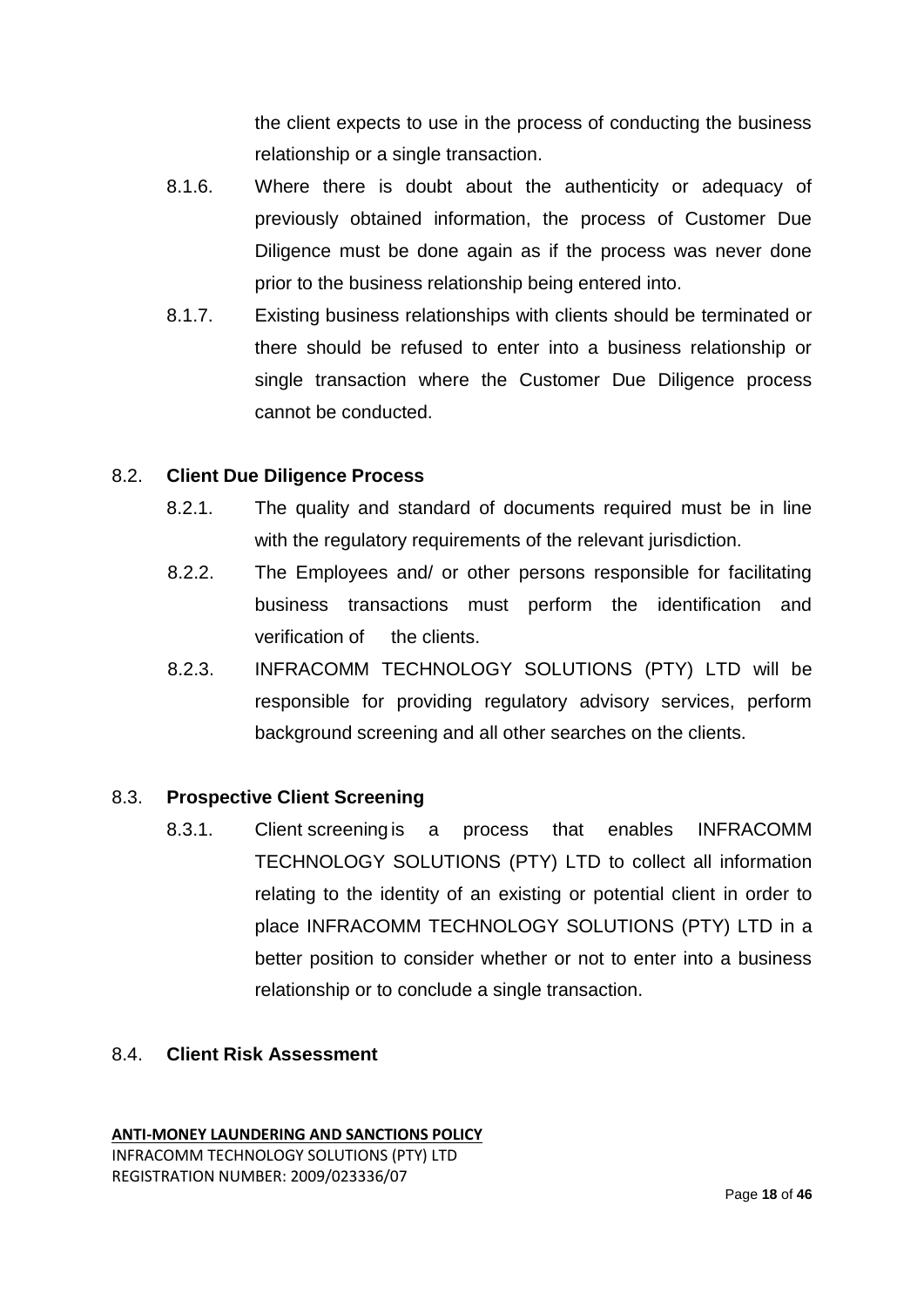INFRACOMM TECHNOLOGY SOLUTIONS (PTY) LTD will require its clients, business partners, associates and/ or any other financial institution in a transaction to certify that they comply with the provisions of the Anti-Money Laundering of Anti-terrorist Financing legislation or, adhere to the Financial Action Task Force Recommendations.

## 8.5. **Client Categorisation**

- 8.5.1. All clients must be categorised according to ML/ TF risks they pose to INFRACOMM TECHNOLOGY SOLUTIONS (PTY) LTD and in accordance with the risk criteria which are, amongst others:
	- 8.5.1.1. The nature and/ or business type;
	- 8.5.1.2. The industry type;
	- 8.5.1.3. Products and/ or services of the client;
	- 8.5.1.4. The jurisdiction that INFRACOMM TECHNOLOGY SOLUTIONS (PTY) LTD is exposed to;
	- 8.5.1.5. Internal audit findings;
	- 8.5.1.6. Internal compliance findings;
	- 8.5.1.7. The Volume and size of the transaction;
- 8.5.2. INFRACOMM TECHNOLOGY SOLUTIONS (PTY) LTD should ensure that ongoing Due Diligence is performed based on a client's risk rating.
- 8.5.3. Periodic client reviews must be performed as follows:
	- 8.5.3.1. High Risk Clients reviews must be done every year;
	- 8.5.3.2. Medium Risk Clients reviews must be done every 2 years;
	- 8.5.3.3. Low Risk Clients reviews must be done every 3 years.

## **9. ENHANCED CUSTOMER DUE DILIGENCE**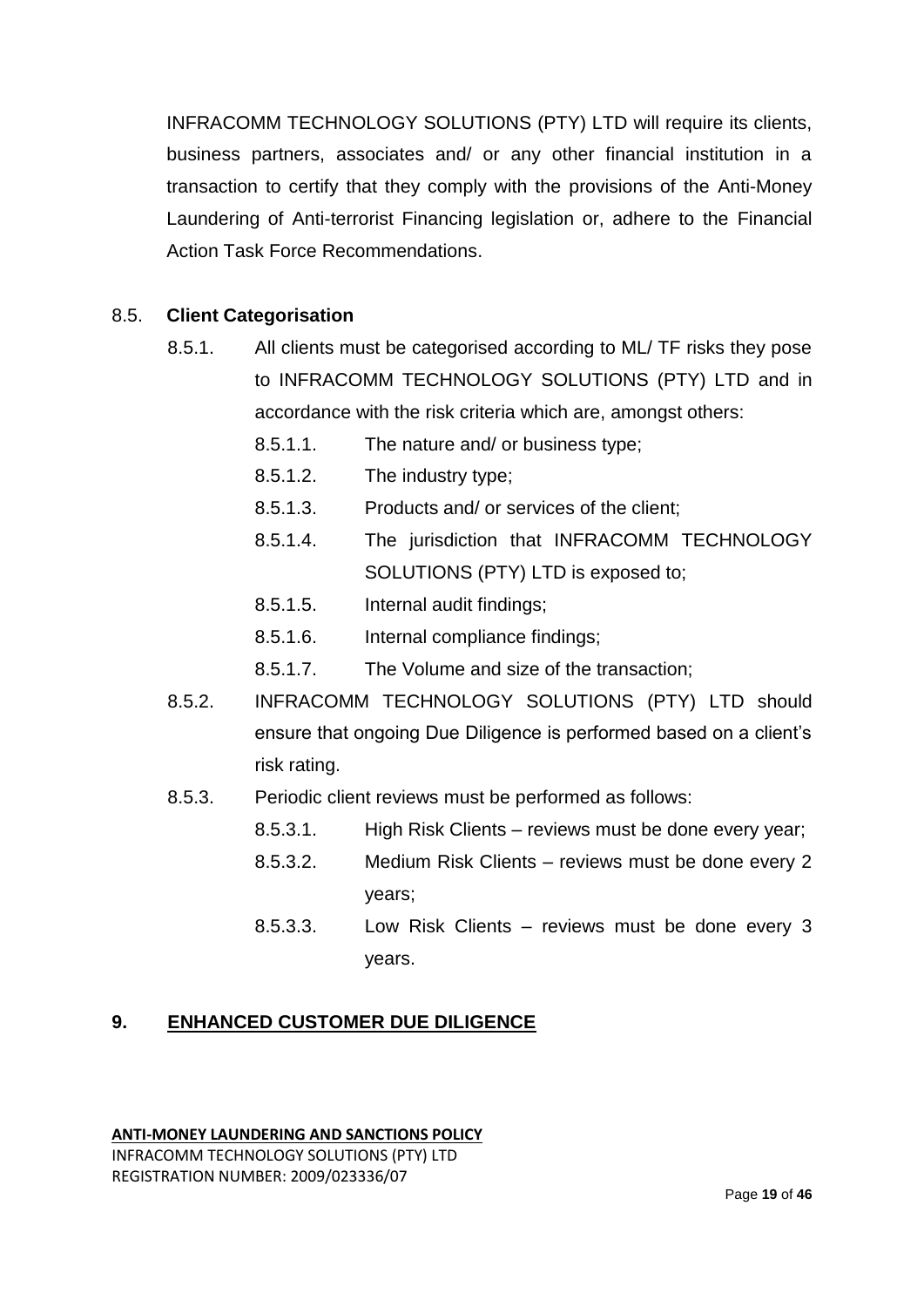- 9.1. When dealing with High-Risk situations, such as high value transactions or dealing with Domestic Prominent Influential People or a Foreign Public Official, Enhanced Due Diligence must be conducted.
- 9.2. Senior Management approval is required for all high-risk clients prior to entering into a business relationship or a single transaction.
- 9.3. INFRACOMM TECHNOLOGY SOLUTIONS (PTY) LTD must ensure to establish and maintain procedures to ensure that all Client Information and supporting documentation are reviewed and updated periodically (if applicable).

# **10. COMPLIANCE POST INVESTMENT MONITORING / ONGOING DUE DILIGENCE**

- 10.1. A monitoring plan is to be implemented to provide updates on any material changes on clients, such as any new directors and/ or shareholders.
- 10.2. Funds must be verified to ensure that it was obtained legally.

## **11. PROHIBITED TRANSACTIONS**

- 11.1. Accountable institutions are prohibited from opening, maintaining or paying into anonymous and pseudonym accounts in fictitious names.
- 11.2. Accountable Institutions are further prohibited from opening accounts or entering into any relationship with Shell Banks.

# **12. DECLINING OR TERMINATING A BUSINESS RELATIONSHIP OR A TRANSACTION**

- 12.1. INFRACOMM TECHNOLOGY SOLUTIONS (PTY) LTD reserves the right to decline or terminate business relationships or transactions where it appears that the risk is too high or related to Money Laundering or Financing of Terrorist or related activities.
- 12.2. A report will be made to the appropriate authorities on such termination, or INFRACOMM TECHNOLOGY SOLUTIONS (PTY) LTD may take such legal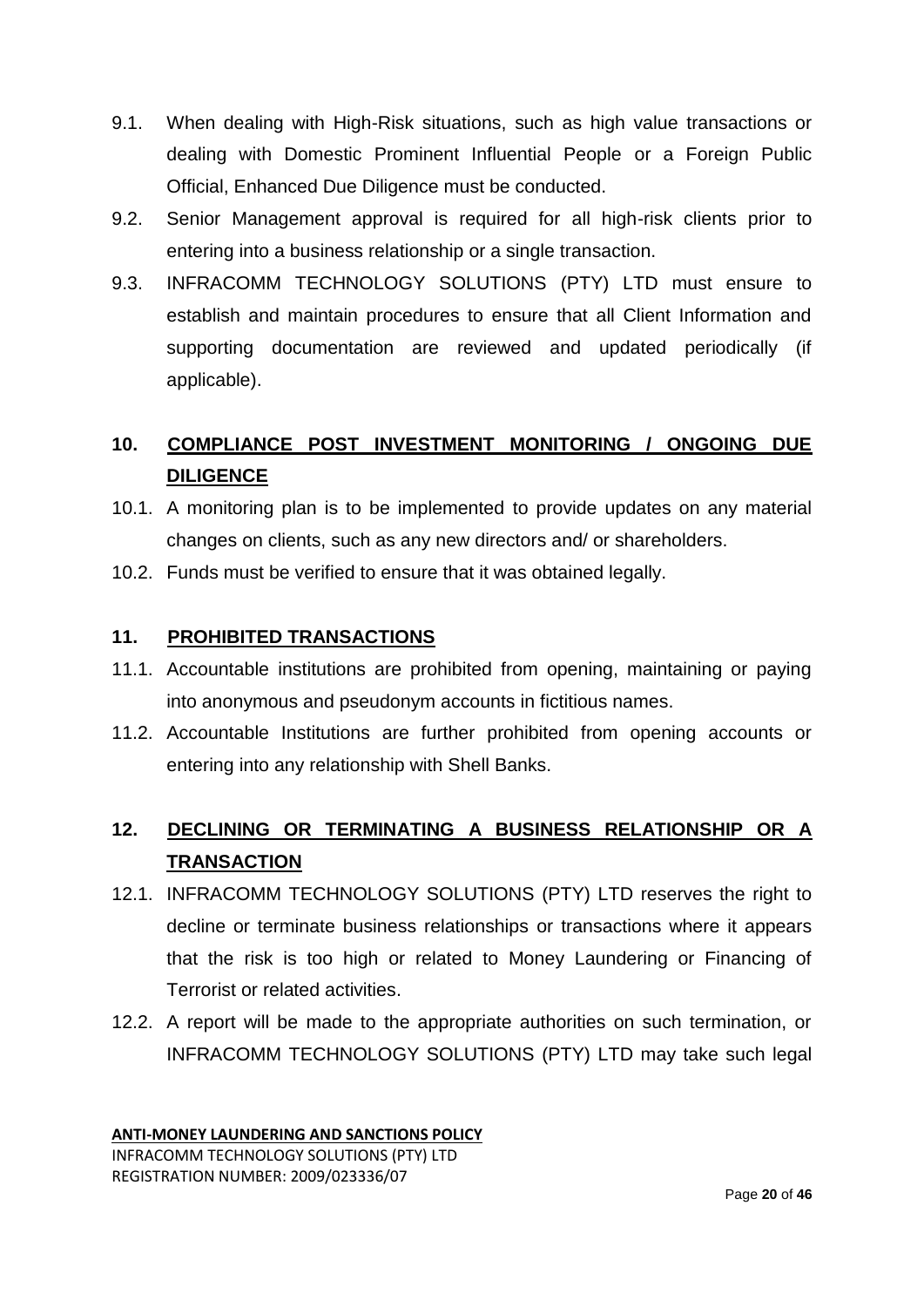steps as prescribed by POCA, FICA, POCDATARA and/ or any other legislation.

## **13. RECORD KEEPING**

- 13.1. All documents and information obtained by INFRACOMM TECHNOLOGY SOLUTIONS (PTY) LTD during the Customer Due Diligence process, including records in relation to all payments and transactions and records in relation to all reports made to the Financial Intelligence Centre in line with the requirements of the FIC Act are to be retained from the date on which the business relationship and/ or transaction is concluded for a period of 5 years from the date of such termination.
- 13.2. All Client identification information and records through the Customer Due Diligence process, account files and relevant business correspondence must be retained in accordance with the requirements of FIC Act, POPIA and/ or any other applicable legislation.
- 13.3. Records must be stored securely against fire, water and system damage.
- 13.4. Records must be capable of being retrieved within a reasonable time.

## **14. REPORTING**

## 14.1. **Section 28: Cash Threshold Reporting (CTR)**

- 14.1.1. INFRACOMM TECHNOLOGY SOLUTIONS (PTY) LTD is not a bank as defined in the Banks Act 94 of 1990 and payments are made by means of either a debit order, electronic transfer or cash payments.
- 14.1.2. FICA imposes a duty on INFRACOMM TECHNOLOGY SOLUTIONS (PTY) LTD to report within a prescribed period of 2 (two) working days of becoming aware of the transaction and to report to the Financial Intelligence Centre, the prescribed particulars concerning the transaction if the amount of the transaction is an cash amount in excess of the prescribed R24 999.99.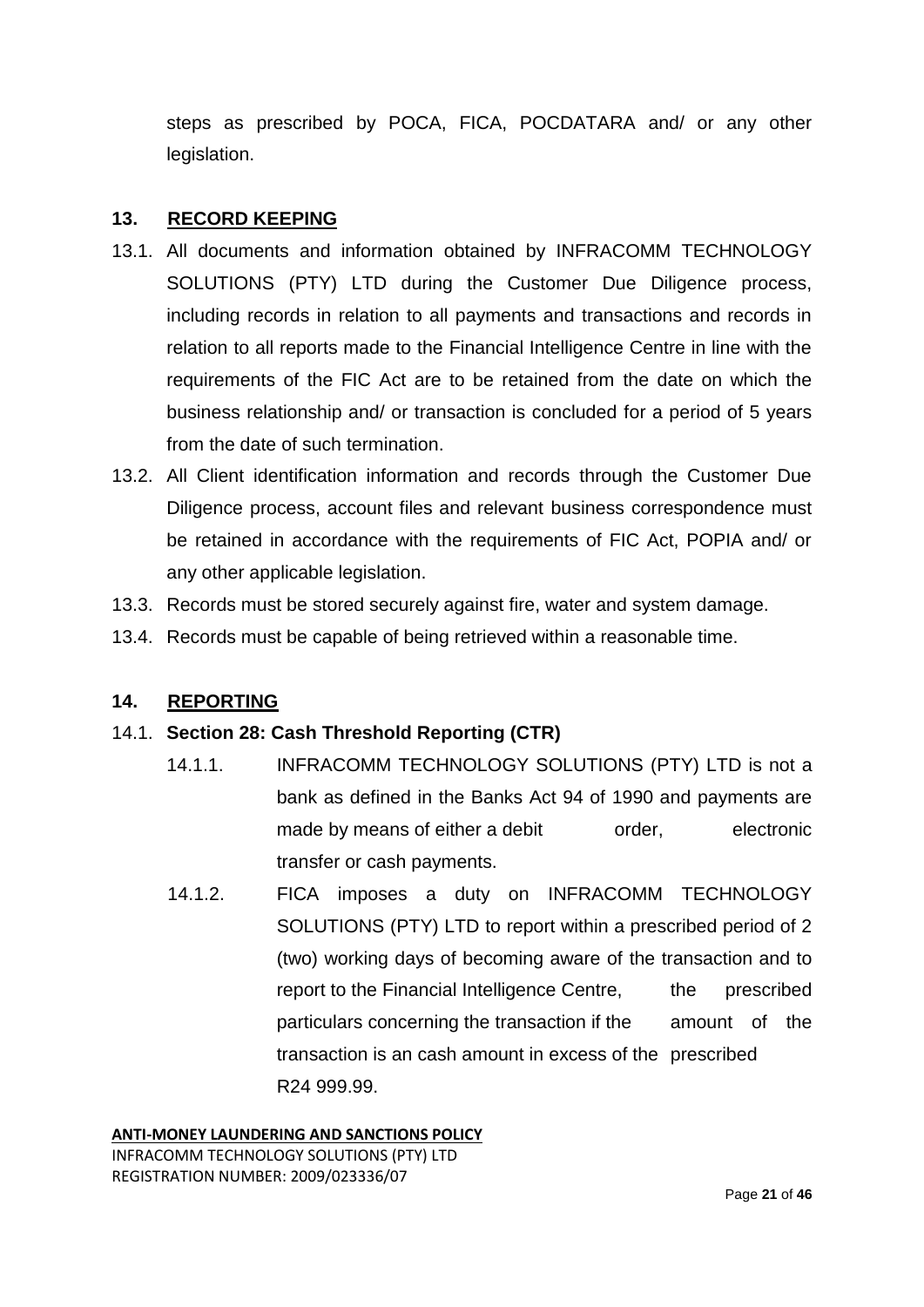14.1.3. CTRs also include aggregation of smaller amounts with a combined value of R25 000.00 or more in a single day. The Intelligence Centre requires that the period be at least 24 hours when considering the aggregation.

## 14.2. **Section 28A: Terrorist Property Reporting (TPR)**

- 14.2.1. Where INFRACOMM TECHNOLOGY SOLUTIONS (PTY) LTD has become aware that it has in its possession or under its control, property owned or controlled by or on behalf of a known Terrorist Party or Group, INFRACOMM TECHNOLOGY SOLUTIONS (PTY) LTD must ensure that a TPR is submitted within a period of 5 working days of becoming aware and submit a report to the Financial Intelligence Centre.
- 14.2.2. All Employees who have filed or intend to file a TPR should discuss their suspicion with INFRACOMM TECHNOLOGY SOLUTIONS (PTY) LTD.

# 14.3. **Section 29: Suspicion and unusual transactions and/ or activities Reports (STR)**

- 14.3.1. Employees should be alerted by the unusual nature of a transaction or activity in order to create suspicion that INFRACOMM TECHNOLOGY SOLUTIONS (PTY) LTD has received or is about to receive proceeds of unlawful activities which is connect to an offence relating to the financing of terrorist and related activities.
- 14.3.2. Whether a suspicion is reasonable will depend on the circumstances of each case and profile of the Client.
- 14.3.3. All INFRACOMM TECHNOLOGY SOLUTIONS (PTY) LTD employees must ensure that they report knowledge or suspicion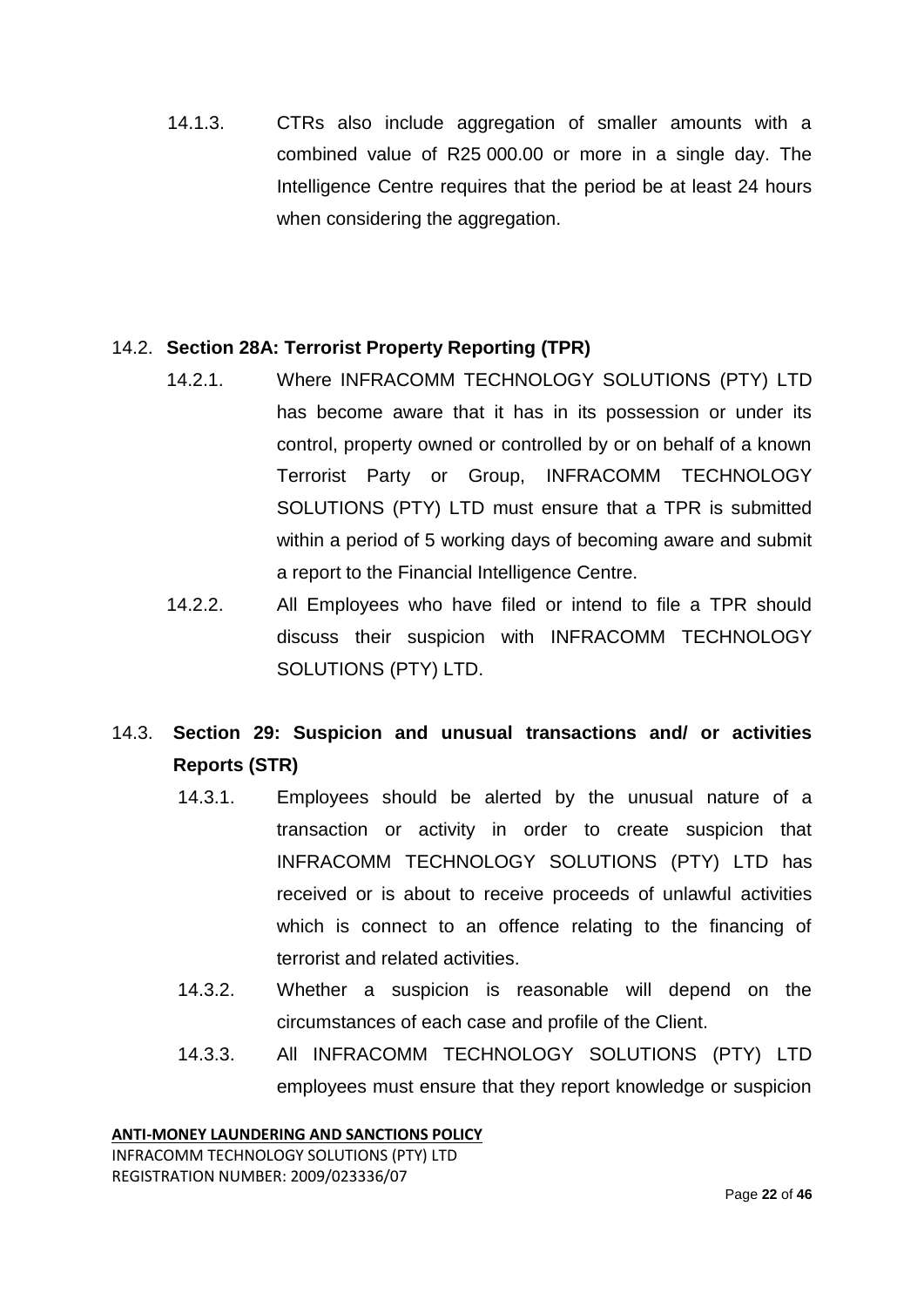related to proceeds of unlawful activities which is connect to an offence relating to the financing of terrorist and related activities.

- 14.3.4. All INFRACOMM TECHNOLOGY SOLUTIONS (PTY) LTD employees must cooperate with the Authorities and provide them with such information as required in terms of the FIC Act.
- 14.4. A report must be sent as soon as possible but not longer than 15 days (excluding Saturdays, Sundays and Public Holidays) after the person has become aware of the facts which give rise to a suspicion. Any person who fails to send a report under section 29 of the Act to the Centre within the period referred is guilty of an offence, and on conviction liable for imprisonment no exceeding 15 years or a fine not exceeding R100 million.
- 14.5. A report must be made by means of internet-based reporting provide by the Centre at: **http://www.fic.gov.za**.

#### 14.6. **Tipping-off**

- 14.6.1. The offence of tipping-off takes place when an individual discloses information to anyone outside the internal reporting chain and in doing so, prejudices an investigation.
- 14.6.2. The person involved may not inform anyone, including the client or any other person associated with a reported transaction, of
	- the contents of a suspicious transaction report or even the fact that such a report has been made.
- 14.6.3. The FIC Act prohibits the reporter as well as any other person who knows or suspects that a report has been made, from disclosing information regarding that report, except where required by law.
- 14.6.4. Contravening these prohibitions constitutes offences that carry maximum penalties of imprisonment for a period up to 15 years or a fine up to R10 million.

#### **15. SANCTIONS**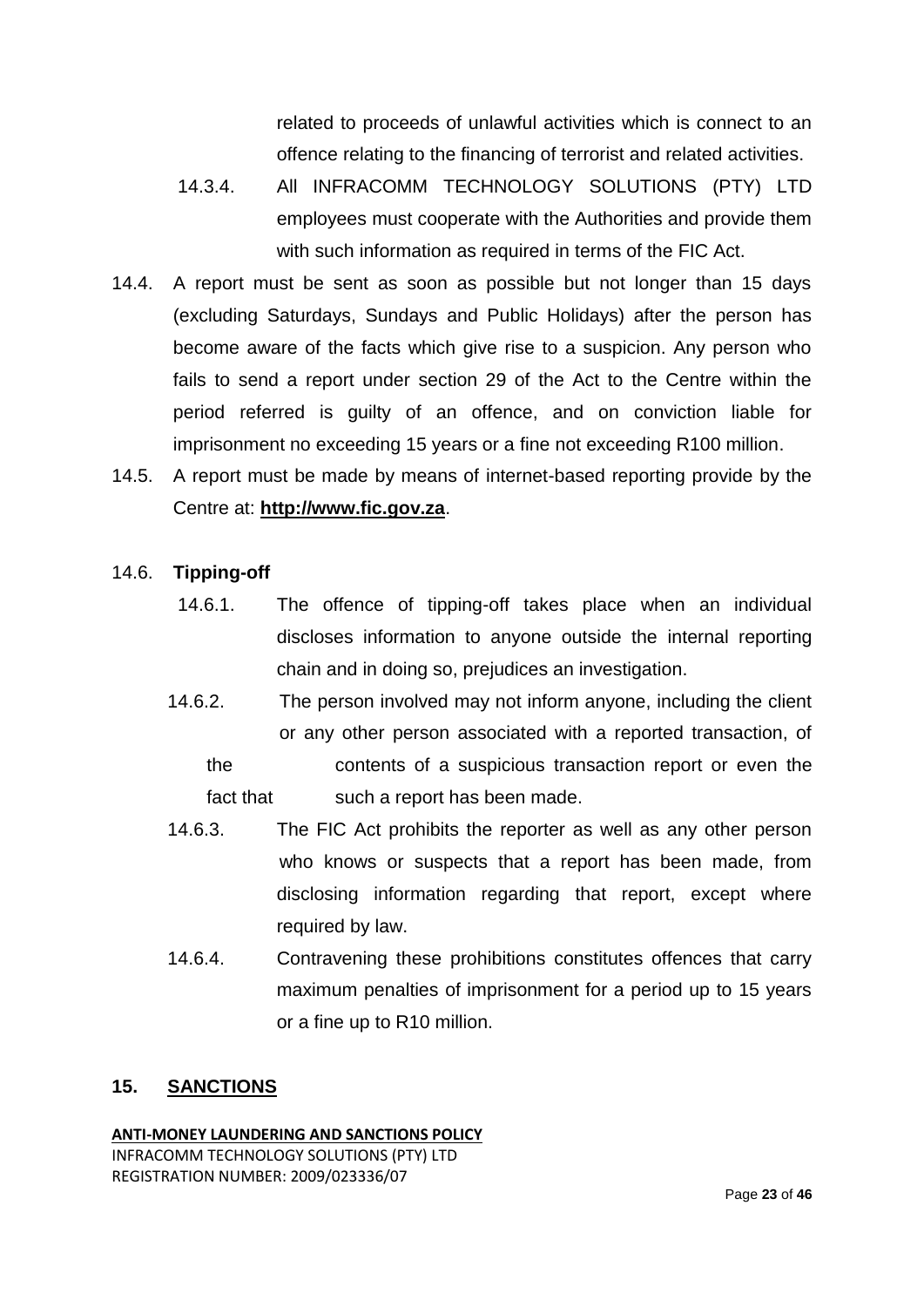- 15.1. The importance of sanctions compliance is highly recognised by financial institutions, with banks implementing sanctions measures in an effort not to jeopardise international correspondent banking relationships and to avoid sanctions penalties.
- 15.2. South African courts also recognise the impact of international sanctions.
- 15.3. INFRACOMM TECHNOLOGY SOLUTIONS (PTY) LTD must ensure that its operations comply with applicable sanction regimes. If INFRACOMM TECHNOLOGY SOLUTIONS (PTY) LTD fails to execute its responsibilities in terms of the applicable sanctions, it could be subjected to significant regulatory enforcement actions, fines and criminal charges in South Africa or elsewhere.
- 15.4. Section 21 of the FIC Act states that the institution should not establish business transactions without identifying and verifying their clients which include amongst other things verifying their sanctions position.

## **16. GOVERNANCE STRUCTURE**

16.1. The board of directors and senior management of INFRACOMM TECHNOLOGY SOLUTIONS (PTY) LTD are responsible for compliance with the FIC Act and for the appointment of the Anti-Money Laundering Compliance Officer.

#### 16.2. **Appointment of the Compliance Officer**

- 16.2.1. INFRACOMM TECHNOLOGY SOLUTIONS (PTY) LTD is required in terms of section 43(b) of the FIC Act to formally appoint a compliance officer who will ensure compliance with Anti-Money Laundering and Terror Financing legislation.
- 16.2.2. The Compliance Officer should have a general knowledge of the overall operations of INFRACOMM TECHNOLOGY SOLUTIONS (PTY) LTD and must have access to all areas of INFRACOMM TECHNOLOGY SOLUTIONS (PTY) LTD operations to effect corrective action.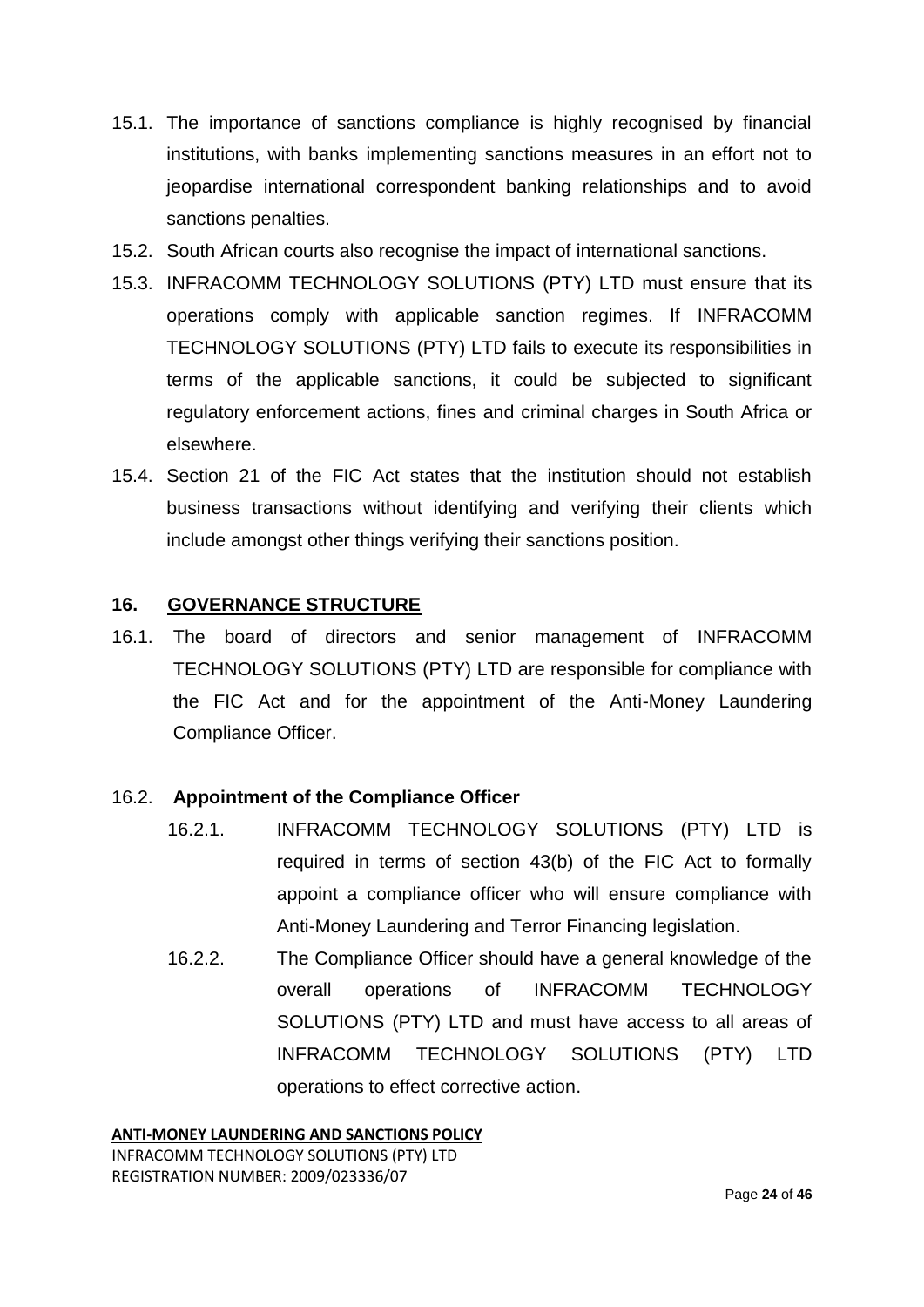16.2.3. The Compliance Officer has to ensure that INFRACOMM TECHNOLOGY SOLUTIONS (PTY) LTD complies with the FIC Act and also submit timeously all intelligence reports to the Centre.

## 16.3. **Appointment of the Anti-Money Laundering Reporting Officer**

16.3.1. The Money Laundering Reporting Officer as appointed in terms of the FIC Act has a responsibility to report cash transactions in excess of the prescribed limit of R24 999.99 and suspicious and unusual transactions to the Financial Intelligence Centre and has responsibility to all other reporting obligations to the Financial Intelligent Centres.

## 16.4. **Monitoring of Compliance**

16.4.1. Compliance monitoring involves the collection and analysing of information on the compliance status of the regulated institution.

#### 16.5. **Registration with the FIC**

16.5.1. INFRACOMM TECHNOLOGY SOLUTIONS (PTY) LTD is not an accountable institution and is not required to register with the Financial Intelligence Centre.

## **17. TRAINING AND AWARENESS**

17.1. INFRACOMM TECHNOLOGY SOLUTIONS (PTY) LTD will provide all employees, whether permanent, part-time or contractual with appropriate Anti-Money Laundering and Financing of Terrorist or related activities control training to perform their functions within and on behalf of INFRACOMM TECHNOLOGY SOLUTIONS (PTY) LTD.

## **18. FIC INSPECTORS**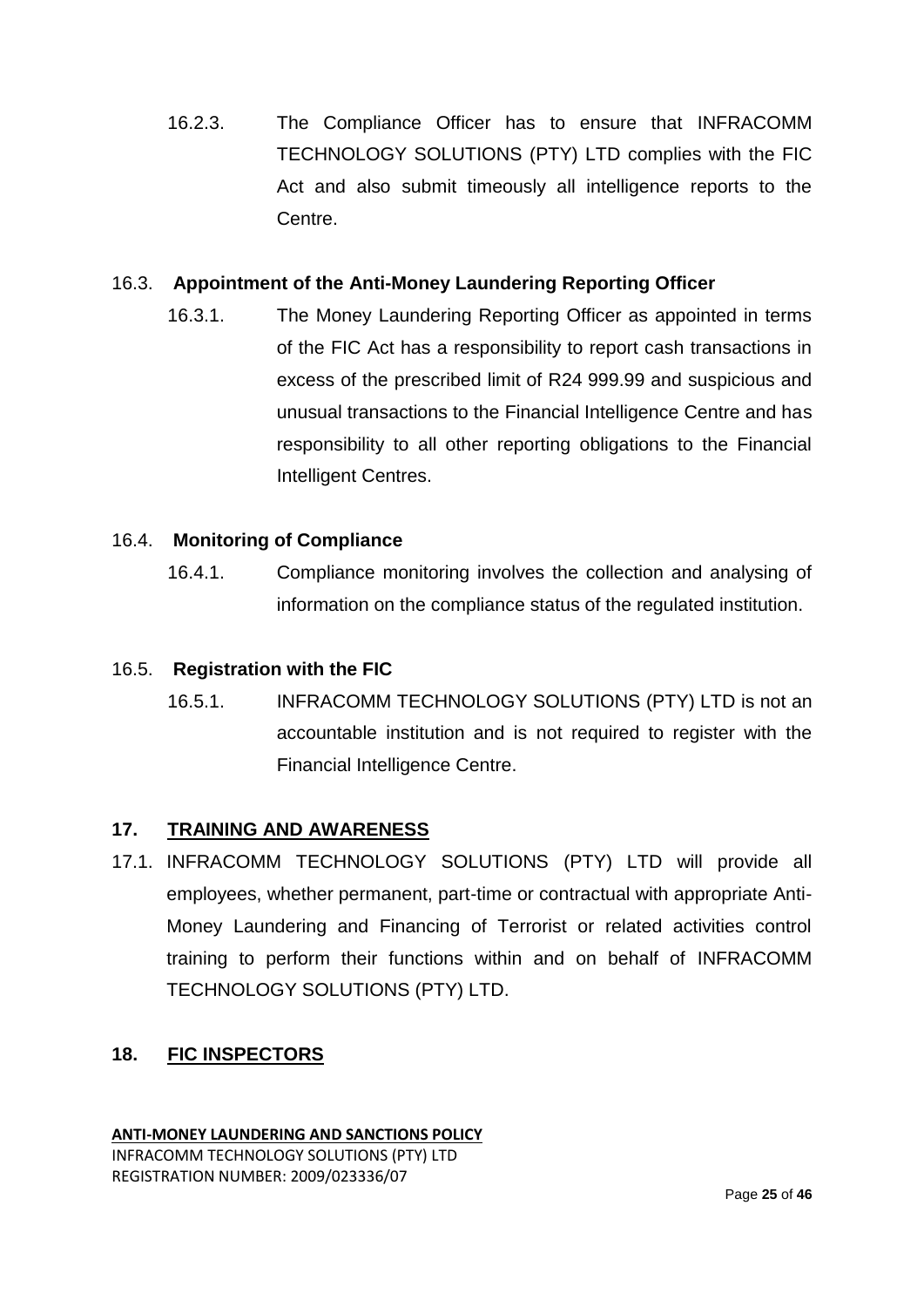18.1. For the purposes of determining Compliance with the FIC Act, the FIC inspectors may at any reasonable time and on reasonable notice, where appropriate, enter and inspect INFRACOMM TECHNOLOGY SOLUTIONS (PTY) LTD premises at which the Financial Intelligence Centre or, when acting in terms of section 45 (1) of the FIC Act, the supervisory body reasonably believes that the business of INFRACOMM TECHNOLOGY SOLUTIONS (PTY) LTD to whom the provisions of the FIC Act apply, is conducted.

## **ANNEXURE A**

## **CHECKLIST: NATURAL PERSONS – SOUTH AFRICAN CITIZENS/RESIDENTS**

| Information to be obtained | <b>Acceptable verification documents</b>                                                                                                                                                                                                                                                                                                                            |
|----------------------------|---------------------------------------------------------------------------------------------------------------------------------------------------------------------------------------------------------------------------------------------------------------------------------------------------------------------------------------------------------------------|
| <b>Full Names</b>          | <b>Identity document</b>                                                                                                                                                                                                                                                                                                                                            |
| Date of Birth              | Identity document                                                                                                                                                                                                                                                                                                                                                   |
| <b>Identity Number</b>     | <b>Identity document</b>                                                                                                                                                                                                                                                                                                                                            |
| <b>Residential Address</b> | A utility or other account bearing the name of<br>the natural person and reflecting the physical<br>address where a service is being rendered.<br>A recent lease/rental agreement;<br>Mortgage statement from a bank;<br>$\bullet$<br>Municipal rates and taxes;<br>$\bullet$<br>Telkom account;<br>A Short term insurance schedule<br>reflecting the risk address. |
|                            | If none of these documents are available:<br>A staff member may complete a<br>$\bullet$<br>certification of physical address<br>report.<br>The client can make a sworn affidavit<br>regarding his/her physical address.                                                                                                                                             |

#### **ANTI-MONEY LAUNDERING AND SANCTIONS POLICY**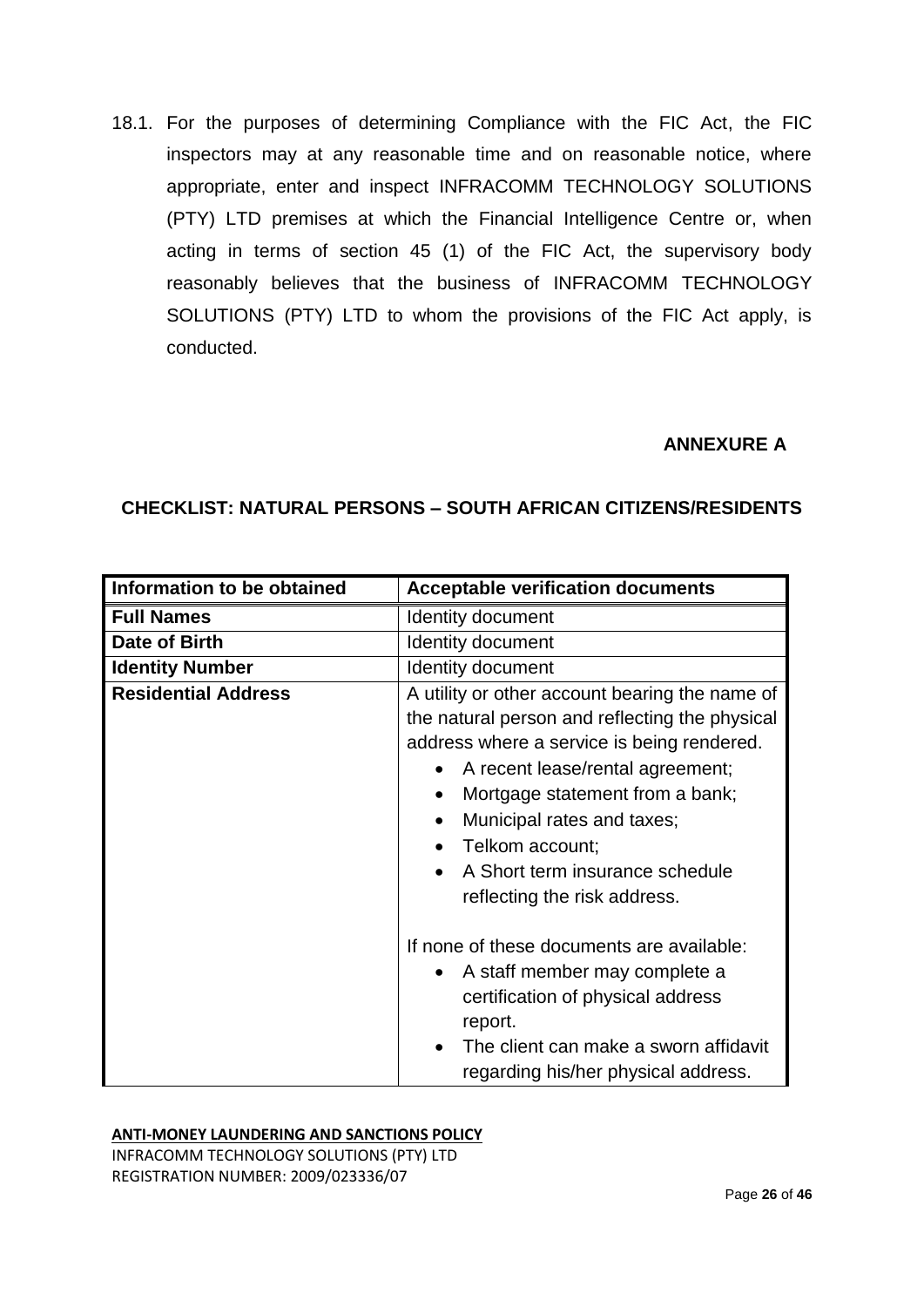|                                | Documentation not older than 3 MONTHS<br>are acceptable.                                     |
|--------------------------------|----------------------------------------------------------------------------------------------|
| Income Tax Registration number | Any official SARS document reflecting the<br>natural persons' name and income tax<br>number. |

## **ANNEXURE B**

## **CHECKLIST: NATURAL PERSONS – FOREIGN NATIONALS**

| Information to be obtained            | <b>Acceptable verification documents</b> |
|---------------------------------------|------------------------------------------|
| <b>Full Names</b>                     | Passport                                 |
| Date of Birth                         | Passport                                 |
| Nationality                           | Passport                                 |
| <b>Passport Number</b>                | Passport                                 |
| South African tax registration number | Any official SARS document reflecting    |
|                                       | natural persons' name and income tax     |
|                                       | number.                                  |
| <b>Residential address</b>            | Any one of the following documents       |
|                                       | reflecting the client's name and         |
|                                       | residential address were the service is  |
|                                       | delivered:                               |
|                                       | Municipal rates and taxes<br>$\bullet$   |
|                                       | invoice;                                 |
|                                       | Recent lease or rental                   |
|                                       | agreement;                               |
|                                       | Telkom Account;                          |
|                                       | Mortgage Statement from Bank:            |

#### **ANTI-MONEY LAUNDERING AND SANCTIONS POLICY**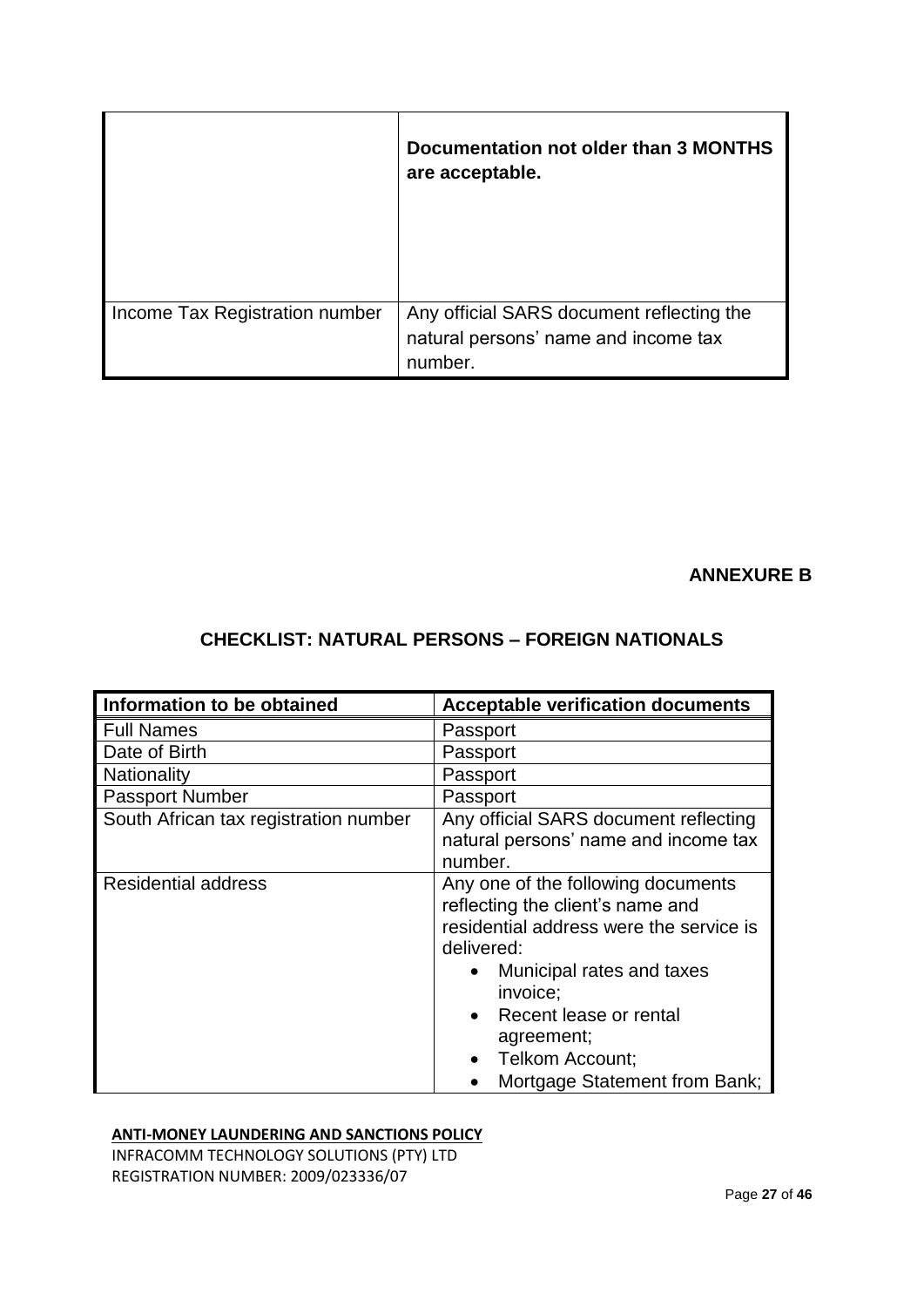|                                | <b>Short Term Insurance Schedule</b><br>reflecting Risk address.                             |
|--------------------------------|----------------------------------------------------------------------------------------------|
| Income Tax Registration number | Any official SARS document reflecting<br>the natural persons' name and income<br>tax number. |

**ANNEXURE C**

## **CHECKLIST: CLOSE CORPORATION & SA COMPANIES**

| Information to be obtained                                           | <b>Acceptable verification documents</b>                                                                                                                                                                                                                                                                                                                                |
|----------------------------------------------------------------------|-------------------------------------------------------------------------------------------------------------------------------------------------------------------------------------------------------------------------------------------------------------------------------------------------------------------------------------------------------------------------|
| Registered name of the Company or                                    | Most recent version of the Certificate of                                                                                                                                                                                                                                                                                                                               |
| <b>Close Corporation</b>                                             | Incorporation                                                                                                                                                                                                                                                                                                                                                           |
| Registration number under which the<br>Company or CC is incorporated | Most recent version of the Certificate of<br>Incorporation                                                                                                                                                                                                                                                                                                              |
| Registered address of the Company or<br><b>Close Corporation</b>     | Most recent version of the (Notice of<br>Registered Office and Postal Address)<br>and one of the following:<br>A utility or other account bearing<br>the name of the Company or CC<br>reflecting the physical address<br>where a service is being<br>rendered.<br>A Telkom account.<br>$\bullet$<br>A Short term insurance<br>$\bullet$<br>schedule reflecting the risk |

#### **ANTI-MONEY LAUNDERING AND SANCTIONS POLICY**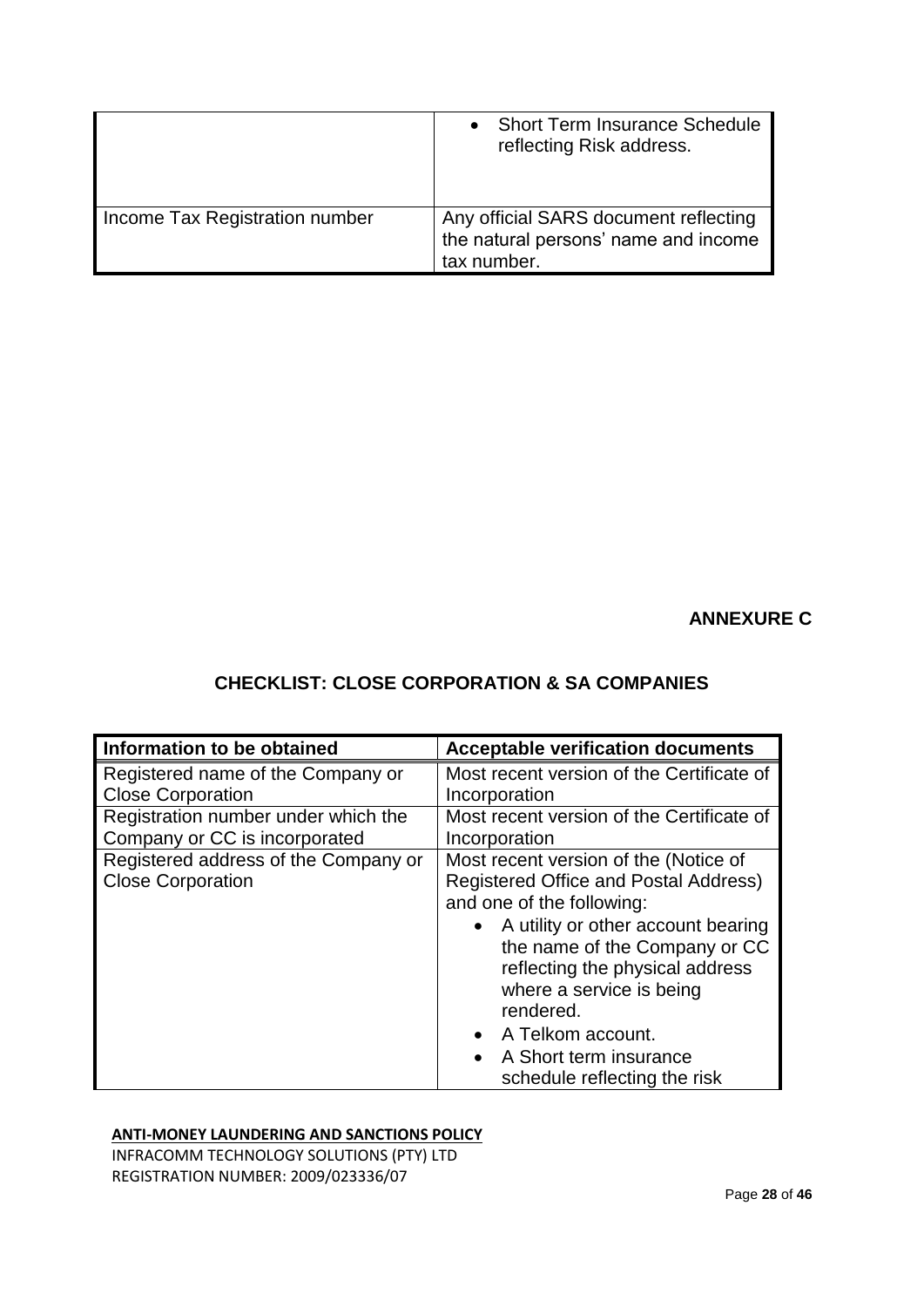|                                                                                                                                                                                                                                                                                        | address.                                                                                                                                                                                                                                                                                                                                      |
|----------------------------------------------------------------------------------------------------------------------------------------------------------------------------------------------------------------------------------------------------------------------------------------|-----------------------------------------------------------------------------------------------------------------------------------------------------------------------------------------------------------------------------------------------------------------------------------------------------------------------------------------------|
| Name under which Company or Close<br>Corporation conducts business                                                                                                                                                                                                                     | An Account bearing the name of the<br>Company or Close Corporation.                                                                                                                                                                                                                                                                           |
| Address from which the Close<br>Corporation or Company operates, or if<br>it operates from multiple addresses:<br>The address of the office<br>seeking to establish a business<br>relationship of single<br>transaction; AND<br>The address of its head office.                        | Any one of the following documents<br>reflecting the client's name and<br>residential address were the service is<br>delivered:<br>Municipal rates and taxes<br>invoice;<br>Recent lease or rental<br>agreement;<br>Telkom Account;<br>Mortgage Statement from Bank;<br>٠<br><b>Short Term Insurance Schedule</b><br>reflecting Risk address. |
| Income Tax and VAT Registration<br>Number of the Close Corporation or<br>Company.                                                                                                                                                                                                      | Any official document reflecting client<br>income tax number.                                                                                                                                                                                                                                                                                 |
| In the case of a Company:<br><b>Full Names;</b><br>Date of Birth;<br><b>Natural Person</b><br>Identity Number;<br><b>OR</b>                                                                                                                                                            | <b>ID Document</b>                                                                                                                                                                                                                                                                                                                            |
| Full Names;<br>Date of Birth;<br><b>Foreign National</b><br>Name of Country;<br><b>OF</b>                                                                                                                                                                                              | Passport                                                                                                                                                                                                                                                                                                                                      |
| The manager of the Company,<br>$\bullet$<br>and<br>Each Natural person who is<br>$\bullet$<br>authorized to establish a<br>business relationship or single<br>transaction on behalf of the<br>Company.<br>Each Natural or Legal Person,<br>partnership or Trust holding<br>25% or more | Resolution/mandate authorizing<br>$\bullet$<br>the mandated officials to<br>establish the business<br>relationship.<br>Most recent version of the<br>Certificate of Incorporation)                                                                                                                                                            |

#### **ANTI-MONEY LAUNDERING AND SANCTIONS POLICY**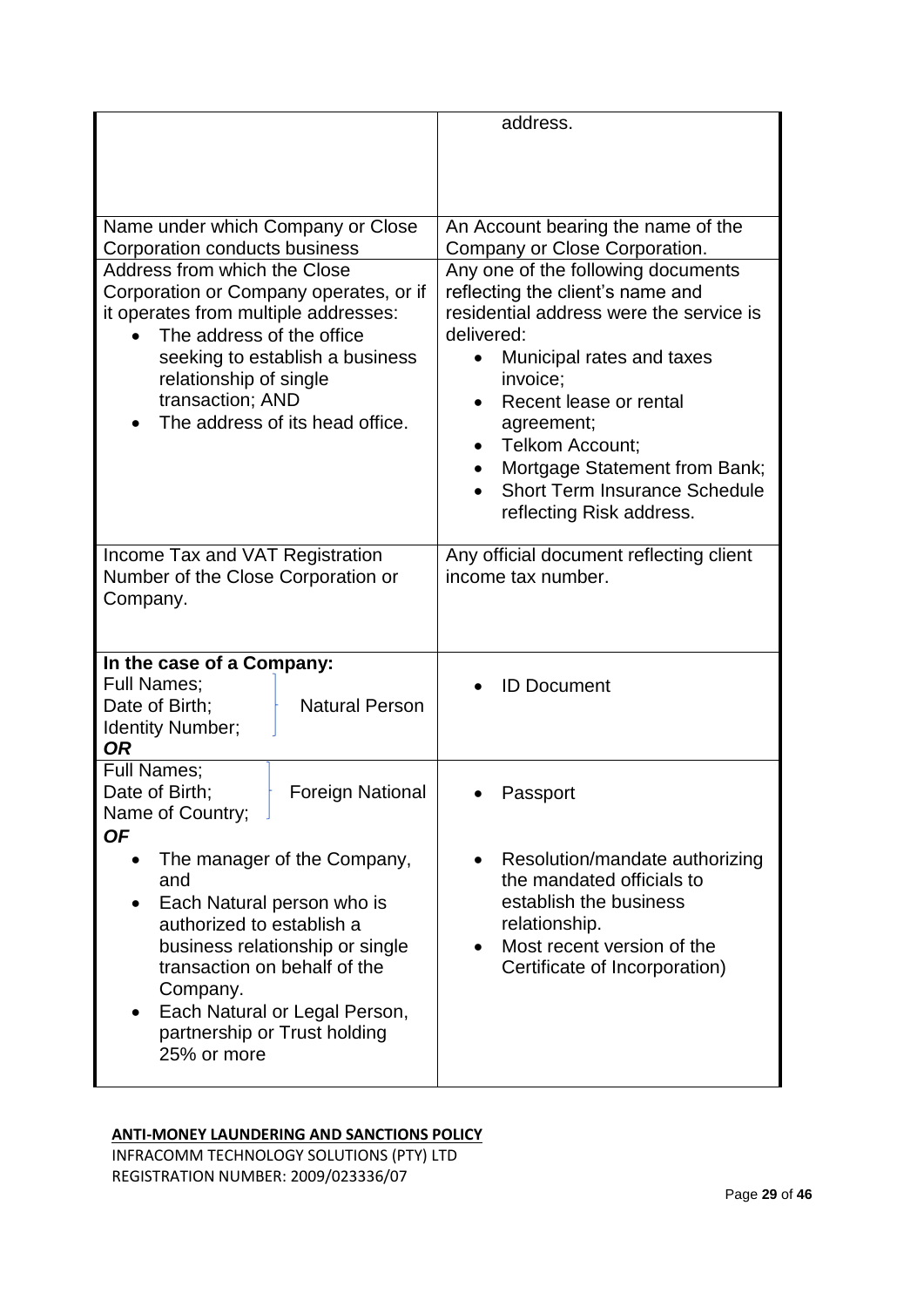| In the case of a Close Corporation:<br><b>Full Names:</b><br>Date of Birth; Natural Person                                                                                                                                           | <b>210 Dolphbrodument</b>                                                                                                                                                                                                                                                                                                                                                                                                                                                                          |
|--------------------------------------------------------------------------------------------------------------------------------------------------------------------------------------------------------------------------------------|----------------------------------------------------------------------------------------------------------------------------------------------------------------------------------------------------------------------------------------------------------------------------------------------------------------------------------------------------------------------------------------------------------------------------------------------------------------------------------------------------|
| Identity Number;<br><b>OR</b><br><b>Full Names:</b><br>Date of Birth; Foreign National<br>Name of Country;<br><b>OF</b>                                                                                                              | Passport<br><b>图 Passport</b>                                                                                                                                                                                                                                                                                                                                                                                                                                                                      |
| Each member, and<br>Each Natural person who is<br>authorized to establish a<br>business relationship or single<br>transaction on behalf of the CC.                                                                                   | <b>¤</b> Resol <b>Rtego/munchata.ant bettere independent</b><br>mandathe offerndate estamishale edusiness<br>relatiorshighlish the business<br>relationship.                                                                                                                                                                                                                                                                                                                                       |
| Residential Address; and<br><b>Contact Particulars</b><br>ΟF<br>Each member, and<br>Each Natural person who is<br>authorized to establish a<br>business relationship or single<br>transaction on behalf of the<br>Close Corporation. | Any one of the follow indigator enterties ing<br>reflectimgshereient sepidentichnedeness were<br>residented addiress were the service is<br>del Werisinal rates and taxes invoice;<br><b>Z Recent (GRIGGAT PATE) SURFIPIBRES</b><br><b>77 Telkom Agregunt;</b><br><sup>2</sup> Mort Recent Fease & Prehight;<br>a Short Term Insurance Schedule reflecting<br>Risk address.<br>Felkom Account;<br>Mortgage Statement from Bank;<br><b>Short Term Insurance Schedule</b><br>reflecting Risk address |

**ANTI-MONEY LAUNDERING AND SANCTIONS POLICY** INFRACOMM TECHNOLOGY SOLUTIONS (PTY) LTD

REGISTRATION NUMBER: 2009/023336/07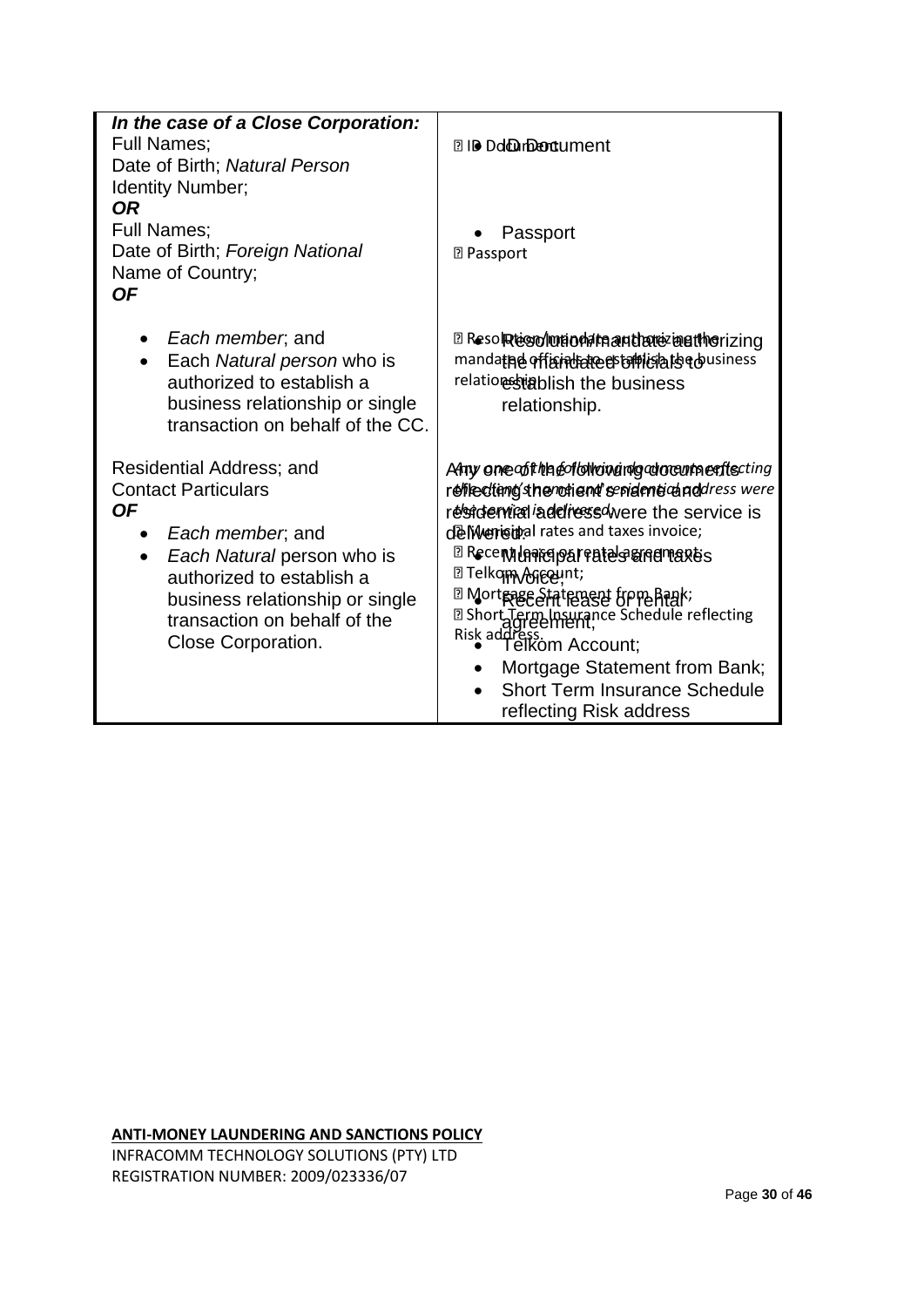## **ANNEXURE D**

# **CHECKLIST: FOREIGN COMPANIES**

| Information to be obtained                                                                                                                                                                                                                                                                                                                                                                                                   | <b>Acceptable verification documents</b>                                                                                                                                                                                                                              |
|------------------------------------------------------------------------------------------------------------------------------------------------------------------------------------------------------------------------------------------------------------------------------------------------------------------------------------------------------------------------------------------------------------------------------|-----------------------------------------------------------------------------------------------------------------------------------------------------------------------------------------------------------------------------------------------------------------------|
| Name and Number under which it is<br>incorporated;<br>The address where it is situated for<br>purposes of its incorporation.                                                                                                                                                                                                                                                                                                 | Official document issued by an<br>authority for recording the incorporation<br>of companies of the country of origin,<br>bearing its: registered name, number<br>and address.                                                                                         |
| The name under which it conducts<br>business in the country where it is<br>incorporated; The name under which it<br>conducts business in the Republic; The<br>address from which it operates in the<br>country where it is incorporated, or if it<br>operates from multiple addresses the<br>address of its head office; The address<br>from which it operates in the Republic,<br>or if it operates from multiple addresses | Any one of the following documents<br>reflecting the name and residential<br>address were the service is delivered:<br>Municipal rates and taxes<br>invoice;<br>Recent lease or rental<br>$\bullet$<br>agreement;<br>Telkom Account;<br>Mortgage Statement from Bank; |

#### **ANTI-MONEY LAUNDERING AND SANCTIONS POLICY**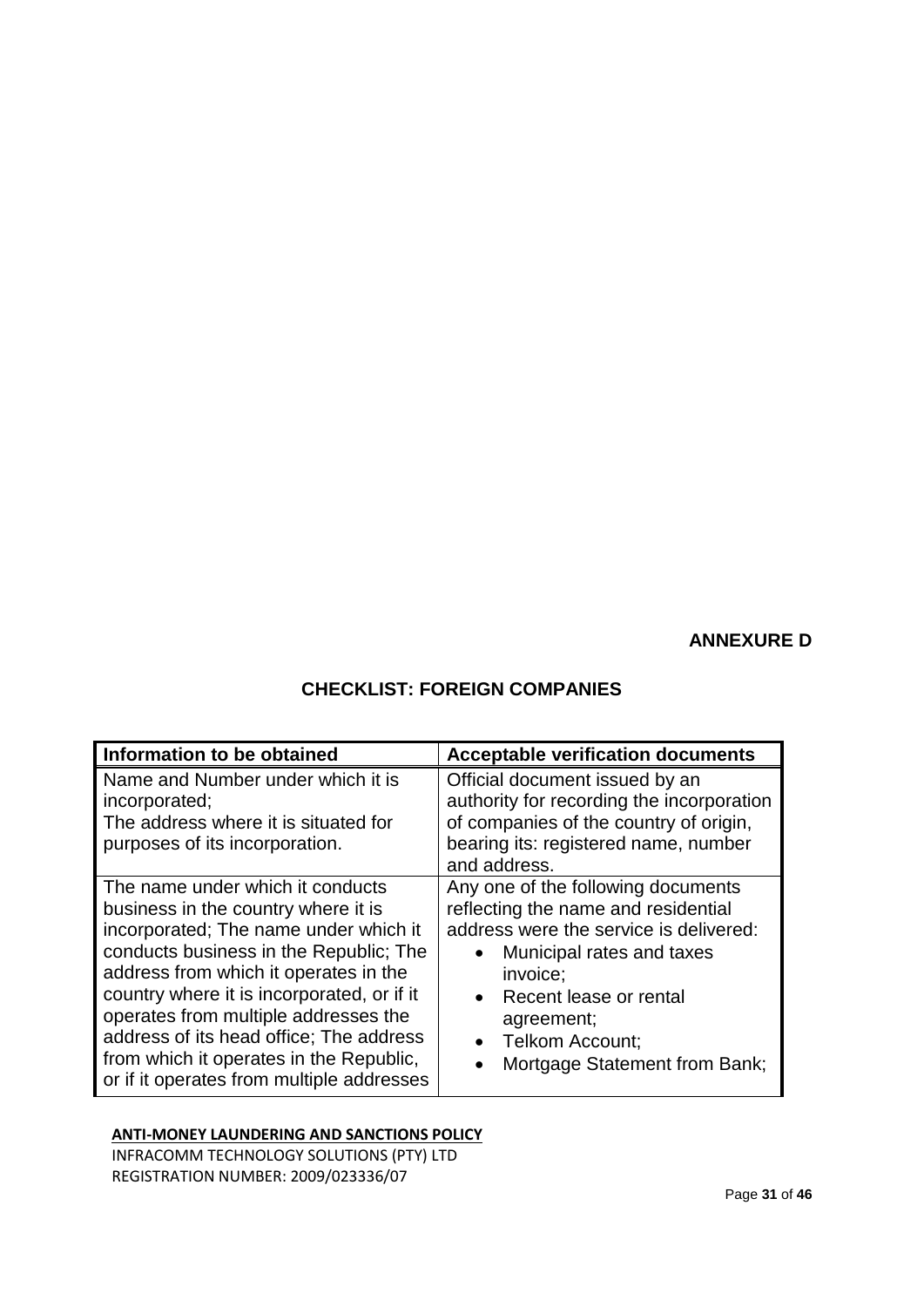| the address of the office seeking to<br>establish a business relationship/single<br>transaction                                                                                                                                                                                                                                                                             | <b>Short Term Insurance Schedule</b><br>reflecting Risk address.                                                                                                                                                                                                                                                                            |
|-----------------------------------------------------------------------------------------------------------------------------------------------------------------------------------------------------------------------------------------------------------------------------------------------------------------------------------------------------------------------------|---------------------------------------------------------------------------------------------------------------------------------------------------------------------------------------------------------------------------------------------------------------------------------------------------------------------------------------------|
| The income tax and VAT number of the<br>Company (Currently exempted, but<br>provide if available)                                                                                                                                                                                                                                                                           | <b>Official SARS Document.</b>                                                                                                                                                                                                                                                                                                              |
| <b>Full Names:</b><br>Date of Birth;<br><b>Natural Person</b><br>Identity Number;<br><b>OR</b>                                                                                                                                                                                                                                                                              | <b>Identity Document</b>                                                                                                                                                                                                                                                                                                                    |
| Full Names;<br>Date of Birth;<br><b>Foreign National</b><br>Name of Country;<br><b>OF</b>                                                                                                                                                                                                                                                                                   | Passport                                                                                                                                                                                                                                                                                                                                    |
| The manager in respect of its<br>affairs in South Africa; and<br>Each Natural person who is<br>authorized to establish a<br>business relationship or single<br>transaction on behalf of the<br>Foreign Company;<br>Each Natural or Legal Person,<br>partnership or Trust holding 25%<br>or more of the voting rights in<br>the foreign company.<br>Residential Address; and | Resolution/mandate authorizing<br>the mandated officials to<br>establish the business<br>relationship.                                                                                                                                                                                                                                      |
| <b>Contact Particulars</b><br><b>OF</b>                                                                                                                                                                                                                                                                                                                                     |                                                                                                                                                                                                                                                                                                                                             |
| The Manager in respect of its affairs in<br>the Republic;<br>Each Natural or legal person or<br>trust holding 25% or more of the<br>voting rights in the company;<br>and<br>Each Natural person who is<br>$\bullet$<br>authorized to establish a<br>business relationship or single<br>transaction on behalf of the<br>Foreign Company.                                     | Any one of the following documents<br>reflecting the name and residential<br>address were the service is delivered:<br>Municipal rates and taxes invoice;<br>Recent lease or rental<br>agreement;<br>Telkom Account;<br>٠<br>Mortgage Statement from Bank;<br>$\bullet$<br><b>Short Term Insurance Schedule</b><br>reflecting Risk address. |

#### **ANTI-MONEY LAUNDERING AND SANCTIONS POLICY**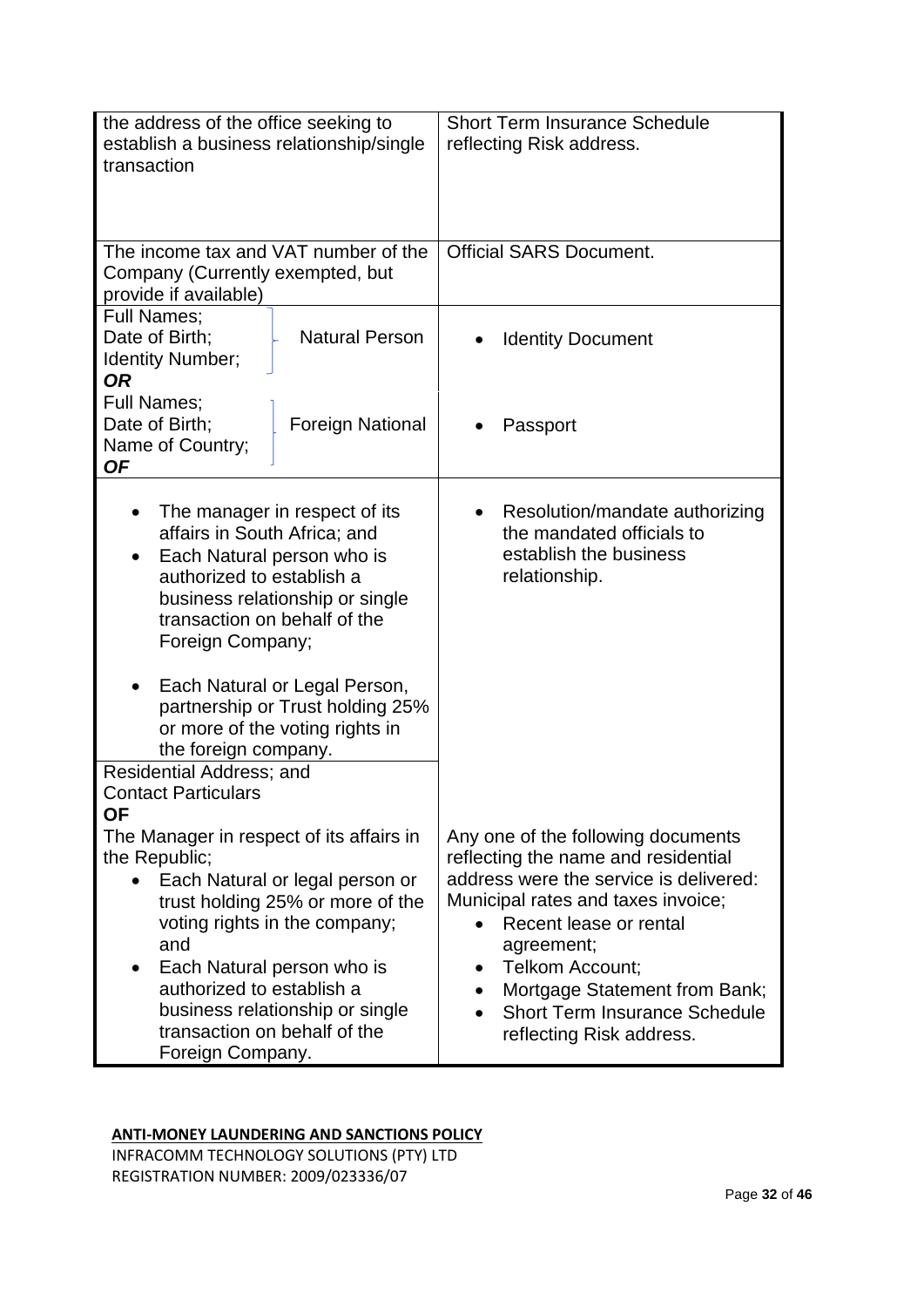## **ANNEXURE E**

| Information to be obtained                      | <b>Acceptable verification documents</b>                                                                                                                                                                                                 |
|-------------------------------------------------|------------------------------------------------------------------------------------------------------------------------------------------------------------------------------------------------------------------------------------------|
| Name of the Legal Person                        | <b>Constitution OR Finding Document of</b><br>Legal person.                                                                                                                                                                              |
| Its Legal Form                                  | <b>Constitution OR Finding Document of</b><br>Legal person.                                                                                                                                                                              |
| Address from which the Legal Person<br>operates | Any one of the following documents<br>reflecting the name and residential<br>address were the service is delivered:<br>Municipal rates and taxes<br>$\bullet$<br>invoice:<br>• Recent lease or rental<br>agreement;<br>• Telkom Account; |

# **CHECKLIST: OTHER LEGAL PERSONS**

#### **ANTI-MONEY LAUNDERING AND SANCTIONS POLICY**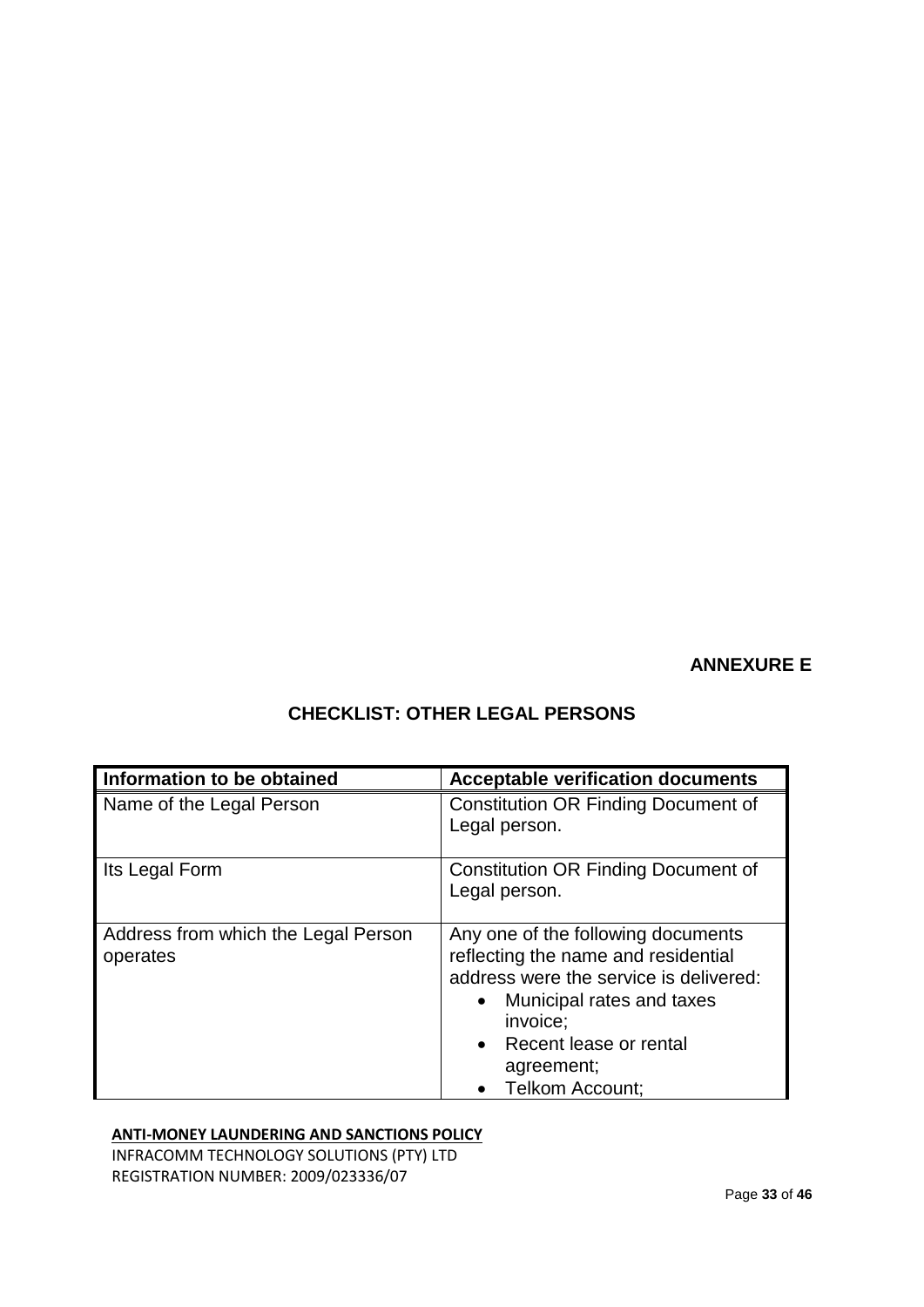|                                                                                                                                                                                                                                  |                     | Mortgage Statement from Bank;<br><b>Short Term Insurance Schedule</b><br>reflecting Risk address.                                                                                                                                                                                                                            |                                  |
|----------------------------------------------------------------------------------------------------------------------------------------------------------------------------------------------------------------------------------|---------------------|------------------------------------------------------------------------------------------------------------------------------------------------------------------------------------------------------------------------------------------------------------------------------------------------------------------------------|----------------------------------|
| Income Tax Registration Number of the<br><b>Legal Person</b>                                                                                                                                                                     |                     | number.                                                                                                                                                                                                                                                                                                                      | Any SARS document bearing such a |
| <b>Full Names;</b><br>Date of Birth;<br>Identity Number;<br><b>OR</b>                                                                                                                                                            | a Natural Person)   | (If the mandated official is                                                                                                                                                                                                                                                                                                 | <b>Identity Document</b>         |
| <b>Full Names:</b><br>Date of Birth;<br>Name of Country;<br><b>OF</b>                                                                                                                                                            | a Foreign National) | (If the mandated official is                                                                                                                                                                                                                                                                                                 | <b>Valid Passport</b>            |
| Each mandated official who is<br>authorized to establish a business<br>relationship or single transaction on<br>behalf of the Legal person.                                                                                      |                     | Resolution/mandate authorizing the<br>mandated official to establish the<br>business relationship.                                                                                                                                                                                                                           |                                  |
| <b>Residential Address; and</b><br><b>Contact Particulars</b><br><b>OF</b><br>Each <i>mandated official</i> who is<br>authorized to establish a business<br>relationship or single transaction on<br>behalf of the Legal person. |                     | Any one of the following documents<br>reflecting the name and residential<br>address were the service is delivered:<br>Municipal rates and taxes<br>invoice:<br>Recent lease or rental<br>agreement;<br>Telkom Account;<br>Mortgage Statement from Bank;<br><b>Short Term Insurance Schedule</b><br>reflecting Risk address. |                                  |
| Income Tax Registration Number of the<br><b>Trust</b>                                                                                                                                                                            |                     | Any SARS document bearing such a<br>number.                                                                                                                                                                                                                                                                                  |                                  |

**ANTI-MONEY LAUNDERING AND SANCTIONS POLICY**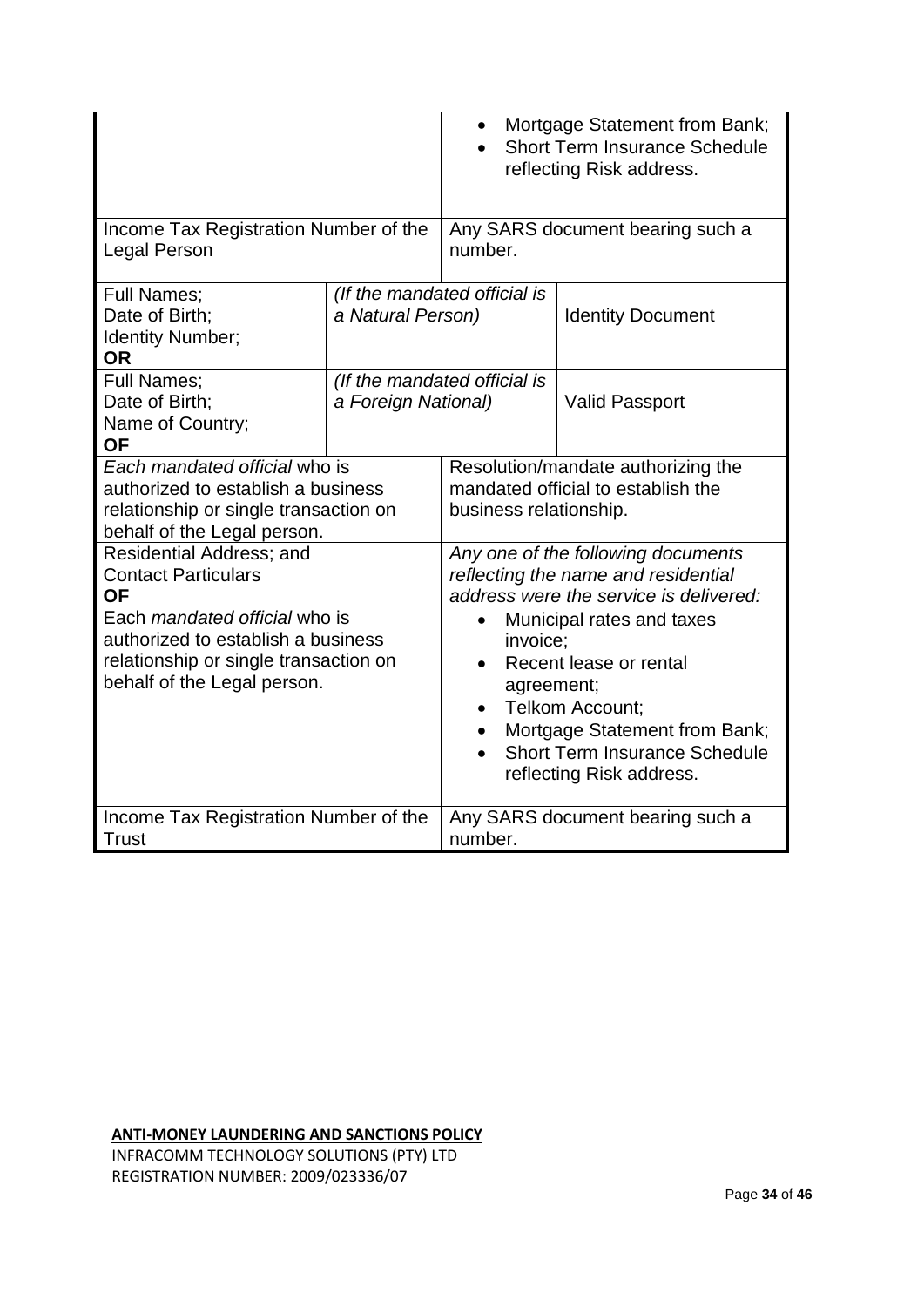## **ANNEXURE F**

# **CHECKLIST: TRUSTS**

| to be obtained                                                                |                       |                                                                                                 | <b>Acceptable verification documents</b> |
|-------------------------------------------------------------------------------|-----------------------|-------------------------------------------------------------------------------------------------|------------------------------------------|
| Name and number of the trust                                                  |                       | Trust deed;<br>Authorization given by Master of<br>$\bullet$<br>the High Court to each Trustee. |                                          |
| The address of the Master of the High<br>Court where the trust is registered. |                       | Authorization given by Master of the<br>High Court to each Trustee.                             |                                          |
| Particulars of how the beneficiaries are<br>determined.                       |                       | Trust deed.                                                                                     |                                          |
| <b>Full Names;</b><br>Date of Birth;<br>Identity Number;<br><b>OR</b>         | (If a Natural Person) |                                                                                                 | <b>Identity Document</b>                 |

#### **ANTI-MONEY LAUNDERING AND SANCTIONS POLICY**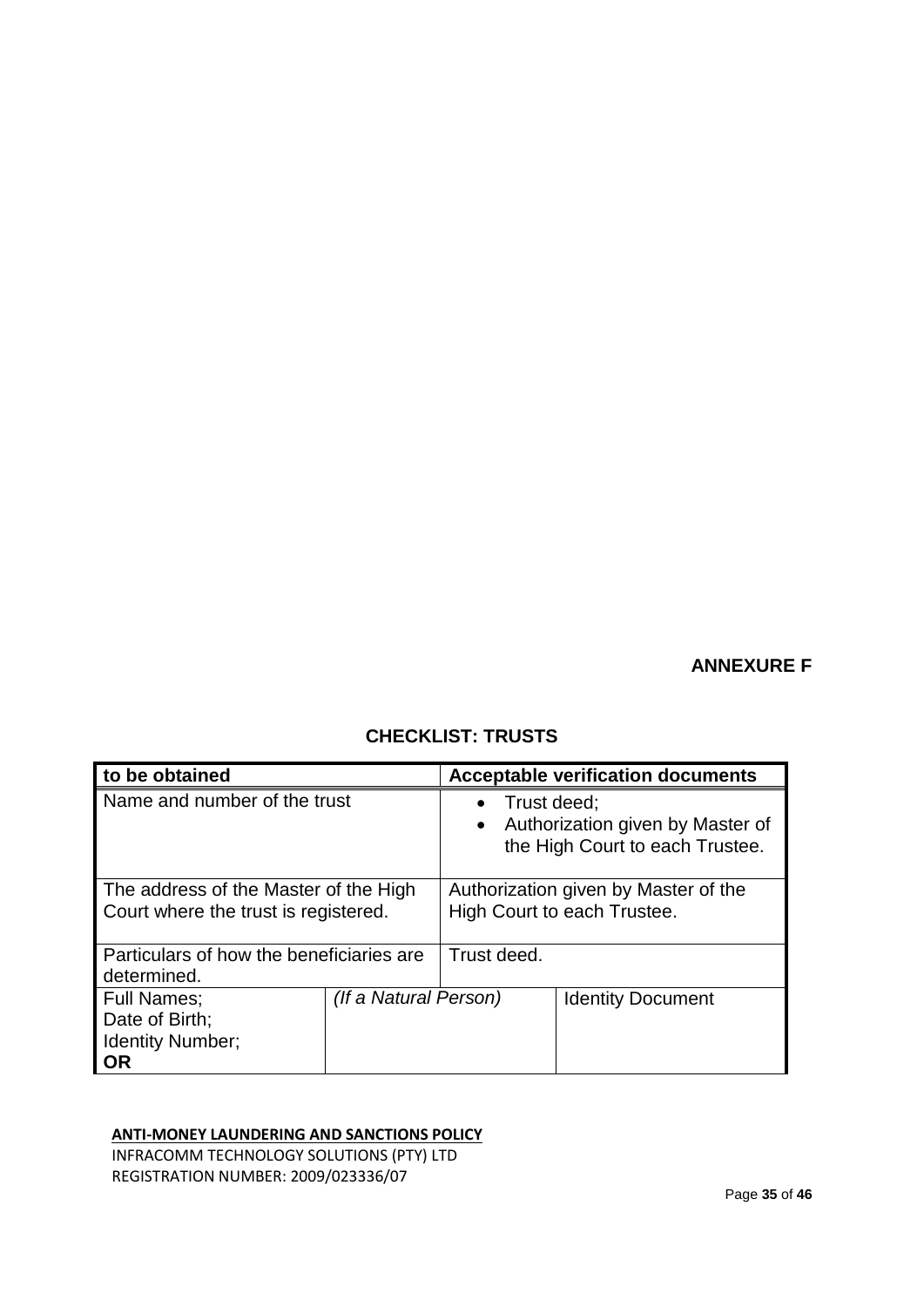| <b>Full Names;</b><br>Date of Birth;                                                                                                                                                                                                                                                                                                                                                                   | (If a Foreign National) |                                                                                                                                                                                                                                                                                                                                                        | <b>Valid Passport</b> |
|--------------------------------------------------------------------------------------------------------------------------------------------------------------------------------------------------------------------------------------------------------------------------------------------------------------------------------------------------------------------------------------------------------|-------------------------|--------------------------------------------------------------------------------------------------------------------------------------------------------------------------------------------------------------------------------------------------------------------------------------------------------------------------------------------------------|-----------------------|
| Name of Country;<br><b>OF</b><br>Each Trustee of the Trust; and<br>Each Natural person who is<br>$\bullet$<br>authorized to establish a<br>business relationship or single<br>transaction on behalf of the trust:<br>Each Beneficiary of the Trust<br>referred to by name in the Trust<br>deed OR Particulars of how the<br>Beneficiaries of the Trust are<br>determined.<br>The Founder of the Trust. |                         | Resolution/Mandate authorizing the<br>person to establish the transaction or<br>business relationship.                                                                                                                                                                                                                                                 |                       |
| Residential Address, and<br><b>Contact Particulars</b><br><b>OF</b><br>Each Trustee of the Trust;<br>Each Natural person who is<br>$\bullet$<br>authorized to establish a<br>business relationship or single<br>transaction on behalf of the trust;<br>Each Beneficiary of the Trust<br>referred to by name in the Trust<br>deed;                                                                      |                         | Any one of the following documents<br>reflecting the name and residential<br>address were the service is delivered:<br>Municipal rates and taxes<br>invoice;<br>Recent lease or rental<br>agreement;<br>Telkom Account;<br>$\bullet$<br>Mortgage Statement from Bank;<br><b>Short Term Insurance Schedule</b><br>$\bullet$<br>reflecting Risk address. |                       |
| The Founder of the Trust.                                                                                                                                                                                                                                                                                                                                                                              |                         |                                                                                                                                                                                                                                                                                                                                                        |                       |
| Income Tax Registration Number of the<br>Trust                                                                                                                                                                                                                                                                                                                                                         |                         | Any SARS document bearing such a<br>number.                                                                                                                                                                                                                                                                                                            |                       |

**ANTI-MONEY LAUNDERING AND SANCTIONS POLICY**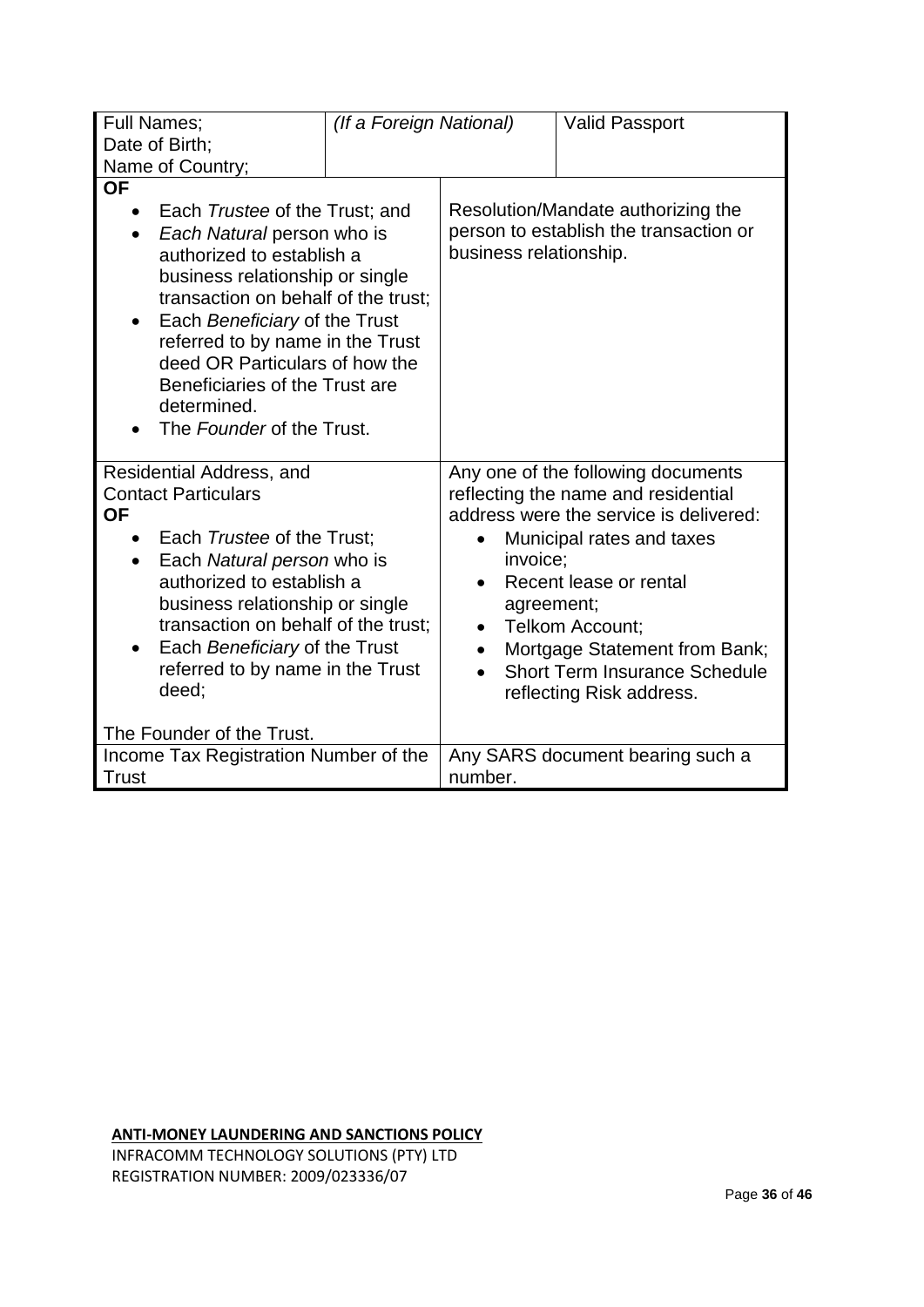## **ANNEXURE G**

| Information to be obtained                                     |                       | <b>Acceptable verification documents</b>                                                                                                        |                                                            |  |
|----------------------------------------------------------------|-----------------------|-------------------------------------------------------------------------------------------------------------------------------------------------|------------------------------------------------------------|--|
| Name of the Partnership                                        |                       | <b>Partnership Agreement</b><br>$\bullet$<br>Written agreement by all<br>$\bullet$<br>partners confirming there is no<br>partnership agreement. |                                                            |  |
| Full Names;<br>Date of Birth;<br>Identity Number;<br><b>OR</b> | (If Natural Person)   |                                                                                                                                                 | <b>Identity Document if</b><br><b>RSA Citizen/Resident</b> |  |
| <b>Full Names;</b><br>Date of Birth;<br>Name of Country;       | (If Foreign National) |                                                                                                                                                 | Passport if Foreign<br><b>National</b>                     |  |

## **CHECKLIST: PARTNERSHIPS**

**ANTI-MONEY LAUNDERING AND SANCTIONS POLICY**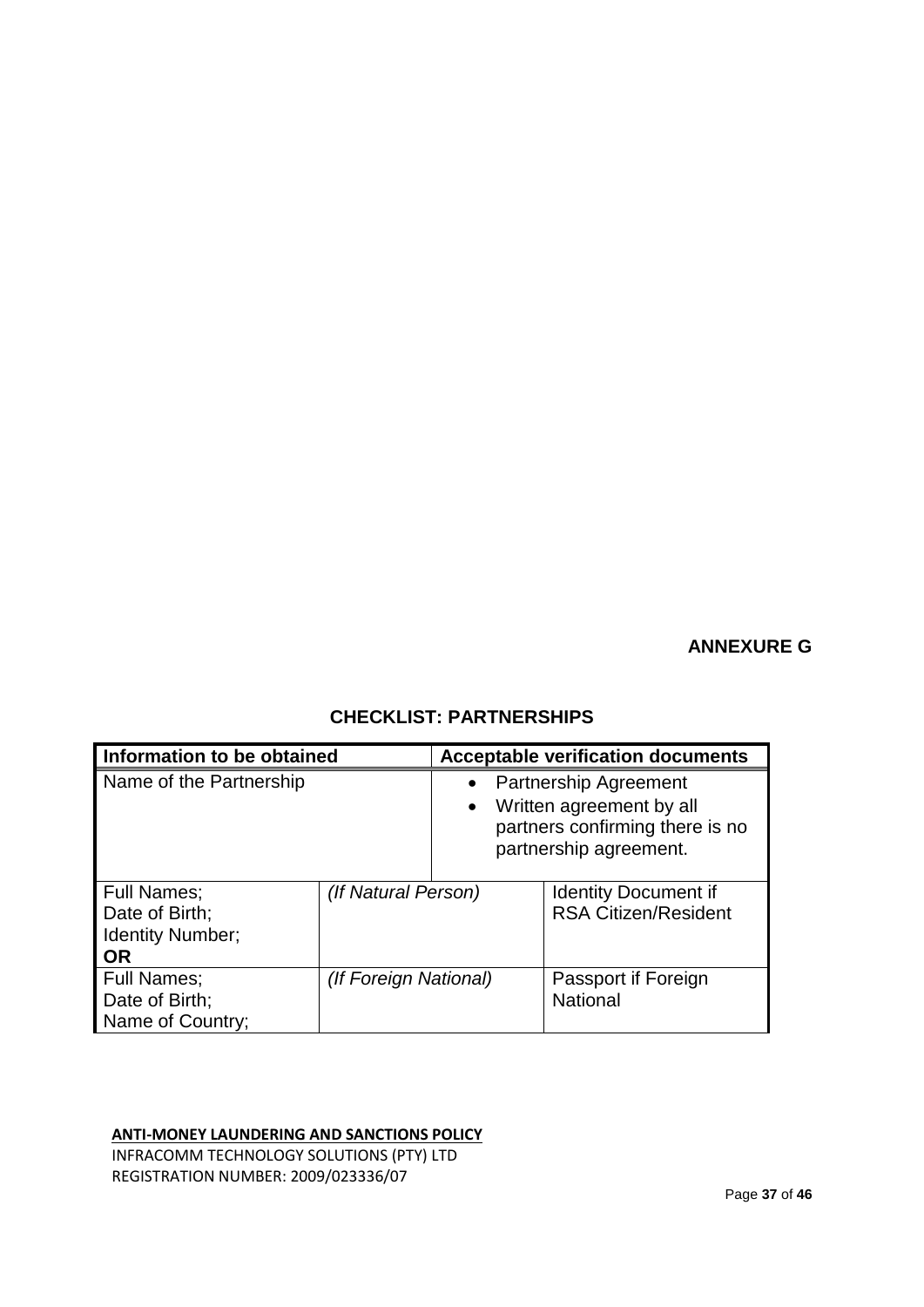| ΩF                                                                                                                                                                                                                                             |                                                               |
|------------------------------------------------------------------------------------------------------------------------------------------------------------------------------------------------------------------------------------------------|---------------------------------------------------------------|
| • Every Partner,<br>The Person who exercises<br>executive control over the<br>partnership; and<br>• Each Natural person who is<br>authorized to establish a<br>business relationship or single<br>transaction on behalf of the<br>partnership. | Resolution/Mandate of person<br>exercising executive control. |

#### **ANNEXURE H**

## **FICA RISK RATING CHECKLIST**

*\*This checklist must be completed with every FICA related Transaction*

### **Client Name:** \_\_\_\_\_\_\_\_\_\_\_\_\_\_\_\_\_\_\_\_\_\_\_\_\_\_\_\_\_\_\_\_\_\_\_\_\_\_\_\_\_\_\_\_\_\_\_\_\_\_\_\_\_\_\_\_

**Representative:** \_\_\_\_\_\_\_\_\_\_\_\_\_\_\_\_\_\_\_\_\_\_\_\_\_\_\_\_\_\_\_\_\_\_\_\_ **Date:** \_\_\_\_\_\_\_\_\_\_\_\_

|                          | Low | Medium | High |
|--------------------------|-----|--------|------|
| <b>Product Type</b>      |     |        |      |
| <b>Business Activity</b> |     |        |      |

#### **ANTI-MONEY LAUNDERING AND SANCTIONS POLICY**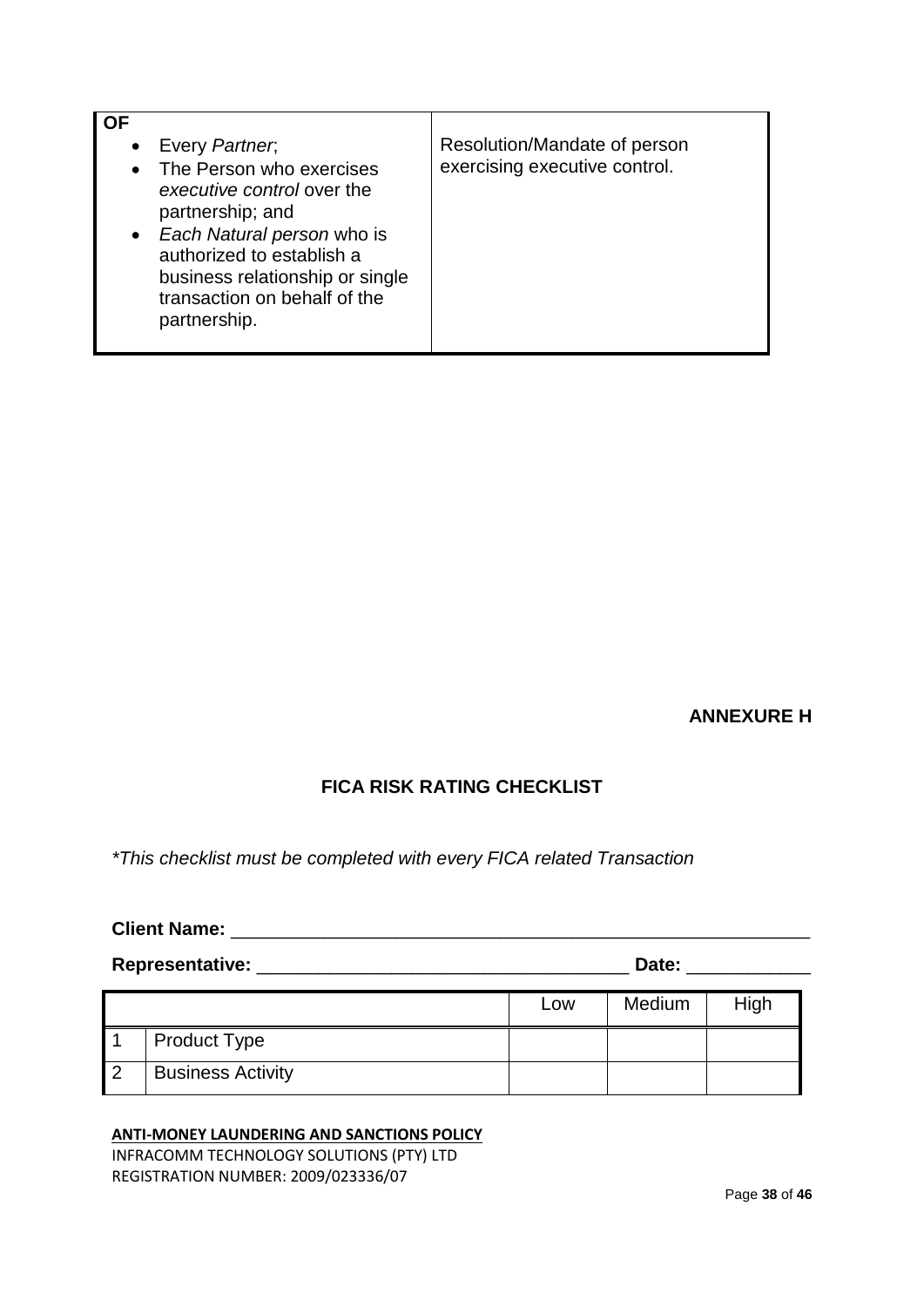| 3 | Client attributes (United Nations List,<br>PEP) |  |  |
|---|-------------------------------------------------|--|--|
| 4 | Duration of client relationship                 |  |  |
| 5 | Jurisdiction of client (Local - Low /           |  |  |
|   | Foreign - High)                                 |  |  |
| 6 | <b>Transaction Value</b>                        |  |  |
|   | <b>Type of Entity</b>                           |  |  |

If any one of the above is identified as High Risk, then you need to obtain additional information regarding the source of funds/income to profile the client accordingly. Refer to the Suspicious Transaction Indicators for assistance as well. This transaction must be authorized by the Section 43 Compliance Officer.

\_\_\_\_\_\_\_\_\_\_\_\_\_\_\_\_\_\_\_\_\_\_\_\_\_\_\_\_\_\_\_\_\_\_\_\_\_\_\_\_\_\_\_\_\_\_\_\_\_\_\_\_\_\_\_\_\_\_\_\_\_\_\_\_\_\_\_ \_\_\_\_\_\_\_\_\_\_\_\_\_\_\_\_\_\_\_\_\_\_\_\_\_\_\_\_\_\_\_\_\_\_\_\_\_\_\_\_\_\_\_\_\_\_\_\_\_\_\_\_\_\_\_\_\_\_\_\_\_\_\_\_\_\_\_

 $\_$  ,  $\_$  ,  $\_$  ,  $\_$  ,  $\_$  ,  $\_$  ,  $\_$  ,  $\_$  ,  $\_$  ,  $\_$  ,  $\_$  ,  $\_$  ,  $\_$  ,  $\_$  ,  $\_$  ,  $\_$  ,  $\_$  ,  $\_$  ,  $\_$  ,  $\_$  ,  $\_$  ,  $\_$  ,  $\_$  ,  $\_$  ,  $\_$  ,  $\_$  ,  $\_$  ,  $\_$  ,  $\_$  ,  $\_$  ,  $\_$  ,  $\_$  ,  $\_$  ,  $\_$  ,  $\_$  ,  $\_$  ,  $\_$  , \_\_\_\_\_\_\_\_\_\_\_\_\_\_\_\_\_\_\_\_\_\_\_\_\_\_\_\_\_\_\_\_\_\_\_\_\_\_\_\_\_\_\_\_\_\_\_\_\_\_\_\_\_\_\_\_\_\_\_\_\_\_\_\_\_\_\_ \_\_\_\_\_\_\_\_\_\_\_\_\_\_\_\_\_\_\_\_\_\_\_\_\_\_\_\_\_\_\_\_\_\_\_\_\_\_\_\_\_\_\_\_\_\_\_\_\_\_\_\_\_\_\_\_\_\_\_\_\_\_\_\_\_\_\_

#### **Additional Information Obtained:**

**Section 43 Compliance Officer Signature:** *Parameters Parameters* **<b>***Parameters Parameters* 

**ANNEXURE I**

#### **FICA CHECKLIST: POLITICALLY EXPOSED PEOPLE**

\*This checklist must be completed with every FICA Related Transaction concluded with a politically exposed person

**Client Name:** \_\_\_\_\_\_\_\_\_\_\_\_\_\_\_\_\_\_\_\_\_\_\_\_\_\_\_\_\_\_\_\_\_\_\_\_\_\_\_\_\_\_\_\_\_\_\_\_\_\_\_\_\_\_\_\_

**Representative:** \_\_\_\_\_\_\_\_\_\_\_\_\_\_\_\_\_\_\_\_\_\_\_\_\_\_\_\_\_\_\_\_\_\_\_\_\_**Date:** \_\_\_\_\_\_\_\_\_\_\_

**Politically Exposed People**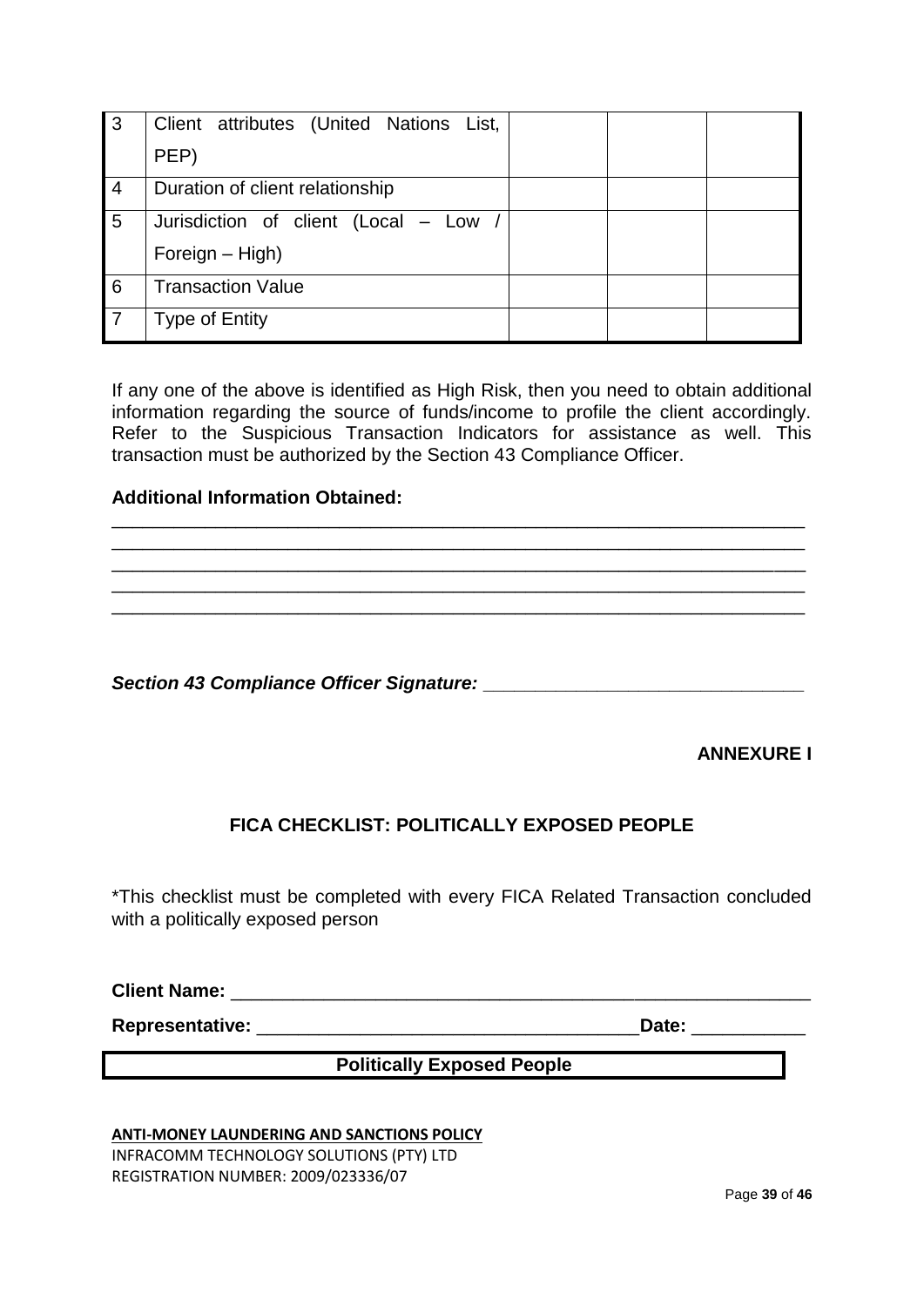| Is the client one of the following or a close family<br>member or closely associated with one of the following: |  | NC. |
|-----------------------------------------------------------------------------------------------------------------|--|-----|
| Heads of state, heads of Government and cabinet ministers                                                       |  |     |
| Influential functionaries in Government                                                                         |  |     |
| Senior Judges                                                                                                   |  |     |
| Senior Political party functionaries                                                                            |  |     |
| Senior and/or influential officials, functionaries and military                                                 |  |     |
| leaders and people with similar functions in                                                                    |  |     |
| Member of ruling families                                                                                       |  |     |
| Senior and/or influential representatives of religious                                                          |  |     |
| organisations                                                                                                   |  |     |

If YES, obtain additional information regarding source of funds, the transaction and the client.

\_\_\_\_\_\_\_\_\_\_\_\_\_\_\_\_\_\_\_\_\_\_\_\_\_\_\_\_\_\_\_\_\_\_\_\_\_\_\_\_\_\_\_\_\_\_\_\_\_\_\_\_\_\_\_\_\_\_\_\_\_\_\_\_\_\_\_ \_\_\_\_\_\_\_\_\_\_\_\_\_\_\_\_\_\_\_\_\_\_\_\_\_\_\_\_\_\_\_\_\_\_\_\_\_\_\_\_\_\_\_\_\_\_\_\_\_\_\_\_\_\_\_\_\_\_\_\_\_\_\_\_\_\_\_

\_\_\_\_\_\_\_\_\_\_\_\_\_\_\_\_\_\_\_\_\_\_\_\_\_\_\_\_\_\_\_\_\_\_\_\_\_\_\_\_\_\_\_\_\_\_\_\_\_\_\_\_\_\_\_\_\_\_\_\_\_\_\_\_\_\_\_ \_\_\_\_\_\_\_\_\_\_\_\_\_\_\_\_\_\_\_\_\_\_\_\_\_\_\_\_\_\_\_\_\_\_\_\_\_\_\_\_\_\_\_\_\_\_\_\_\_\_\_\_\_\_\_\_\_\_\_\_\_\_\_\_\_\_\_

#### **Source of Funds/Income:**

#### **Transaction Details:**

If client is a PEP, please obtain senior management authorization.

#### **Section 43 Compliance Officer Signature: \_\_\_\_\_\_\_\_\_\_\_\_\_\_\_\_\_\_\_\_\_\_\_\_\_\_\_\_\_\_\_**

*This relationship will be monitored on an on-going basis.*

#### **ANNEXURE J**

#### **FICA RECORDKEEPING CHECKLIST**

*\*This checklist must be completed with every FICA Related Transaction. Records must be kept for a minimum period of 5 years. This checklist must be kept in a FIC Record File, together with the Risk Rating and PEPs Checklist.*

**Client Name: \_\_\_\_\_\_\_\_\_\_\_\_\_\_\_\_\_\_\_\_\_\_\_\_\_\_\_\_\_\_\_\_\_\_\_\_\_\_\_\_\_\_\_\_\_\_\_\_\_\_\_\_\_\_\_\_**

**Representative: \_\_\_\_\_\_\_\_\_\_\_\_\_\_\_\_\_\_\_\_\_\_\_\_\_\_\_\_\_\_\_\_\_\_\_\_\_\_\_\_\_\_\_\_\_\_\_\_\_\_\_\_\_**

**Date: \_\_\_\_\_\_\_\_\_\_\_\_\_\_\_\_\_\_\_\_\_\_\_\_\_\_\_\_\_\_\_\_\_\_\_\_\_\_\_\_\_\_\_\_\_\_\_\_\_\_\_\_\_\_\_\_\_\_\_\_\_\_**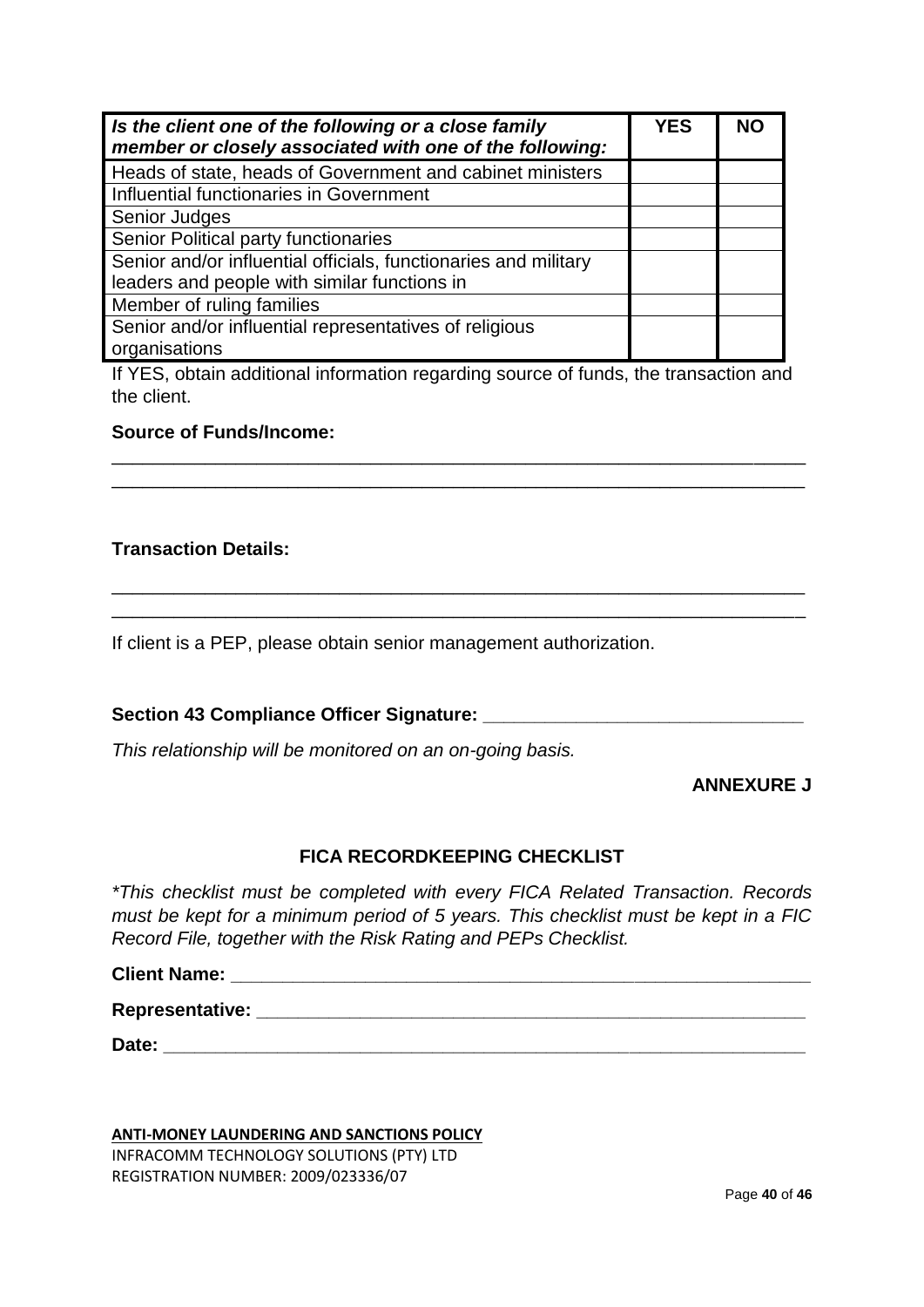| Who established the client's identity    |  |
|------------------------------------------|--|
| How was the identity established         |  |
| (Refer to KYC Checklist and list         |  |
| documentation obtained)                  |  |
| Single transaction/Business Relationship |  |
| What is the transaction amount           |  |
| What is the name of the parties involved |  |

**ANNEXURE K**

## **INDICATORS OF SUSPICIOUS TRANSACTIONS**

# **Indicators of Suspicious and Unusual Business are, amongst others:**

- The client makes deposits of funds with a request for their immediate transfer elsewhere;
- Unwarranted and unexplained international transfers;
- The payment of commission or fees that appear excessive in relation to those normally payable;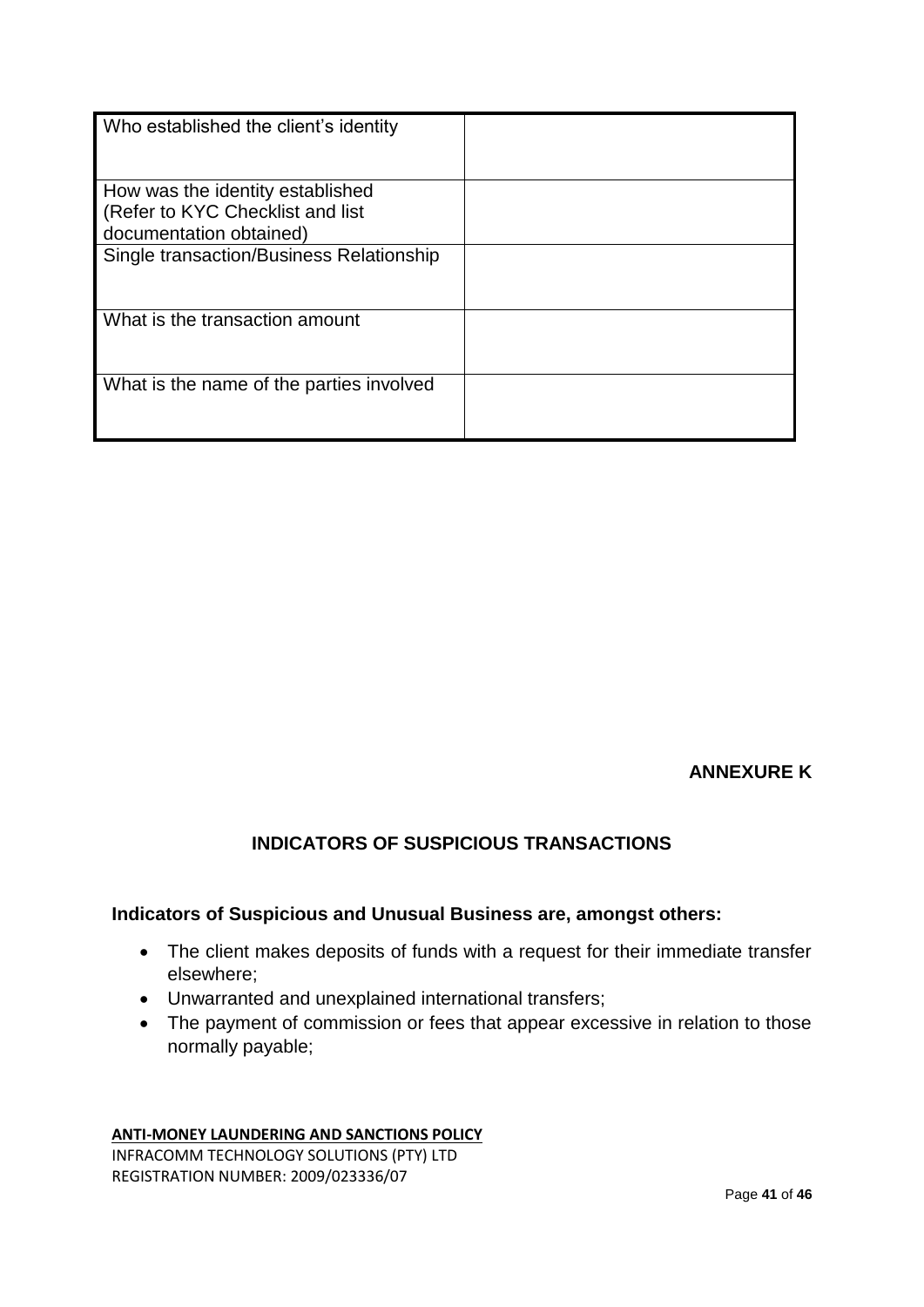- Lack of concern about high commissions, fees, penalties etc. incurred as a result of a particular type or method of transaction;
- Transactions do not appear to be in keeping with normal industry practices;
- Purchase of commodities at prices significantly above or below market prices;
- Unnecessarily complex transactions;
- Unwarranted involvement of structures such as trusts and corporate vehicles in transactions;
- A transaction seems to be unusually large or otherwise inconsistent with the customer's financial standing or usual pattern of activities;
- Buying or selling securities with no apparent concern for making profit or avoiding loss;
- Unwarranted desire to involve entities in foreign jurisdictions in transactions;
- A client attempts to convince employee not to complete any documentation required for the transaction;
- A client makes inquiries that would indicate a desire to avoid reporting;
- A client has unusual knowledge of the law in relation to suspicious transaction reporting;
- A client seems very conversant with money laundering or terrorist activity financing issues;
- A client is quick to volunteer that funds are clean or not being laundered.

## **Indicators in terms of Client Identification:**

- The use of seemingly false identity in connection with any transaction, including the use of aliases and a variety of similar but different addresses and, in particular, the opening or operating of a false name account;
- Opening accounts using false of fictitious documents;
- A client provides doubtful or vague identification information;
- A client refuses to produce personal identification documents;
- A client changes a transaction after learning that he must provide a form of identification;
- A client only submits copies of personal identification documents;
- A client wants to establish identity using something other than his or her personal identification documents;
- A client's supporting documentation lacks important details such as contact particulars;
- Client does not want correspondence sent to his/her home address.
- A client inordinately delays presenting corporate documents; or
- All identification presented by the client is foreign or cannot be checked for some reason.

#### **ANTI-MONEY LAUNDERING AND SANCTIONS POLICY**